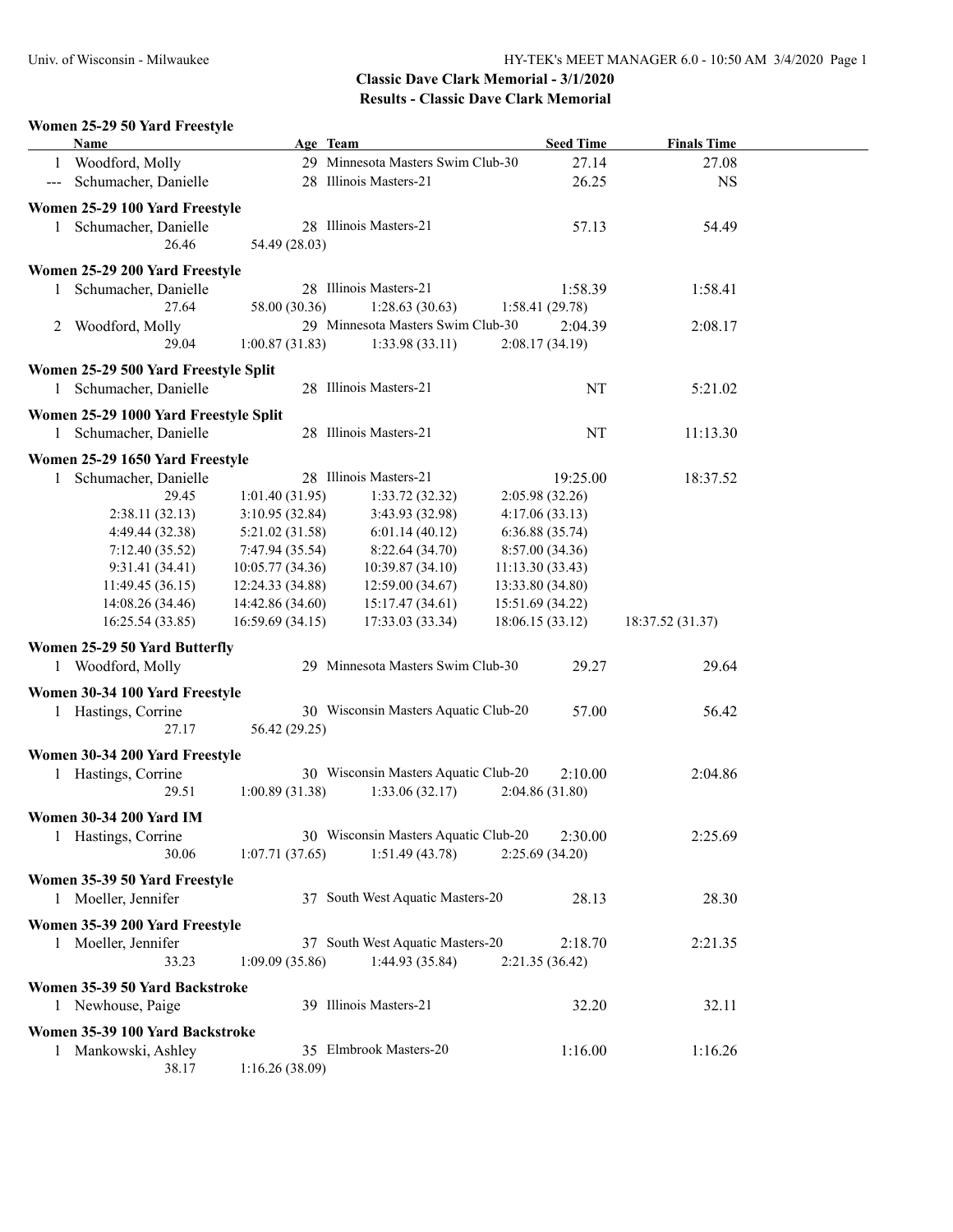|   | (Women 35-39 100 Yard Backstroke) |                |                                      |                 |           |
|---|-----------------------------------|----------------|--------------------------------------|-----------------|-----------|
|   | 2 Alexeeva, Katya                 |                | 35 Walter Schroeder Aquatic Cente-20 | 1:25.00         | 2:01.15   |
|   | 25.28                             | 1:00.84(35.56) | 1:31.87(31.03)                       | 2:01.15(29.28)  |           |
|   | --- Newhouse, Paige               |                | 39 Illinois Masters-21               | 1:20.20         | <b>NS</b> |
|   | Women 35-39 200 Yard Backstroke   |                |                                      |                 |           |
|   | 1 Mankowski, Ashley               |                | 35 Elmbrook Masters-20               | 2:42.03         | 2:46.07   |
|   | 38.35                             | 1:19.85(41.50) | 2:03.56(43.71)                       | 2:46.07(42.51)  |           |
|   | Women 35-39 50 Yard Breaststroke  |                |                                      |                 |           |
|   | 1 Moeller, Jennifer               |                | 37 South West Aquatic Masters-20     | 38.50           | 37.45     |
|   | Women 35-39 100 Yard Breaststroke |                |                                      |                 |           |
|   | 1 Moeller, Jennifer               |                | 37 South West Aquatic Masters-20     | 1:25.00         | 1:23.76   |
|   | 38.64                             | 1:23.76(45.12) |                                      |                 |           |
|   | Women 35-39 100 Yard Butterfly    |                |                                      |                 |           |
|   | 1 Newhouse, Paige                 |                | 39 Illinois Masters-21               | 1:10.00         | 1:07.44   |
|   | 30.85                             | 1:07.44(36.59) |                                      |                 |           |
|   | <b>Women 35-39 100 Yard IM</b>    |                |                                      |                 |           |
|   | 1 Newhouse, Paige                 |                | 39 Illinois Masters-21               | 1:10.25         | 1:08.01   |
|   | 31.87                             | 1:08.01(36.14) |                                      |                 |           |
| 2 | Moeller, Jennifer                 |                | 37 South West Aquatic Masters-20     | 1:15.00         | 1:12.59   |
|   | 34.03                             | 1:12.59(38.56) |                                      |                 |           |
|   | <b>Women 35-39 200 Yard IM</b>    |                |                                      |                 |           |
|   | 1 Moeller, Jennifer               |                | 37 South West Aquatic Masters-20     | 2:38.00         | 2:44.52   |
|   | 34.87                             | 1:17.66(42.79) | 2:06.80(49.14)                       | 2:44.52 (37.72) |           |
|   | --- Newhouse, Paige               |                | 39 Illinois Masters-21               | 2:30.30         | <b>NS</b> |
|   | Women 40-44 50 Yard FINS!         |                |                                      |                 |           |
|   | 1 Osterud, Amelia K               |                | 43 Wisconsin Masters Aquatic Club-20 | 42.04           | 35.67     |
|   | Women 40-44 50 Yard Freestyle     |                |                                      |                 |           |
|   | 1 Osterud, Amelia K               |                | 43 Wisconsin Masters Aquatic Club-20 | 34.81           | 36.68     |
|   | 2 Wu-Zimmer, Cristina F           |                | 44 Usms One Event Registration       | 55.05           | 43.93     |
|   | 3 Menon, Lisa                     |                | 43 Uc20-20                           | 1:30.00         | 44.11     |
|   | Women 40-44 100 Yard Freestyle    |                |                                      |                 |           |
|   | 1 Detwiler, Erin                  |                | 42 Kenyon Masters-17                 | 1:00.78         | 1:02.52   |
|   | 30.18                             | 1:02.52(32.34) |                                      |                 |           |
|   | 2 Osterud, Amelia K               |                | 43 Wisconsin Masters Aquatic Club-20 | 1:17.58         | 1:19.65   |
|   | 38.86                             | 1:19.65(40.79) |                                      |                 |           |
| 3 | Menon, Lisa                       |                | 43 Uc20-20                           | 2:30.00         | 1:40.41   |
|   | Women 40-44 50 Yard Backstroke    |                |                                      |                 |           |
| 1 | Schneider, Erin                   |                | 40 South West Aquatic Masters-20     | 35.35           | 33.70     |
| 2 | Wu-Zimmer, Cristina F             |                | 44 Usms One Event Registration       | 59.05           | 49.60     |
|   | Women 40-44 50 Yard Breaststroke  |                |                                      |                 |           |
| 1 | Wu-Zimmer, Cristina F             |                | 44 Usms One Event Registration       | 59.05           | 52.28     |
|   |                                   |                |                                      |                 |           |
|   | Women 40-44 100 Yard Breaststroke |                |                                      |                 |           |
| 1 | Detwiler, Erin<br>37.18           | 1:19.17(41.99) | 42 Kenyon Masters-17                 | 1:18.17         | 1:19.17   |
|   |                                   |                |                                      |                 |           |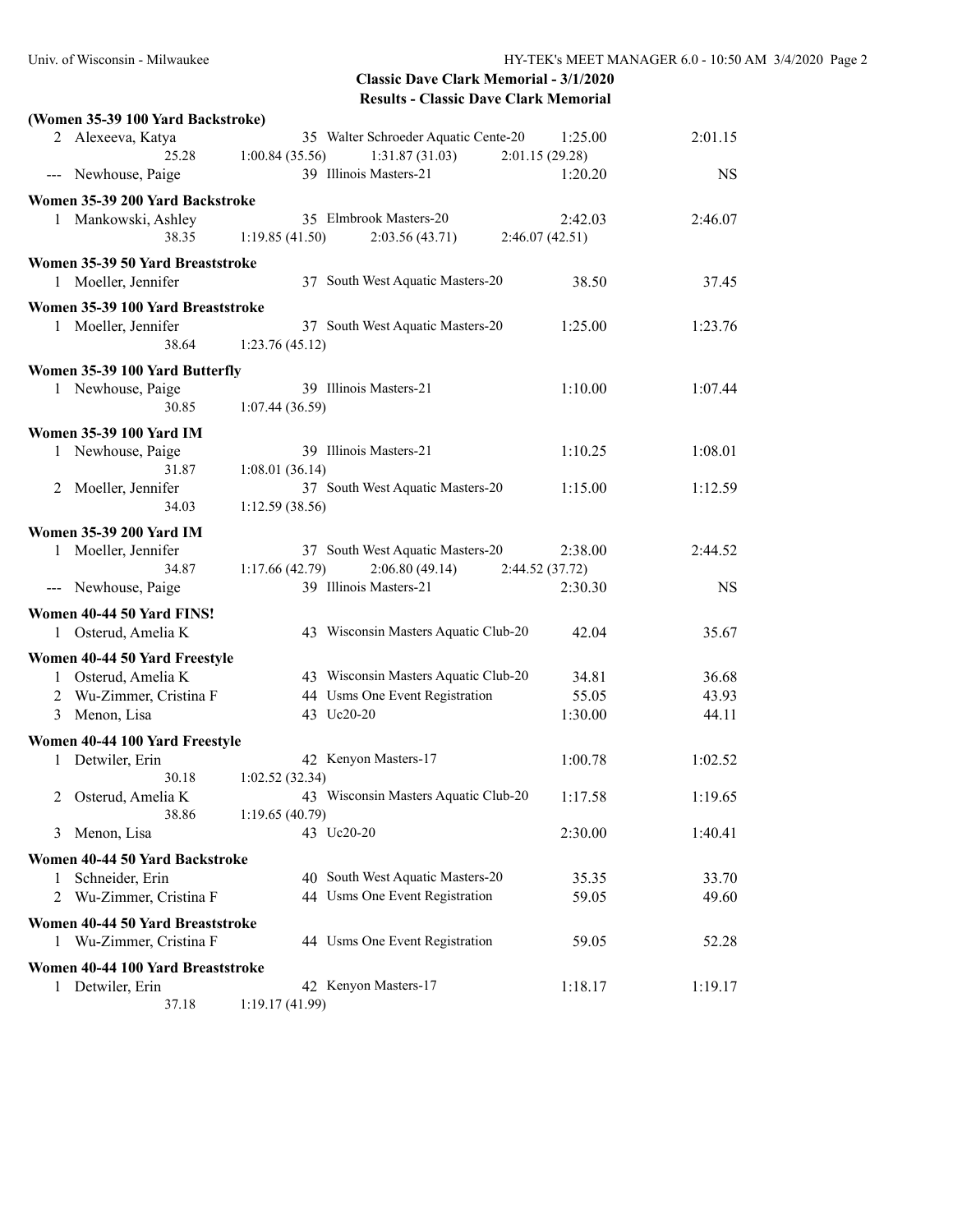|                                                                                                | Women 40-44 50 Yard Butterfly        |                                      |                 |           |
|------------------------------------------------------------------------------------------------|--------------------------------------|--------------------------------------|-----------------|-----------|
| 1                                                                                              | Schneider, Erin                      | 40 South West Aquatic Masters-20     | 32.22           | 31.31     |
| 2                                                                                              | Detwiler, Erin                       | 42 Kenyon Masters-17                 | 33.49           | 33.51     |
| 3                                                                                              | Osterud, Amelia K                    | 43 Wisconsin Masters Aquatic Club-20 | 47.54           | 48.21     |
|                                                                                                | Women 40-44 100 Yard Butterfly       |                                      |                 |           |
| 1                                                                                              | Schneider, Erin                      | 40 South West Aquatic Masters-20     | 1:12.00         | 1:11.86   |
|                                                                                                | 34.05                                | 1:11.86 (37.81)                      |                 |           |
|                                                                                                | 2 Detwiler, Erin                     | 42 Kenyon Masters-17                 | 1:20.78         | 1:16.49   |
|                                                                                                | 35.74                                | 1:16.49(40.75)                       |                 |           |
|                                                                                                | <b>Women 40-44 100 Yard IM</b>       |                                      |                 |           |
| 1                                                                                              | Osterud, Amelia K                    | 43 Wisconsin Masters Aquatic Club-20 | 1:37.25         | 1:41.24   |
|                                                                                                | 50.36                                | 1:41.24(50.88)                       |                 |           |
|                                                                                                | <b>Women 40-44 200 Yard IM</b>       |                                      |                 |           |
| 1                                                                                              | Schneider, Erin                      | 40 South West Aquatic Masters-20     | 2:45.02         | 2:46.03   |
|                                                                                                | 34.59                                | 1:15.23(40.64)<br>2:07.63(52.40)     | 2:46.03 (38.40) |           |
| 2                                                                                              | Osterud, Amelia K                    | 43 Wisconsin Masters Aquatic Club-20 | 3:28.76         | 3:31.35   |
|                                                                                                | 50.37                                | 1:46.83(56.46)<br>2:49.63(1:02.80)   | 3:31.35 (41.72) |           |
|                                                                                                | Women 45-49 50 Yard FINS!            |                                      |                 |           |
| 1                                                                                              | Hansen, Angela                       | 48 Wisconsin Masters Aquatic Club-20 | 35.00           | 26.70     |
| 2                                                                                              | Adrian, Amanda E                     | 45 Shorewood Swim Club-20            | 30.00           | 28.85     |
| 3                                                                                              | Sommer, Katy                         | 49 Whitefish Bay Masters-20          | 30.50           | 29.40     |
| 4                                                                                              | Hanshew, Leslie                      | 49 Wisconsin Masters Aquatic Club-20 | 45.40           | 31.37     |
| 5                                                                                              | Walther, Amy                         | 46 Pleasant Prairie Patriots Mast-20 | 38.00           | 33.06     |
|                                                                                                | Women 45-49 50 Yard Freestyle        |                                      |                 |           |
| 1                                                                                              | Adrian, Amanda E                     | 45 Shorewood Swim Club-20            | 31.00           | 31.51     |
| 2                                                                                              | Daley, Kathleen                      | 46 Walter Schroeder Aquatic Cente-20 | 32.00           | 32.17     |
| 3                                                                                              | Hanshew, Leslie                      | 49 Wisconsin Masters Aquatic Club-20 | 32.93           | 32.24     |
| 4                                                                                              | Walther, Amy                         | 46 Pleasant Prairie Patriots Mast-20 | 33.96           | 35.72     |
| $\frac{1}{2} \left( \frac{1}{2} \right) \left( \frac{1}{2} \right) \left( \frac{1}{2} \right)$ | Hansen, Angela                       | 48 Wisconsin Masters Aquatic Club-20 | 35.03           | <b>NS</b> |
|                                                                                                |                                      |                                      |                 |           |
|                                                                                                | Women 45-49 100 Yard Freestyle       | 46 Whitefish Bay Masters-20          | 1:16.00         | 1:08.58   |
| 1                                                                                              | Olson, Meghan<br>32.91               | 1:08.58(35.67)                       |                 |           |
| 2                                                                                              | Daley, Kathleen                      | 46 Walter Schroeder Aquatic Cente-20 | 1:11.00         | 1:10.83   |
|                                                                                                | 34.64                                | 1:10.83(36.19)                       |                 |           |
| 3                                                                                              | Hanshew, Leslie                      | 49 Wisconsin Masters Aquatic Club-20 | 1:10.13         | 1:12.33   |
|                                                                                                | 35.42                                | 1:12.33(36.91)                       |                 |           |
| 4                                                                                              | Walther, Amy                         | 46 Pleasant Prairie Patriots Mast-20 | 1:18.00         | 1:17.37   |
|                                                                                                | 37.07                                | 1:17.37(40.30)                       |                 |           |
| 5                                                                                              | Hansen, Angela                       | 48 Wisconsin Masters Aquatic Club-20 | 1:18.73         | 1:22.66   |
|                                                                                                | 39.99                                | 1:22.66(42.67)                       |                 |           |
|                                                                                                | Women 45-49 200 Yard Freestyle       |                                      |                 |           |
|                                                                                                | 1 Daley, Kathleen                    | 46 Walter Schroeder Aquatic Cente-20 | 2:40.00         | 2:35.39   |
|                                                                                                | 37.18                                | 1:16.86(39.68)<br>1:57.42(40.56)     | 2:35.39 (37.97) |           |
| 2                                                                                              | Hansen, Angela                       | 48 Wisconsin Masters Aquatic Club-20 | 2:58.82         | 3:10.00   |
|                                                                                                | 44.95                                | 2:21.48(49.11)<br>1:32.37(47.42)     | 3:10.00(48.52)  |           |
|                                                                                                | Women 45-49 500 Yard Freestyle Split |                                      |                 |           |
| 1                                                                                              | Sansing-Helton, Bethany              | 48 Usms One Event Registration       | NT              | 8:35.27   |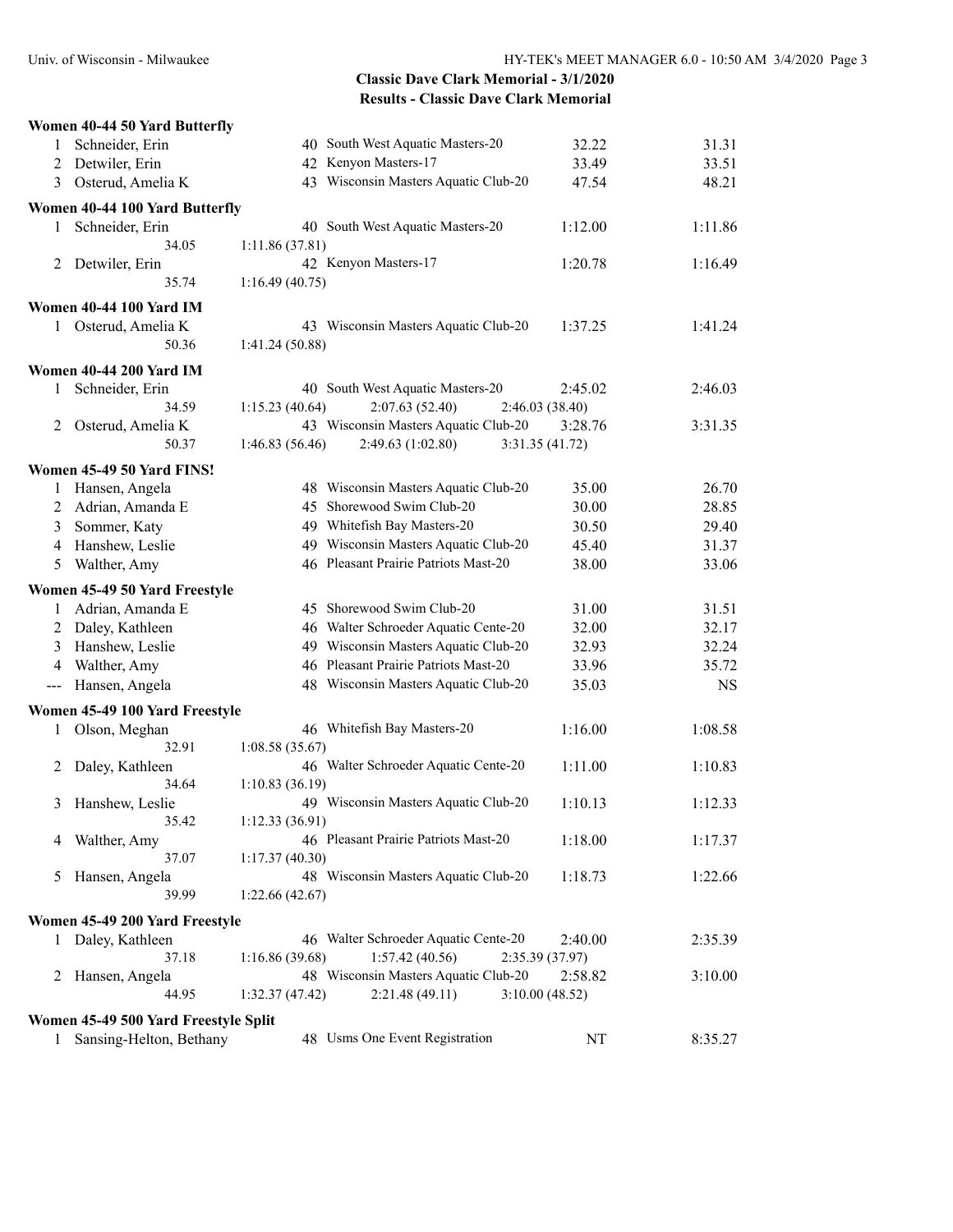|              | Women 45-49 1000 Yard Freestyle Split   |                  |                                      |                  |                  |
|--------------|-----------------------------------------|------------------|--------------------------------------|------------------|------------------|
| 1            | Sansing-Helton, Bethany                 |                  | 48 Usms One Event Registration       | NT               | 17:29.91         |
|              | Women 45-49 1650 Yard Freestyle         |                  |                                      |                  |                  |
| 1            | Sansing-Helton, Bethany                 |                  | 48 Usms One Event Registration       | 32:00.00         | 29:03.14         |
|              | 43.12                                   | 1:33.57(50.45)   | 2:25.80(52.23)                       | 3:18.87(53.07)   |                  |
|              | 4:10.76 (51.89)                         | 5:03.34 (52.58)  | 5:55.63 (52.29)                      | 6:48.69 (53.06)  |                  |
|              | 7:41.77 (53.08)                         | 8:35.27(53.50)   | 9:27.83(52.56)                       | 10:21.14 (53.31) |                  |
|              | 11:15.06 (53.92)                        | 12:08.61 (53.55) | 13:02.28 (53.67)                     | 13:55.86 (53.58) |                  |
|              | 14:49.00 (53.14)                        | 15:42.81 (53.81) | 16:36.41 (53.60)                     | 17:29.91 (53.50) |                  |
|              | 18:23.88 (53.97)                        | 19:16.64 (52.76) | 20:10.25 (53.61)                     | 21:03.88 (53.63) |                  |
|              | 21:57.66 (53.78)                        | 22:51.03 (53.37) | 23:44.48 (53.45)                     | 24:37.97 (53.49) |                  |
|              | 25:31.67 (53.70)                        | 26:26.05 (54.38) | 27:21.19 (55.14)                     | 28:13.75 (52.56) | 29:03.14 (49.39) |
|              | Women 45-49 50 Yard Backstroke          |                  |                                      |                  |                  |
| $\mathbf{1}$ | Adrian, Amanda E                        |                  | 45 Shorewood Swim Club-20            | 35.00            | 37.31            |
| 2            | Walther, Amy                            |                  | 46 Pleasant Prairie Patriots Mast-20 | 42.00            | 41.36            |
|              | Women 45-49 50 Yard Backstroke Relay LO |                  |                                      |                  |                  |
| 1            | Sommer, Katy                            |                  | 49 Whitefish Bay Masters-20          | NT               | 39.41            |
|              | Women 45-49 200 Yard Backstroke         |                  |                                      |                  |                  |
| 1            | Sommer, Katy                            |                  | 49 Whitefish Bay Masters-20          | 3:10.50          | 2:59.42          |
|              | 39.52                                   | 1:24.37(44.85)   | 2:11.57(47.20)                       | 2:59.42(47.85)   |                  |
|              | 2 Walther, Amy                          |                  | 46 Pleasant Prairie Patriots Mast-20 | 3:16.94          | 3:11.89          |
|              | 43.93                                   | 1:32.66(48.73)   | 2:22.50 (49.84)                      | 3:11.89 (49.39)  |                  |
|              | Women 45-49 50 Yard Breaststroke        |                  |                                      |                  |                  |
|              | 1 Daley, Kathleen                       |                  | 46 Walter Schroeder Aquatic Cente-20 | 43.00            | 44.34            |
|              | Women 45-49 50 Yard Butterfly           |                  |                                      |                  |                  |
|              | 1 Olson, Meghan                         |                  | 46 Whitefish Bay Masters-20          | 48.00            | 36.40            |
|              |                                         |                  |                                      |                  |                  |
|              | <b>Women 45-49 100 Yard IM</b>          |                  |                                      |                  |                  |
| $\mathbf{1}$ | Adrian, Amanda E                        |                  | 45 Shorewood Swim Club-20            | 1:18.00          | 1:20.29          |
|              | 36.88                                   | 1:20.29(43.41)   |                                      |                  |                  |
|              | --- Hanshew, Leslie                     |                  | 49 Wisconsin Masters Aquatic Club-20 | 1:23.54          | DQ               |
|              | 39.44                                   | DQ (44.01)       |                                      |                  |                  |
|              | Women 50-54 50 Yard Freestyle           |                  |                                      |                  |                  |
| 1            | Hall, Julie                             |                  | 51 Elmbrook Masters-20               | 30.38            | 30.64            |
| 2            | Nixon, Karen                            |                  | 53 Uc20-20                           | 31.31            | 30.82            |
| 3            | Plant, Ames                             | 52               | Whitefish Bay Masters-20             | 45.00            | 42.49            |
|              | 4 Pomes, Nancy                          |                  | 54 Whitefish Bay Masters-20          | 48.57            | 52.22            |
|              | Women 50-54 100 Yard Freestyle          |                  |                                      |                  |                  |
| 1            | Steffes, Holly H                        |                  | 51 Wisconsin Masters Aquatic Club-20 | 1:12.70          | 1:14.36          |
|              | 35.59                                   | 1:14.36(38.77)   |                                      |                  |                  |
| 2            | Plant, Ames                             |                  | 52 Whitefish Bay Masters-20          | 1:45.00          | 1:35.39          |
|              | 43.60                                   | 1:35.39(51.79)   |                                      |                  |                  |
| 3            | Pomes, Nancy                            |                  | 54 Whitefish Bay Masters-20          | 1:58.70          | 1:55.18          |
|              | 52.82                                   | 1:55.18(1:02.36) |                                      |                  |                  |
|              | Women 50-54 200 Yard Freestyle          |                  |                                      |                  |                  |
|              | 1 May, Jennifer                         |                  | 51 Elmbrook Masters-20               | 2:30.00          | 2:28.85          |
|              | 35.55                                   | 1:13.35(37.80)   | 1:51.53(38.18)                       | 2:28.85 (37.32)  |                  |
| 2            | Nixon, Karen                            |                  | 53 Uc20-20                           | 2:34.79          | 2:33.56          |
|              | 34.10                                   | 1:13.18(39.08)   | 1:53.05(39.87)                       | 2:33.56 (40.51)  |                  |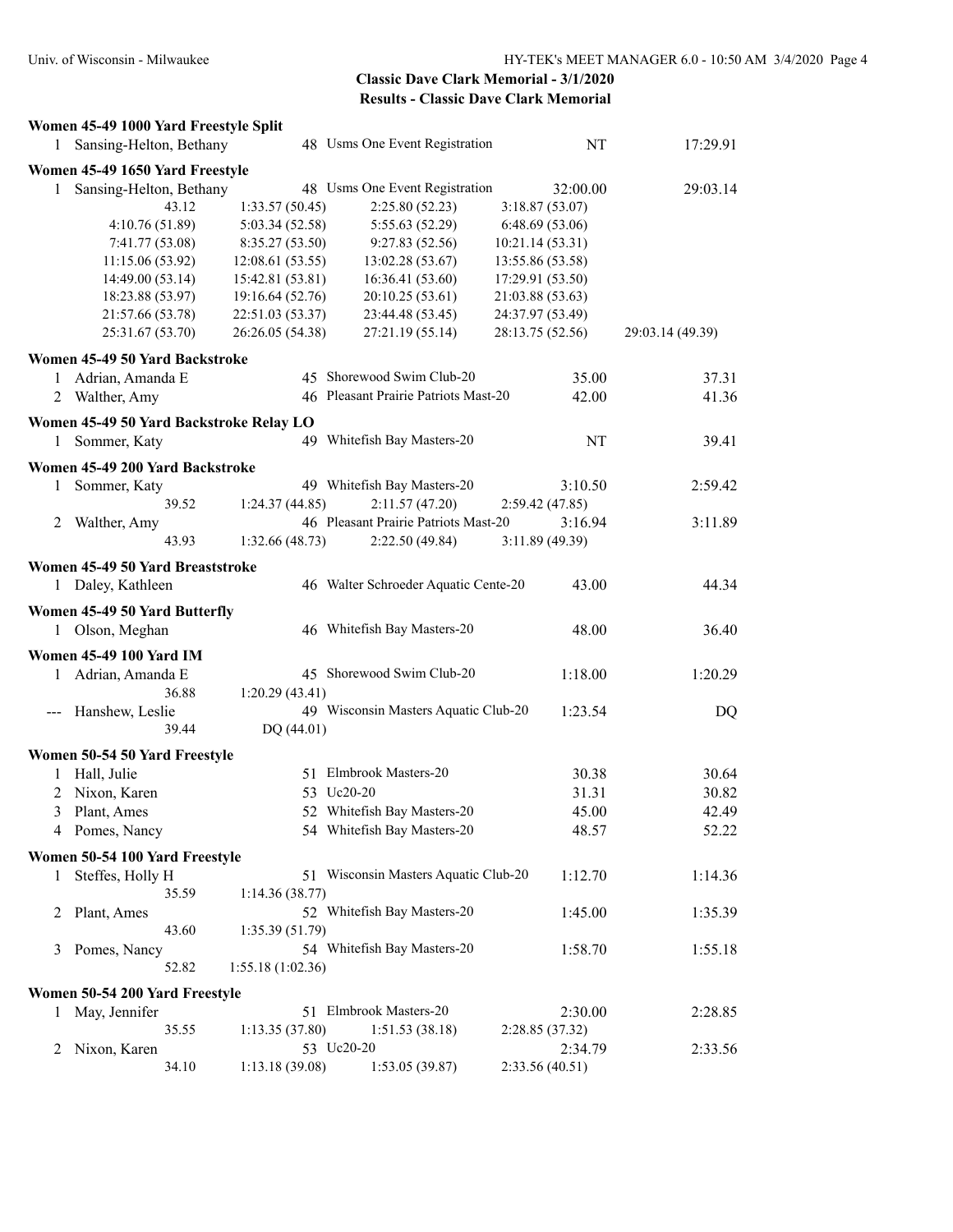| 3 Plant, Ames<br>52 Whitefish Bay Masters-20<br>3:30.00<br>3:34.48<br>43.33<br>1:37.09(53.76)<br>2:35.55 (58.46)<br>3:34.48 (58.93)<br>Women 50-54 500 Yard Freestyle Split<br>May, Jennifer<br>51 Elmbrook Masters-20<br>NT<br>6:50.78<br>1<br>53 Uc20-20<br>2 Nixon, Karen<br>NT<br>7:05.41<br>Women 50-54 1000 Yard Freestyle Split<br>May, Jennifer<br>51 Elmbrook Masters-20<br>NT<br>13:43.89<br>$\mathbf{1}$<br>53 Uc20-20<br>Nixon, Karen<br>NT<br>14:19.77<br>2<br>Women 50-54 1650 Yard Freestyle<br>51 Elmbrook Masters-20<br>1 May, Jennifer<br>23:00.00<br>22:32.45<br>39.76<br>1:20.27(40.51)<br>2:01.44(41.17)<br>2:42.71 (41.27)<br>3:23.64(40.93)<br>4:04.94(41.30)<br>4:46.49(41.55)<br>5:27.92 (41.43)<br>6:09.52(41.60)<br>6:50.78(41.26)<br>7:32.18(41.40)<br>8:13.53(41.35)<br>8:54.82 (41.29)<br>9:36.30(41.48)<br>10:17.81 (41.51)<br>10:58.77 (40.96)<br>11:40.16 (41.39)<br>12:21.68 (41.52)<br>13:02.69 (41.01)<br>13:43.89 (41.20)<br>14:24.93 (41.04)<br>15:05.86 (40.93)<br>15:47.04 (41.18)<br>16:28.03 (40.99)<br>17:09.04 (41.01)<br>17:49.39 (40.35)<br>18:29.90 (40.51)<br>19:10.62 (40.72)<br>19:51.17 (40.55)<br>21:53.67 (40.68)<br>20:31.92 (40.75)<br>21:12.99 (41.07)<br>22:32.45 (38.78)<br>Nixon, Karen<br>53 Uc20-20<br>23:22.55<br>23:39.33<br>2<br>36.92<br>1:17.96(41.04)<br>1:59.94(41.98)<br>2:43.14(43.20)<br>3:26.32(43.18)<br>4:09.68(43.36)<br>4:53.65(43.97)<br>5:38.16(44.51)<br>6:21.81(43.65)<br>7:05.41(43.60)<br>7:48.92 (43.51)<br>8:32.47 (43.55)<br>9:15.94(43.47)<br>9:59.36(43.42)<br>10:42.73 (43.37)<br>11:25.82 (43.09)<br>12:09.71 (43.89)<br>12:52.84 (43.13)<br>13:36.20 (43.36)<br>14:19.77 (43.57)<br>15:03.46 (43.69)<br>15:46.92 (43.46)<br>17:13.33 (43.19)<br>16:30.14 (43.22)<br>17:56.73 (43.40)<br>18:39.95 (43.22)<br>20:06.34 (43.00)<br>19:23.34 (43.39)<br>23:39.33 (41.19)<br>20:49.46 (43.12)<br>21:32.56 (43.10)<br>22:15.42 (42.86)<br>22:58.14 (42.72)<br>Women 50-54 50 Yard Backstroke<br>53 Wisconsin Masters Aquatic Club-20<br>Dilworth, Elyce<br>50.00<br>46.87<br>1<br>54 Whitefish Bay Masters-20<br>2 Pomes, Nancy<br>56.52<br>59.14<br>Women 50-54 100 Yard Backstroke<br>51 Wisconsin Masters Aquatic Club-20<br>Steffes, Holly H<br>1:33.71<br>1:32.56<br>1<br>2:05.21 (40.40)<br>39.41<br>1:24.81(45.40)<br>1:32.56()<br>53 Wisconsin Masters Aquatic Club-20<br>1:50.00<br>1:41.09<br>Dilworth, Elyce<br>$\overline{2}$<br>Women 50-54 50 Yard Breaststroke<br>51 Elmbrook Masters-20<br>38.34<br>1 Hall, Julie<br>37.99<br>53 Wisconsin Masters Aquatic Club-20<br>Dilworth, Elyce<br>55.00<br>49.90<br>2<br>Women 50-54 100 Yard Breaststroke<br>51 Elmbrook Masters-20<br>1:26.00<br>1:27.77<br>May, Jennifer<br>1<br>42.23<br>1:27.77(45.54)<br>51 Elmbrook Masters-20<br>Hall, Julie<br>1:27.85<br>1:21.77<br>2<br>41.68<br>1:27.85(46.17)<br>Women 50-54 200 Yard Breaststroke<br>Plant, Ames<br>52 Whitefish Bay Masters-20<br>4:00.00<br>DQ<br>54.47<br>3:04.70 (1:05.94)<br>1:58.76 (1:04.29)<br>DQ(1:05.57)<br>51 Elmbrook Masters-20<br>Hall, Julie<br><b>NS</b><br>3:00.14<br>$---$ | (Women 50-54 200 Yard Freestyle) |  |  |
|-------------------------------------------------------------------------------------------------------------------------------------------------------------------------------------------------------------------------------------------------------------------------------------------------------------------------------------------------------------------------------------------------------------------------------------------------------------------------------------------------------------------------------------------------------------------------------------------------------------------------------------------------------------------------------------------------------------------------------------------------------------------------------------------------------------------------------------------------------------------------------------------------------------------------------------------------------------------------------------------------------------------------------------------------------------------------------------------------------------------------------------------------------------------------------------------------------------------------------------------------------------------------------------------------------------------------------------------------------------------------------------------------------------------------------------------------------------------------------------------------------------------------------------------------------------------------------------------------------------------------------------------------------------------------------------------------------------------------------------------------------------------------------------------------------------------------------------------------------------------------------------------------------------------------------------------------------------------------------------------------------------------------------------------------------------------------------------------------------------------------------------------------------------------------------------------------------------------------------------------------------------------------------------------------------------------------------------------------------------------------------------------------------------------------------------------------------------------------------------------------------------------------------------------------------------------------------------------------------------------------------------------------------------------------------------------------------------------------------------------------------------------------------------------------------------------------------------------------------------------------------------------------------------------------------------------------------------------------------------------------------------------------------------------------------------------------------------------------------|----------------------------------|--|--|
|                                                                                                                                                                                                                                                                                                                                                                                                                                                                                                                                                                                                                                                                                                                                                                                                                                                                                                                                                                                                                                                                                                                                                                                                                                                                                                                                                                                                                                                                                                                                                                                                                                                                                                                                                                                                                                                                                                                                                                                                                                                                                                                                                                                                                                                                                                                                                                                                                                                                                                                                                                                                                                                                                                                                                                                                                                                                                                                                                                                                                                                                                                       |                                  |  |  |
|                                                                                                                                                                                                                                                                                                                                                                                                                                                                                                                                                                                                                                                                                                                                                                                                                                                                                                                                                                                                                                                                                                                                                                                                                                                                                                                                                                                                                                                                                                                                                                                                                                                                                                                                                                                                                                                                                                                                                                                                                                                                                                                                                                                                                                                                                                                                                                                                                                                                                                                                                                                                                                                                                                                                                                                                                                                                                                                                                                                                                                                                                                       |                                  |  |  |
|                                                                                                                                                                                                                                                                                                                                                                                                                                                                                                                                                                                                                                                                                                                                                                                                                                                                                                                                                                                                                                                                                                                                                                                                                                                                                                                                                                                                                                                                                                                                                                                                                                                                                                                                                                                                                                                                                                                                                                                                                                                                                                                                                                                                                                                                                                                                                                                                                                                                                                                                                                                                                                                                                                                                                                                                                                                                                                                                                                                                                                                                                                       |                                  |  |  |
|                                                                                                                                                                                                                                                                                                                                                                                                                                                                                                                                                                                                                                                                                                                                                                                                                                                                                                                                                                                                                                                                                                                                                                                                                                                                                                                                                                                                                                                                                                                                                                                                                                                                                                                                                                                                                                                                                                                                                                                                                                                                                                                                                                                                                                                                                                                                                                                                                                                                                                                                                                                                                                                                                                                                                                                                                                                                                                                                                                                                                                                                                                       |                                  |  |  |
|                                                                                                                                                                                                                                                                                                                                                                                                                                                                                                                                                                                                                                                                                                                                                                                                                                                                                                                                                                                                                                                                                                                                                                                                                                                                                                                                                                                                                                                                                                                                                                                                                                                                                                                                                                                                                                                                                                                                                                                                                                                                                                                                                                                                                                                                                                                                                                                                                                                                                                                                                                                                                                                                                                                                                                                                                                                                                                                                                                                                                                                                                                       |                                  |  |  |
|                                                                                                                                                                                                                                                                                                                                                                                                                                                                                                                                                                                                                                                                                                                                                                                                                                                                                                                                                                                                                                                                                                                                                                                                                                                                                                                                                                                                                                                                                                                                                                                                                                                                                                                                                                                                                                                                                                                                                                                                                                                                                                                                                                                                                                                                                                                                                                                                                                                                                                                                                                                                                                                                                                                                                                                                                                                                                                                                                                                                                                                                                                       |                                  |  |  |
|                                                                                                                                                                                                                                                                                                                                                                                                                                                                                                                                                                                                                                                                                                                                                                                                                                                                                                                                                                                                                                                                                                                                                                                                                                                                                                                                                                                                                                                                                                                                                                                                                                                                                                                                                                                                                                                                                                                                                                                                                                                                                                                                                                                                                                                                                                                                                                                                                                                                                                                                                                                                                                                                                                                                                                                                                                                                                                                                                                                                                                                                                                       |                                  |  |  |
|                                                                                                                                                                                                                                                                                                                                                                                                                                                                                                                                                                                                                                                                                                                                                                                                                                                                                                                                                                                                                                                                                                                                                                                                                                                                                                                                                                                                                                                                                                                                                                                                                                                                                                                                                                                                                                                                                                                                                                                                                                                                                                                                                                                                                                                                                                                                                                                                                                                                                                                                                                                                                                                                                                                                                                                                                                                                                                                                                                                                                                                                                                       |                                  |  |  |
|                                                                                                                                                                                                                                                                                                                                                                                                                                                                                                                                                                                                                                                                                                                                                                                                                                                                                                                                                                                                                                                                                                                                                                                                                                                                                                                                                                                                                                                                                                                                                                                                                                                                                                                                                                                                                                                                                                                                                                                                                                                                                                                                                                                                                                                                                                                                                                                                                                                                                                                                                                                                                                                                                                                                                                                                                                                                                                                                                                                                                                                                                                       |                                  |  |  |
|                                                                                                                                                                                                                                                                                                                                                                                                                                                                                                                                                                                                                                                                                                                                                                                                                                                                                                                                                                                                                                                                                                                                                                                                                                                                                                                                                                                                                                                                                                                                                                                                                                                                                                                                                                                                                                                                                                                                                                                                                                                                                                                                                                                                                                                                                                                                                                                                                                                                                                                                                                                                                                                                                                                                                                                                                                                                                                                                                                                                                                                                                                       |                                  |  |  |
|                                                                                                                                                                                                                                                                                                                                                                                                                                                                                                                                                                                                                                                                                                                                                                                                                                                                                                                                                                                                                                                                                                                                                                                                                                                                                                                                                                                                                                                                                                                                                                                                                                                                                                                                                                                                                                                                                                                                                                                                                                                                                                                                                                                                                                                                                                                                                                                                                                                                                                                                                                                                                                                                                                                                                                                                                                                                                                                                                                                                                                                                                                       |                                  |  |  |
|                                                                                                                                                                                                                                                                                                                                                                                                                                                                                                                                                                                                                                                                                                                                                                                                                                                                                                                                                                                                                                                                                                                                                                                                                                                                                                                                                                                                                                                                                                                                                                                                                                                                                                                                                                                                                                                                                                                                                                                                                                                                                                                                                                                                                                                                                                                                                                                                                                                                                                                                                                                                                                                                                                                                                                                                                                                                                                                                                                                                                                                                                                       |                                  |  |  |
|                                                                                                                                                                                                                                                                                                                                                                                                                                                                                                                                                                                                                                                                                                                                                                                                                                                                                                                                                                                                                                                                                                                                                                                                                                                                                                                                                                                                                                                                                                                                                                                                                                                                                                                                                                                                                                                                                                                                                                                                                                                                                                                                                                                                                                                                                                                                                                                                                                                                                                                                                                                                                                                                                                                                                                                                                                                                                                                                                                                                                                                                                                       |                                  |  |  |
|                                                                                                                                                                                                                                                                                                                                                                                                                                                                                                                                                                                                                                                                                                                                                                                                                                                                                                                                                                                                                                                                                                                                                                                                                                                                                                                                                                                                                                                                                                                                                                                                                                                                                                                                                                                                                                                                                                                                                                                                                                                                                                                                                                                                                                                                                                                                                                                                                                                                                                                                                                                                                                                                                                                                                                                                                                                                                                                                                                                                                                                                                                       |                                  |  |  |
|                                                                                                                                                                                                                                                                                                                                                                                                                                                                                                                                                                                                                                                                                                                                                                                                                                                                                                                                                                                                                                                                                                                                                                                                                                                                                                                                                                                                                                                                                                                                                                                                                                                                                                                                                                                                                                                                                                                                                                                                                                                                                                                                                                                                                                                                                                                                                                                                                                                                                                                                                                                                                                                                                                                                                                                                                                                                                                                                                                                                                                                                                                       |                                  |  |  |
|                                                                                                                                                                                                                                                                                                                                                                                                                                                                                                                                                                                                                                                                                                                                                                                                                                                                                                                                                                                                                                                                                                                                                                                                                                                                                                                                                                                                                                                                                                                                                                                                                                                                                                                                                                                                                                                                                                                                                                                                                                                                                                                                                                                                                                                                                                                                                                                                                                                                                                                                                                                                                                                                                                                                                                                                                                                                                                                                                                                                                                                                                                       |                                  |  |  |
|                                                                                                                                                                                                                                                                                                                                                                                                                                                                                                                                                                                                                                                                                                                                                                                                                                                                                                                                                                                                                                                                                                                                                                                                                                                                                                                                                                                                                                                                                                                                                                                                                                                                                                                                                                                                                                                                                                                                                                                                                                                                                                                                                                                                                                                                                                                                                                                                                                                                                                                                                                                                                                                                                                                                                                                                                                                                                                                                                                                                                                                                                                       |                                  |  |  |
|                                                                                                                                                                                                                                                                                                                                                                                                                                                                                                                                                                                                                                                                                                                                                                                                                                                                                                                                                                                                                                                                                                                                                                                                                                                                                                                                                                                                                                                                                                                                                                                                                                                                                                                                                                                                                                                                                                                                                                                                                                                                                                                                                                                                                                                                                                                                                                                                                                                                                                                                                                                                                                                                                                                                                                                                                                                                                                                                                                                                                                                                                                       |                                  |  |  |
|                                                                                                                                                                                                                                                                                                                                                                                                                                                                                                                                                                                                                                                                                                                                                                                                                                                                                                                                                                                                                                                                                                                                                                                                                                                                                                                                                                                                                                                                                                                                                                                                                                                                                                                                                                                                                                                                                                                                                                                                                                                                                                                                                                                                                                                                                                                                                                                                                                                                                                                                                                                                                                                                                                                                                                                                                                                                                                                                                                                                                                                                                                       |                                  |  |  |
|                                                                                                                                                                                                                                                                                                                                                                                                                                                                                                                                                                                                                                                                                                                                                                                                                                                                                                                                                                                                                                                                                                                                                                                                                                                                                                                                                                                                                                                                                                                                                                                                                                                                                                                                                                                                                                                                                                                                                                                                                                                                                                                                                                                                                                                                                                                                                                                                                                                                                                                                                                                                                                                                                                                                                                                                                                                                                                                                                                                                                                                                                                       |                                  |  |  |
|                                                                                                                                                                                                                                                                                                                                                                                                                                                                                                                                                                                                                                                                                                                                                                                                                                                                                                                                                                                                                                                                                                                                                                                                                                                                                                                                                                                                                                                                                                                                                                                                                                                                                                                                                                                                                                                                                                                                                                                                                                                                                                                                                                                                                                                                                                                                                                                                                                                                                                                                                                                                                                                                                                                                                                                                                                                                                                                                                                                                                                                                                                       |                                  |  |  |
|                                                                                                                                                                                                                                                                                                                                                                                                                                                                                                                                                                                                                                                                                                                                                                                                                                                                                                                                                                                                                                                                                                                                                                                                                                                                                                                                                                                                                                                                                                                                                                                                                                                                                                                                                                                                                                                                                                                                                                                                                                                                                                                                                                                                                                                                                                                                                                                                                                                                                                                                                                                                                                                                                                                                                                                                                                                                                                                                                                                                                                                                                                       |                                  |  |  |
|                                                                                                                                                                                                                                                                                                                                                                                                                                                                                                                                                                                                                                                                                                                                                                                                                                                                                                                                                                                                                                                                                                                                                                                                                                                                                                                                                                                                                                                                                                                                                                                                                                                                                                                                                                                                                                                                                                                                                                                                                                                                                                                                                                                                                                                                                                                                                                                                                                                                                                                                                                                                                                                                                                                                                                                                                                                                                                                                                                                                                                                                                                       |                                  |  |  |
|                                                                                                                                                                                                                                                                                                                                                                                                                                                                                                                                                                                                                                                                                                                                                                                                                                                                                                                                                                                                                                                                                                                                                                                                                                                                                                                                                                                                                                                                                                                                                                                                                                                                                                                                                                                                                                                                                                                                                                                                                                                                                                                                                                                                                                                                                                                                                                                                                                                                                                                                                                                                                                                                                                                                                                                                                                                                                                                                                                                                                                                                                                       |                                  |  |  |
|                                                                                                                                                                                                                                                                                                                                                                                                                                                                                                                                                                                                                                                                                                                                                                                                                                                                                                                                                                                                                                                                                                                                                                                                                                                                                                                                                                                                                                                                                                                                                                                                                                                                                                                                                                                                                                                                                                                                                                                                                                                                                                                                                                                                                                                                                                                                                                                                                                                                                                                                                                                                                                                                                                                                                                                                                                                                                                                                                                                                                                                                                                       |                                  |  |  |
|                                                                                                                                                                                                                                                                                                                                                                                                                                                                                                                                                                                                                                                                                                                                                                                                                                                                                                                                                                                                                                                                                                                                                                                                                                                                                                                                                                                                                                                                                                                                                                                                                                                                                                                                                                                                                                                                                                                                                                                                                                                                                                                                                                                                                                                                                                                                                                                                                                                                                                                                                                                                                                                                                                                                                                                                                                                                                                                                                                                                                                                                                                       |                                  |  |  |
|                                                                                                                                                                                                                                                                                                                                                                                                                                                                                                                                                                                                                                                                                                                                                                                                                                                                                                                                                                                                                                                                                                                                                                                                                                                                                                                                                                                                                                                                                                                                                                                                                                                                                                                                                                                                                                                                                                                                                                                                                                                                                                                                                                                                                                                                                                                                                                                                                                                                                                                                                                                                                                                                                                                                                                                                                                                                                                                                                                                                                                                                                                       |                                  |  |  |
|                                                                                                                                                                                                                                                                                                                                                                                                                                                                                                                                                                                                                                                                                                                                                                                                                                                                                                                                                                                                                                                                                                                                                                                                                                                                                                                                                                                                                                                                                                                                                                                                                                                                                                                                                                                                                                                                                                                                                                                                                                                                                                                                                                                                                                                                                                                                                                                                                                                                                                                                                                                                                                                                                                                                                                                                                                                                                                                                                                                                                                                                                                       |                                  |  |  |
|                                                                                                                                                                                                                                                                                                                                                                                                                                                                                                                                                                                                                                                                                                                                                                                                                                                                                                                                                                                                                                                                                                                                                                                                                                                                                                                                                                                                                                                                                                                                                                                                                                                                                                                                                                                                                                                                                                                                                                                                                                                                                                                                                                                                                                                                                                                                                                                                                                                                                                                                                                                                                                                                                                                                                                                                                                                                                                                                                                                                                                                                                                       |                                  |  |  |
|                                                                                                                                                                                                                                                                                                                                                                                                                                                                                                                                                                                                                                                                                                                                                                                                                                                                                                                                                                                                                                                                                                                                                                                                                                                                                                                                                                                                                                                                                                                                                                                                                                                                                                                                                                                                                                                                                                                                                                                                                                                                                                                                                                                                                                                                                                                                                                                                                                                                                                                                                                                                                                                                                                                                                                                                                                                                                                                                                                                                                                                                                                       |                                  |  |  |
|                                                                                                                                                                                                                                                                                                                                                                                                                                                                                                                                                                                                                                                                                                                                                                                                                                                                                                                                                                                                                                                                                                                                                                                                                                                                                                                                                                                                                                                                                                                                                                                                                                                                                                                                                                                                                                                                                                                                                                                                                                                                                                                                                                                                                                                                                                                                                                                                                                                                                                                                                                                                                                                                                                                                                                                                                                                                                                                                                                                                                                                                                                       |                                  |  |  |
|                                                                                                                                                                                                                                                                                                                                                                                                                                                                                                                                                                                                                                                                                                                                                                                                                                                                                                                                                                                                                                                                                                                                                                                                                                                                                                                                                                                                                                                                                                                                                                                                                                                                                                                                                                                                                                                                                                                                                                                                                                                                                                                                                                                                                                                                                                                                                                                                                                                                                                                                                                                                                                                                                                                                                                                                                                                                                                                                                                                                                                                                                                       |                                  |  |  |
|                                                                                                                                                                                                                                                                                                                                                                                                                                                                                                                                                                                                                                                                                                                                                                                                                                                                                                                                                                                                                                                                                                                                                                                                                                                                                                                                                                                                                                                                                                                                                                                                                                                                                                                                                                                                                                                                                                                                                                                                                                                                                                                                                                                                                                                                                                                                                                                                                                                                                                                                                                                                                                                                                                                                                                                                                                                                                                                                                                                                                                                                                                       |                                  |  |  |
|                                                                                                                                                                                                                                                                                                                                                                                                                                                                                                                                                                                                                                                                                                                                                                                                                                                                                                                                                                                                                                                                                                                                                                                                                                                                                                                                                                                                                                                                                                                                                                                                                                                                                                                                                                                                                                                                                                                                                                                                                                                                                                                                                                                                                                                                                                                                                                                                                                                                                                                                                                                                                                                                                                                                                                                                                                                                                                                                                                                                                                                                                                       |                                  |  |  |
|                                                                                                                                                                                                                                                                                                                                                                                                                                                                                                                                                                                                                                                                                                                                                                                                                                                                                                                                                                                                                                                                                                                                                                                                                                                                                                                                                                                                                                                                                                                                                                                                                                                                                                                                                                                                                                                                                                                                                                                                                                                                                                                                                                                                                                                                                                                                                                                                                                                                                                                                                                                                                                                                                                                                                                                                                                                                                                                                                                                                                                                                                                       |                                  |  |  |
|                                                                                                                                                                                                                                                                                                                                                                                                                                                                                                                                                                                                                                                                                                                                                                                                                                                                                                                                                                                                                                                                                                                                                                                                                                                                                                                                                                                                                                                                                                                                                                                                                                                                                                                                                                                                                                                                                                                                                                                                                                                                                                                                                                                                                                                                                                                                                                                                                                                                                                                                                                                                                                                                                                                                                                                                                                                                                                                                                                                                                                                                                                       |                                  |  |  |
|                                                                                                                                                                                                                                                                                                                                                                                                                                                                                                                                                                                                                                                                                                                                                                                                                                                                                                                                                                                                                                                                                                                                                                                                                                                                                                                                                                                                                                                                                                                                                                                                                                                                                                                                                                                                                                                                                                                                                                                                                                                                                                                                                                                                                                                                                                                                                                                                                                                                                                                                                                                                                                                                                                                                                                                                                                                                                                                                                                                                                                                                                                       |                                  |  |  |
|                                                                                                                                                                                                                                                                                                                                                                                                                                                                                                                                                                                                                                                                                                                                                                                                                                                                                                                                                                                                                                                                                                                                                                                                                                                                                                                                                                                                                                                                                                                                                                                                                                                                                                                                                                                                                                                                                                                                                                                                                                                                                                                                                                                                                                                                                                                                                                                                                                                                                                                                                                                                                                                                                                                                                                                                                                                                                                                                                                                                                                                                                                       |                                  |  |  |
|                                                                                                                                                                                                                                                                                                                                                                                                                                                                                                                                                                                                                                                                                                                                                                                                                                                                                                                                                                                                                                                                                                                                                                                                                                                                                                                                                                                                                                                                                                                                                                                                                                                                                                                                                                                                                                                                                                                                                                                                                                                                                                                                                                                                                                                                                                                                                                                                                                                                                                                                                                                                                                                                                                                                                                                                                                                                                                                                                                                                                                                                                                       |                                  |  |  |
|                                                                                                                                                                                                                                                                                                                                                                                                                                                                                                                                                                                                                                                                                                                                                                                                                                                                                                                                                                                                                                                                                                                                                                                                                                                                                                                                                                                                                                                                                                                                                                                                                                                                                                                                                                                                                                                                                                                                                                                                                                                                                                                                                                                                                                                                                                                                                                                                                                                                                                                                                                                                                                                                                                                                                                                                                                                                                                                                                                                                                                                                                                       |                                  |  |  |
|                                                                                                                                                                                                                                                                                                                                                                                                                                                                                                                                                                                                                                                                                                                                                                                                                                                                                                                                                                                                                                                                                                                                                                                                                                                                                                                                                                                                                                                                                                                                                                                                                                                                                                                                                                                                                                                                                                                                                                                                                                                                                                                                                                                                                                                                                                                                                                                                                                                                                                                                                                                                                                                                                                                                                                                                                                                                                                                                                                                                                                                                                                       |                                  |  |  |
|                                                                                                                                                                                                                                                                                                                                                                                                                                                                                                                                                                                                                                                                                                                                                                                                                                                                                                                                                                                                                                                                                                                                                                                                                                                                                                                                                                                                                                                                                                                                                                                                                                                                                                                                                                                                                                                                                                                                                                                                                                                                                                                                                                                                                                                                                                                                                                                                                                                                                                                                                                                                                                                                                                                                                                                                                                                                                                                                                                                                                                                                                                       |                                  |  |  |
|                                                                                                                                                                                                                                                                                                                                                                                                                                                                                                                                                                                                                                                                                                                                                                                                                                                                                                                                                                                                                                                                                                                                                                                                                                                                                                                                                                                                                                                                                                                                                                                                                                                                                                                                                                                                                                                                                                                                                                                                                                                                                                                                                                                                                                                                                                                                                                                                                                                                                                                                                                                                                                                                                                                                                                                                                                                                                                                                                                                                                                                                                                       |                                  |  |  |
|                                                                                                                                                                                                                                                                                                                                                                                                                                                                                                                                                                                                                                                                                                                                                                                                                                                                                                                                                                                                                                                                                                                                                                                                                                                                                                                                                                                                                                                                                                                                                                                                                                                                                                                                                                                                                                                                                                                                                                                                                                                                                                                                                                                                                                                                                                                                                                                                                                                                                                                                                                                                                                                                                                                                                                                                                                                                                                                                                                                                                                                                                                       |                                  |  |  |
|                                                                                                                                                                                                                                                                                                                                                                                                                                                                                                                                                                                                                                                                                                                                                                                                                                                                                                                                                                                                                                                                                                                                                                                                                                                                                                                                                                                                                                                                                                                                                                                                                                                                                                                                                                                                                                                                                                                                                                                                                                                                                                                                                                                                                                                                                                                                                                                                                                                                                                                                                                                                                                                                                                                                                                                                                                                                                                                                                                                                                                                                                                       |                                  |  |  |
|                                                                                                                                                                                                                                                                                                                                                                                                                                                                                                                                                                                                                                                                                                                                                                                                                                                                                                                                                                                                                                                                                                                                                                                                                                                                                                                                                                                                                                                                                                                                                                                                                                                                                                                                                                                                                                                                                                                                                                                                                                                                                                                                                                                                                                                                                                                                                                                                                                                                                                                                                                                                                                                                                                                                                                                                                                                                                                                                                                                                                                                                                                       |                                  |  |  |
|                                                                                                                                                                                                                                                                                                                                                                                                                                                                                                                                                                                                                                                                                                                                                                                                                                                                                                                                                                                                                                                                                                                                                                                                                                                                                                                                                                                                                                                                                                                                                                                                                                                                                                                                                                                                                                                                                                                                                                                                                                                                                                                                                                                                                                                                                                                                                                                                                                                                                                                                                                                                                                                                                                                                                                                                                                                                                                                                                                                                                                                                                                       |                                  |  |  |
|                                                                                                                                                                                                                                                                                                                                                                                                                                                                                                                                                                                                                                                                                                                                                                                                                                                                                                                                                                                                                                                                                                                                                                                                                                                                                                                                                                                                                                                                                                                                                                                                                                                                                                                                                                                                                                                                                                                                                                                                                                                                                                                                                                                                                                                                                                                                                                                                                                                                                                                                                                                                                                                                                                                                                                                                                                                                                                                                                                                                                                                                                                       |                                  |  |  |
|                                                                                                                                                                                                                                                                                                                                                                                                                                                                                                                                                                                                                                                                                                                                                                                                                                                                                                                                                                                                                                                                                                                                                                                                                                                                                                                                                                                                                                                                                                                                                                                                                                                                                                                                                                                                                                                                                                                                                                                                                                                                                                                                                                                                                                                                                                                                                                                                                                                                                                                                                                                                                                                                                                                                                                                                                                                                                                                                                                                                                                                                                                       |                                  |  |  |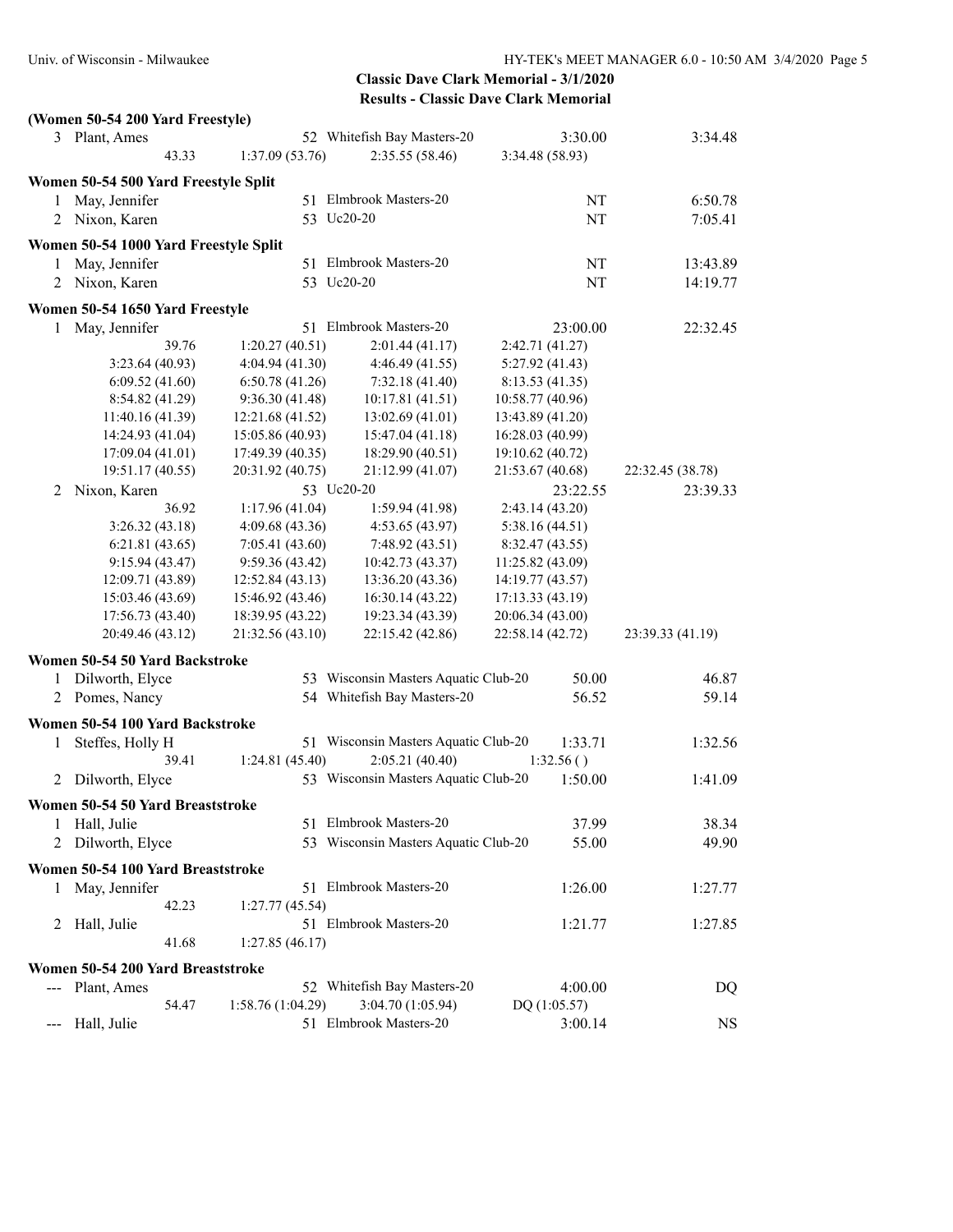|   | Women 50-54 100 Yard Butterfly                |                 |                                      |                 |          |
|---|-----------------------------------------------|-----------------|--------------------------------------|-----------------|----------|
|   | 1 Katzman, Debbie<br>42.10                    | 1:28.53(46.43)  | 53 Whitefish Bay Masters-20          | 1:40.00         | 1:28.53  |
|   | Women 50-54 200 Yard Butterfly                |                 |                                      |                 |          |
| 1 | Waszak, Deb                                   |                 | 51 MoonFish-21                       | 3:50.00         | 3:19.39  |
|   | 39.82                                         | 1:26.53(46.71)  | 2:22.15(55.62)                       | 3:19.39 (57.24) |          |
| 2 | Katzman, Debbie                               |                 | 53 Whitefish Bay Masters-20          | 3:40.00         | 3:19.96  |
|   | 43.84                                         | 1:33.94(50.10)  | 3:19.96 (1:46.02)                    |                 |          |
|   |                                               |                 |                                      |                 |          |
|   | <b>Women 50-54 100 Yard IM</b><br>Hall, Julie |                 | 51 Elmbrook Masters-20               | 1:17.32         |          |
| 1 | 37.40                                         | 1:19.56(42.16)  |                                      |                 | 1:19.56  |
|   |                                               |                 | 51 Wisconsin Masters Aquatic Club-20 | 1:27.16         | 1:29.71  |
| 2 | Steffes, Holly H<br>42.40                     | 1:29.71(47.31)  |                                      |                 |          |
|   |                                               |                 |                                      |                 |          |
|   | <b>Women 50-54 400 Yard IM</b>                |                 |                                      |                 |          |
|   | 1 Nixon, Karen                                | 53 Uc20-20      |                                      | 6:53.72         | 6:30.89  |
|   | 44.50                                         | 1:41.06 (56.56) | 2:30.33(49.27)                       | 3:17.39(47.06)  |          |
|   | 4:12.60(55.21)                                | 5:07.95(55.35)  | 5:49.40 (41.45)                      | 6:30.89(41.49)  |          |
|   | 2 Katzman, Debbie                             |                 | 53 Whitefish Bay Masters-20          | 6:55.00         | 6:37.28  |
|   | 43.26                                         | 1:31.17(47.91)  | 2:22.47(51.30)                       | 3:13.01(50.54)  |          |
|   | 4:11.81(58.80)                                | 5:09.89 (58.08) | 5:54.15(44.26)                       | 6:37.28(43.13)  |          |
|   | Women 55-59 50 Yard Freestyle                 |                 |                                      |                 |          |
| 1 | Roggenbuck, Kyle                              |                 | 58 Illinois Masters-21               | 30.00           | 29.93    |
| 2 | Zahorik, Barbara                              |                 | 55 Illinois Masters-21               | 30.50           | 30.53    |
| 3 | Ellwood, Margaret                             |                 | 56 Pleasant Prairie Patriots Mast-20 | 32.81           | 33.12    |
| 4 | Miller, Elizabeth A                           |                 | 56 Shorewood Swim Club-20            | 40.00           | 35.94    |
| 5 | Richards, Ann                                 |                 | 56 Wisconsin Masters Aquatic Club-20 | 39.00           | 38.94    |
| 6 | Tobias, Gail                                  |                 | 57 Pleasant Prairie Patriots Mast-20 | 40.87           | 40.28    |
|   |                                               |                 |                                      |                 |          |
|   | Women 55-59 50 Yard FINS!                     |                 | 58 Illinois Masters-21               |                 |          |
| 1 | Roggenbuck, Kyle                              |                 |                                      | 29.00           | 27.70    |
|   | Women 55-59 100 Yard Freestyle                |                 |                                      |                 |          |
| 1 | Zahorik, Barbara                              |                 | 55 Illinois Masters-21               | 1:05.00         | 1:05.17  |
|   | 31.44                                         | 1:05.17(33.73)  |                                      |                 |          |
| 2 | Miller, Elizabeth A                           |                 | 56 Shorewood Swim Club-20            | 1:30.00         | 1:19.28  |
|   | 38.67                                         | 1:19.28(40.61)  |                                      |                 |          |
| 3 | Richards, Ann                                 |                 | 56 Wisconsin Masters Aquatic Club-20 | 1:33.00         | 1:29.22  |
|   | 42.48                                         | 1:29.22(46.74)  |                                      |                 |          |
| 4 | Tobias, Gail                                  |                 | 57 Pleasant Prairie Patriots Mast-20 | 1:43.16         | 1:34.42  |
| 5 | Drury, Cheryl                                 |                 | 59 Whitefish Bay Masters-20          | 1:34.86         | 1:41.13  |
|   | 47.36                                         | 1:41.13(53.77)  |                                      |                 |          |
|   | Women 55-59 200 Yard Freestyle                |                 |                                      |                 |          |
| 1 | Zahorik, Barbara                              |                 | 55 Illinois Masters-21               | 2:17.00         | 2:18.30  |
|   | 32.21                                         | 1:07.00(34.79)  | 1:42.84 (35.84)                      | 2:18.30(35.46)  |          |
| 2 | Drury, Cheryl                                 |                 | 59 Whitefish Bay Masters-20          | 3:41.65         | 3:44.76  |
|   | 49.56                                         | 1:46.48(56.92)  | 2:45.84 (59.36)                      | 3:44.76 (58.92) |          |
|   | Women 55-59 500 Yard Freestyle Split          |                 |                                      |                 |          |
|   | Zahorik, Barbara                              |                 | 55 Illinois Masters-21               |                 | 6:03.67  |
|   | 2 Kimple, Karen                               |                 | 58 Whitefish Bay Masters-20          | NT<br>NT        | 6:45.69  |
|   |                                               |                 |                                      |                 |          |
|   | Women 55-59 1000 Yard Freestyle Split         |                 |                                      |                 |          |
|   | Zahorik, Barbara                              |                 | 55 Illinois Masters-21               | NT              | 12:14.81 |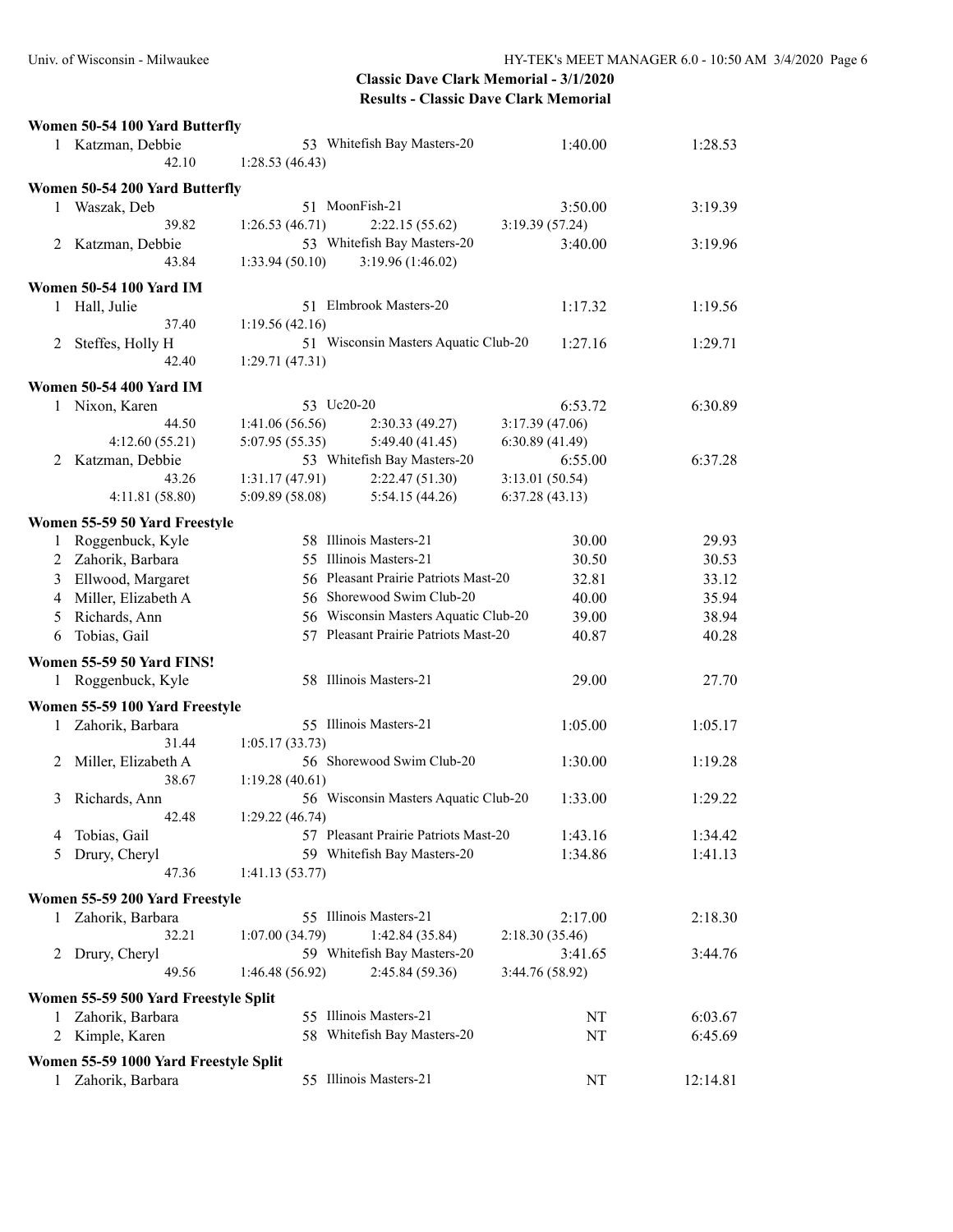#### **(Women 55-59 1000 Yard Freestyle Split)**

| 2            | Kimple, Karen                     |                  | 58 Whitefish Bay Masters-20          | NT               | 13:38.94         |
|--------------|-----------------------------------|------------------|--------------------------------------|------------------|------------------|
|              | Women 55-59 1650 Yard Freestyle   |                  |                                      |                  |                  |
| 1            | Zahorik, Barbara                  |                  | 55 Illinois Masters-21               | 20:40.00         | 20:15.22         |
|              | 32.65                             | 1:08.50(35.85)   | 1:44.93(36.43)                       | 2:21.33 (36.40)  |                  |
|              | 2:58.25(36.92)                    | 3:35.23 (36.98)  | 4:12.30(37.07)                       | 4:49.54 (37.24)  |                  |
|              | 5:26.74(37.20)                    | 6:03.67(36.93)   | 6:40.93(37.26)                       | 7:18.00(37.07)   |                  |
|              | 7:55.20(37.20)                    | 8:32.22 (37.02)  | 9:09.35(37.13)                       | 9:46.48(37.13)   |                  |
|              | 10:23.80 (37.32)                  | 11:00.82(37.02)  | 11:37.69 (36.87)                     | 12:14.81 (37.12) |                  |
|              | 12:51.76 (36.95)                  | 13:28.86 (37.10) | 14:06.12 (37.26)                     | 14:43.29 (37.17) |                  |
|              | 15:20.38 (37.09)                  | 15:57.27 (36.89) | 16:34.31 (37.04)                     | 17:11.50 (37.19) |                  |
|              | 17:48.47 (36.97)                  | 18:25.56 (37.09) | 19:02.78 (37.22)                     | 19:39.55 (36.77) | 20:15.22 (35.67) |
| 2            | Kimple, Karen                     |                  | 58 Whitefish Bay Masters-20          | 22:50.01         | 22:37.21         |
|              | 35.39                             | 1:15.83(40.44)   | 1:56.58(40.75)                       | 2:38.44(41.86)   |                  |
|              | 3:19.88(41.44)                    | 4:00.90(41.02)   | 4:42.08(41.18)                       | 5:23.18(41.10)   |                  |
|              | 6:04.32(41.14)                    | 6:45.69(41.37)   | 7:27.06(41.37)                       | 8:08.44(41.38)   |                  |
|              | 8:49.54(41.10)                    | 9:30.96(41.42)   | 10:12.53(41.57)                      | 10:54.00 (41.47) |                  |
|              | 11:35.06(41.06)                   | 12:16.32(41.26)  | 12:57.30 (40.98)                     | 13:38.94 (41.64) |                  |
|              | 14:20.13 (41.19)                  | 15:01.33 (41.20) | 15:43.03 (41.70)                     | 16:24.56 (41.53) |                  |
|              | 17:06.07(41.51)                   | 17:47.60 (41.53) | 18:28.96 (41.36)                     | 19:10.70 (41.74) |                  |
|              | 19:53.28 (42.58)                  | 20:35.39 (42.11) | 21:17.30 (41.91)                     | 21:58.50 (41.20) | 22:37.21 (38.71) |
|              |                                   |                  |                                      |                  |                  |
|              | Women 55-59 50 Yard Backstroke    |                  | 58 Illinois Masters-21               |                  |                  |
| 1            | Block, Andrea J                   |                  |                                      | 34.33            | 33.04            |
|              | 2 Drury, Cheryl                   |                  | 59 Whitefish Bay Masters-20          | 56.83            | 55.24            |
|              | Women 55-59 100 Yard Backstroke   |                  |                                      |                  |                  |
| $\mathbf{1}$ | Block, Andrea J                   |                  | 58 Illinois Masters-21               | 1:15.33          | 1:11.05          |
|              | 35.12                             | 1:11.05(35.93)   |                                      |                  |                  |
|              | Women 55-59 50 Yard Breaststroke  |                  |                                      |                  |                  |
| 1            | Kimple, Karen                     |                  | 58 Whitefish Bay Masters-20          | 40.50            | 39.69            |
| 2            | Ellwood, Margaret                 |                  | 56 Pleasant Prairie Patriots Mast-20 | 42.03            | 41.67            |
| 3            | Coenen, Susan                     |                  | 56 Uc20-20                           | 45.03            | 44.63            |
| $---$        | Leeds, Patricia                   |                  | 55 Elmbrook Masters-20               | 42.87            | <b>NS</b>        |
|              |                                   |                  |                                      |                  |                  |
|              | Women 55-59 100 Yard Breaststroke |                  |                                      |                  |                  |
| 1            | Kimple, Karen                     |                  | 58 Whitefish Bay Masters-20          | 1:26.50          | 1:25.51          |
|              | 40.54                             | 1:25.51(44.97)   |                                      |                  |                  |
| 2            | Coenen, Susan                     |                  | 56 Uc20-20                           | 1:41.94          | 1:40.00          |
|              | 47.28                             | 1:40.00(52.72)   |                                      |                  |                  |
|              | Women 55-59 200 Yard Breaststroke |                  |                                      |                  |                  |
| 1            | Kimple, Karen                     |                  | 58 Whitefish Bay Masters-20          | 3:12.90          | 3:08.01          |
|              | 41.49                             | 1:29.06 (47.57)  | 2:19.00 (49.94)                      | 3:08.01(49.01)   |                  |
| 2            | Coenen, Susan                     |                  | 56 Uc20-20                           | 4:00.00          | 3:39.91          |
|              | 49.82                             | 1:44.91 (55.09)  | 2:43.12(58.21)                       | 3:39.91 (56.79)  |                  |
| $---$        | Leeds, Patricia                   |                  | 55 Elmbrook Masters-20               | 3:20.00          | NS               |
|              |                                   |                  |                                      |                  |                  |
|              | Women 55-59 50 Yard Butterfly     |                  |                                      |                  |                  |
|              | 1 Roggenbuck, Kyle                |                  | 58 Illinois Masters-21               | 34.00            | 34.55            |
| 2            | Ellwood, Margaret                 |                  | 56 Pleasant Prairie Patriots Mast-20 | 37.74            | 37.89            |
|              | <b>Women 55-59 100 Yard IM</b>    |                  |                                      |                  |                  |
|              | 1 Block, Andrea J                 |                  | 58 Illinois Masters-21               | 1:13.33          | 1:10.81          |
|              | 32.15                             | 1:10.81(38.66)   |                                      |                  |                  |
|              |                                   |                  |                                      |                  |                  |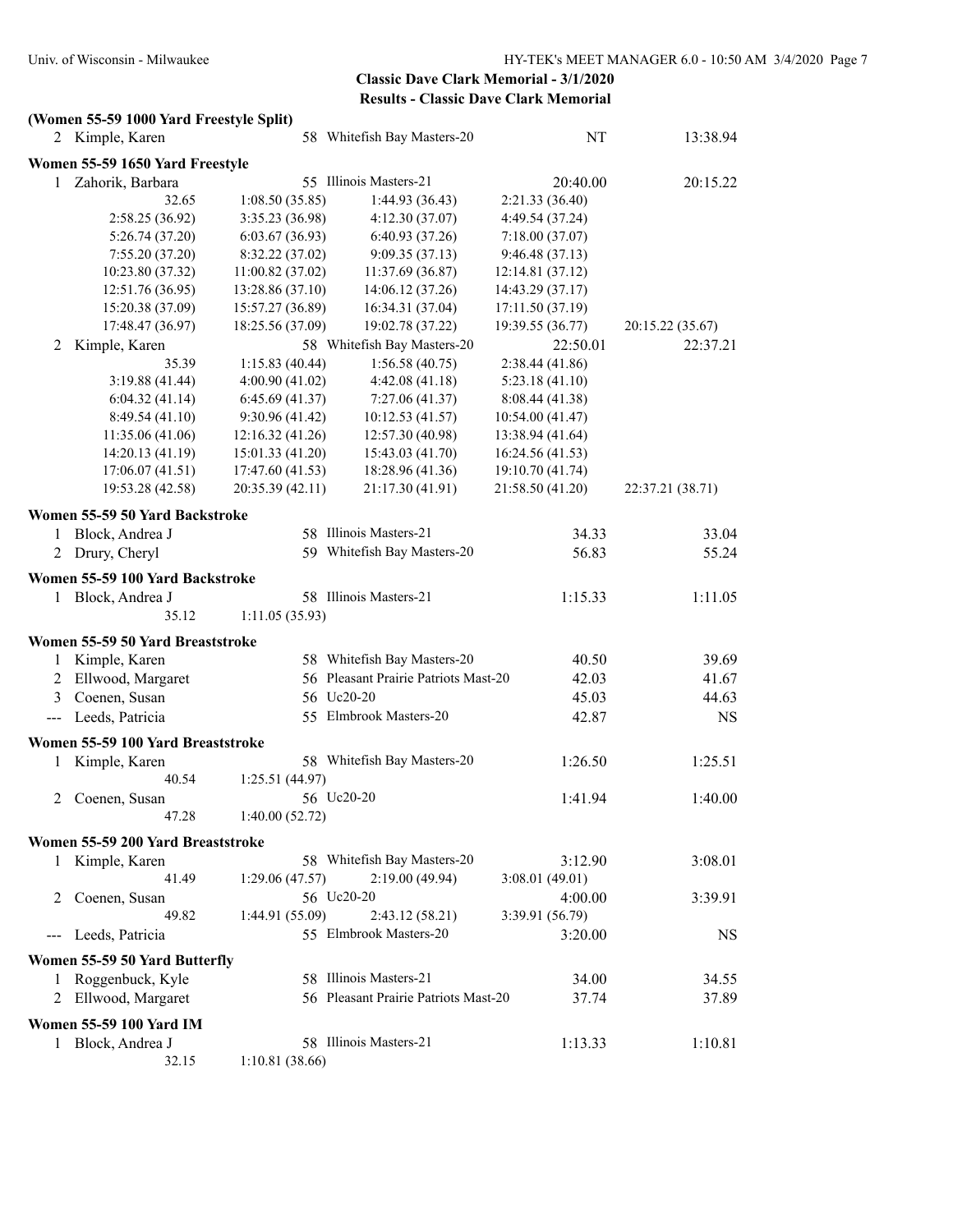|   | (Women 55-59 100 Yard IM)              |                                      |                 |                |
|---|----------------------------------------|--------------------------------------|-----------------|----------------|
|   | 2 Kimple, Karen                        | 58 Whitefish Bay Masters-20          | 1:19.50         | 1:17.50        |
|   | 37.37                                  | 1:17.50(40.13)                       |                 |                |
| 3 | Roggenbuck, Kyle                       | 58 Illinois Masters-21               | 1:25.00         | 1:21.67        |
|   | 35.80                                  | 1:21.67(45.87)                       |                 |                |
| 4 | Dowling, Pamela                        | 55 Whitefish Bay Masters-20          | 1:35.00         | 1:32.47        |
|   | 42.99                                  | 1:32.47(49.48)                       |                 |                |
| 5 | Tobias, Gail                           | 57 Pleasant Prairie Patriots Mast-20 | 2:20.00         | 1:58.90        |
|   | 50.87                                  | 1:58.90(1:08.03)                     |                 |                |
|   | <b>Women 55-59 200 Yard IM</b>         |                                      |                 |                |
|   | --- Kimple, Karen                      | 58 Whitefish Bay Masters-20          | 2:50.00         | <b>NS</b>      |
|   | --- Leeds, Patricia                    | 55 Elmbrook Masters-20               | 3:20.00         | <b>NS</b>      |
|   | Women 60-64 50 Yard FINS!              |                                      |                 |                |
|   | 1 Niemi, Suzi                          | 64 Pleasant Prairie Patriots Mast-20 | 36.45           | 29.38          |
|   | 2 Fischer, Heidi                       | 63 Whitefish Bay Masters-20          | 43.06           | 41.33          |
|   |                                        |                                      |                 |                |
|   | Women 60-64 50 Yard Freestyle          | 61 Shorewood Swim Club-20            |                 |                |
| 1 | Paque, Julie<br>2 Fischer, Heidi       | 63 Whitefish Bay Masters-20          | 33.80<br>44.43  | 33.41<br>47.16 |
|   |                                        |                                      |                 |                |
|   | Women 60-64 50 Yard Freestyle Relay LO |                                      |                 |                |
|   | 1 Fischer, Heidi                       | 63 Whitefish Bay Masters-20          | NT              | 46.52          |
|   | Women 60-64 100 Yard Freestyle         |                                      |                 |                |
| 1 | Paque, Julie                           | 61 Shorewood Swim Club-20            | 1:13.80         | 1:16.19        |
|   | 36.93                                  | 1:16.19(39.26)                       |                 |                |
| 2 | Niemi, Suzi                            | 64 Pleasant Prairie Patriots Mast-20 | 1:23.12         | 1:17.01        |
|   | 37.57                                  | 1:17.01(39.44)                       |                 |                |
| 3 | Fischer, Heidi                         | 63 Whitefish Bay Masters-20          | 1:36.93         | 1:39.11        |
|   | Women 60-64 200 Yard Freestyle         |                                      |                 |                |
| 1 | Van Cleave, Julie                      | 60 Elmbrook Masters-20               | 2:38.00         | 2:38.71        |
|   | 35.53                                  | 1:15.61(40.08)<br>1:57.00(41.39)     | 2:38.71 (41.71) |                |
|   | Women 60-64 50 Yard Backstroke         |                                      |                 |                |
| 1 | Mann, Melinda                          | 63 Oshkosh YMCA-20                   | 38.01           | 36.52          |
| 2 | Niemi, Suzi                            | 64 Pleasant Prairie Patriots Mast-20 | 46.23           | 41.20          |
|   | 3 Fischer, Heidi                       | 63 Whitefish Bay Masters-20          | 53.06           | 53.67          |
|   |                                        |                                      |                 |                |
|   | Women 60-64 50 Yard Breaststroke       |                                      |                 |                |
| 1 | Mann, Melinda                          | 63 Oshkosh YMCA-20                   | 38.01           | 38.09          |
| 2 | Van Cleave, Julie                      | 60 Elmbrook Masters-20               | 41.00           | 42.04          |
|   | Women 60-64 100 Yard Breaststroke      |                                      |                 |                |
|   | 1 Mann, Melinda                        | 63 Oshkosh YMCA-20                   | 1:30.01         | 1:25.01        |
|   | 40.91                                  | 1:25.01(44.10)                       |                 |                |
|   | Women 60-64 200 Yard Breaststroke      |                                      |                 |                |
|   | 1 Van Cleave, Julie                    | 60 Elmbrook Masters-20               | 3:25.00         | 3:26.55        |
|   | 45.56                                  | 2:32.56(54.71)<br>1:37.85(52.29)     | 3:26.55(53.99)  |                |
|   | Women 60-64 50 Yard Butterfly          |                                      |                 |                |
| 1 | Mann, Melinda                          | 63 Oshkosh YMCA-20                   | 35.01           | 32.64          |
|   | 2 Paque, Julie                         | 61 Shorewood Swim Club-20            | 41.00           | 40.81          |
|   |                                        |                                      |                 |                |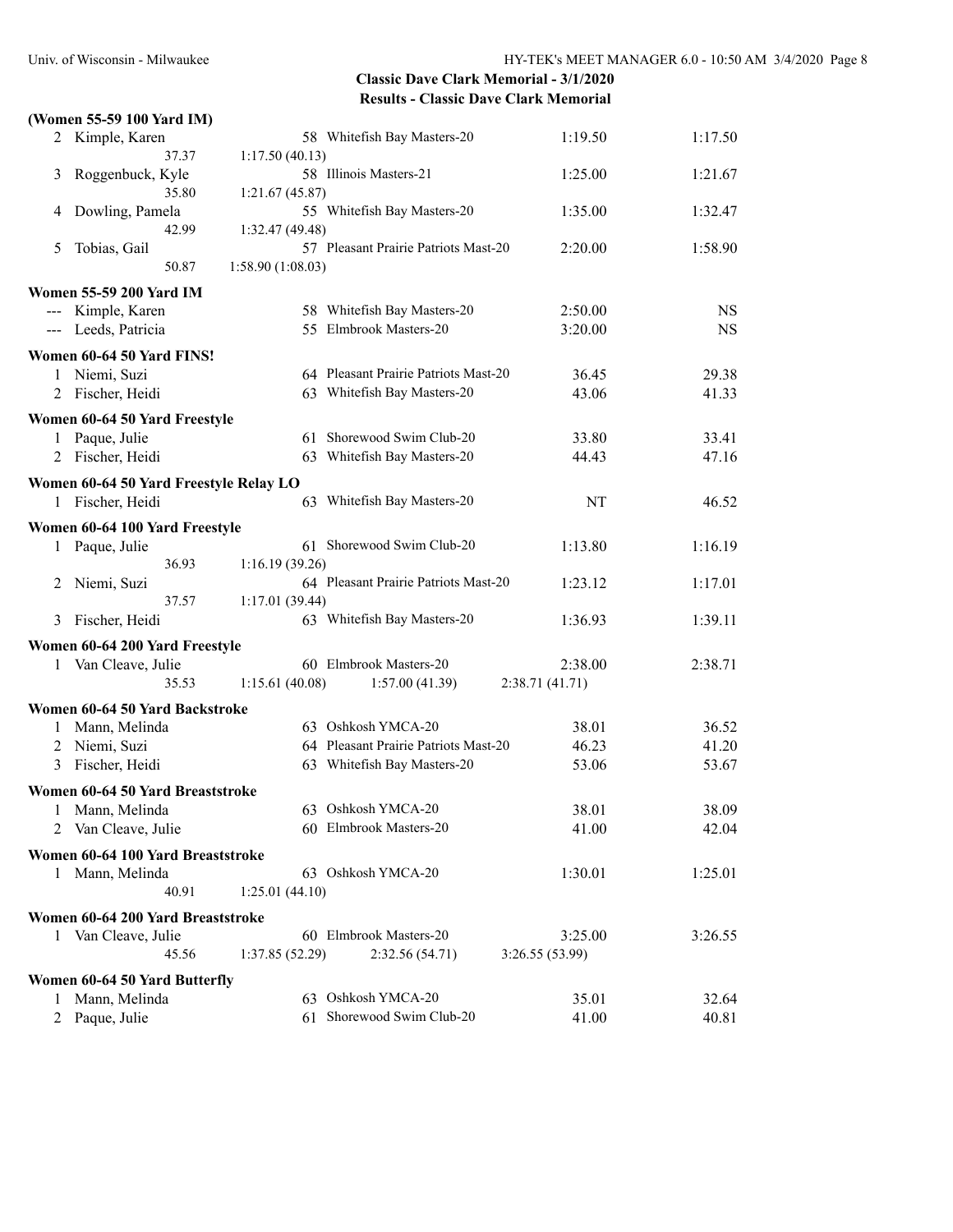| Women 60-64 100 Yard Butterfly                        |                    |                    |                                      |                    |                    |
|-------------------------------------------------------|--------------------|--------------------|--------------------------------------|--------------------|--------------------|
| 1 Paque, Julie                                        |                    |                    | 61 Shorewood Swim Club-20            | 1:33.70            | 1:32.65            |
|                                                       | 44.15              | 1:32.65(48.50)     |                                      |                    |                    |
| Women 60-64 200 Yard Butterfly                        |                    |                    |                                      |                    |                    |
| 1 Paque, Julie                                        |                    |                    | 61 Shorewood Swim Club-20            | 3:21.90            | 3:21.50            |
|                                                       | 44.87              | 1:35.88(51.01)     | 2:29.66(53.78)                       | 3:21.50(51.84)     |                    |
| <b>Women 60-64 200 Yard IM</b>                        |                    |                    |                                      |                    |                    |
| Van Cleave, Julie<br>$\mathbf{1}$                     |                    |                    | 60 Elmbrook Masters-20               | 3:10.00            | 3:09.33            |
|                                                       | 43.12              | 1:33.49 (50.37)    | 2:28.30(54.81)                       | 3:09.33(41.03)     |                    |
|                                                       |                    |                    |                                      |                    |                    |
| Women 65-69 50 Yard Freestyle<br>Schneider, Mary<br>1 |                    |                    | 67 Elmbrook Masters-20               | 43.00              | 44.70              |
|                                                       |                    |                    |                                      |                    |                    |
| Women 65-69 100 Yard Freestyle                        |                    |                    |                                      |                    |                    |
| 1 Schneider, Mary                                     |                    |                    | 67 Elmbrook Masters-20               | 1:35.00            | 1:35.54            |
|                                                       | 46.12              | 1:35.54(49.42)     |                                      |                    |                    |
| Women 65-69 200 Yard Freestyle                        |                    |                    |                                      |                    |                    |
| 1 Schneider, Mary                                     |                    |                    | 67 Elmbrook Masters-20               | 3:24.00            | 3:22.95            |
|                                                       | 47.85              | 1:39.82(51.97)     | 2:32.01(52.19)                       | 3:22.95 (50.94)    |                    |
| Women 65-69 500 Yard Freestyle Split                  |                    |                    |                                      |                    |                    |
| 1 Crisostomo, Joan                                    |                    |                    | 66 Tri Faster-20                     | <b>NT</b>          | 9:57.34            |
| Women 65-69 1000 Yard Freestyle Split                 |                    |                    |                                      |                    |                    |
| 1 Crisostomo, Joan                                    |                    |                    | 66 Tri Faster-20                     | NT                 | 20:18.58           |
| Women 65-69 1650 Yard Freestyle                       |                    |                    |                                      |                    |                    |
| 1 Crisostomo, Joan                                    |                    |                    | 66 Tri Faster-20                     | 34:30.56           | 33:55.14           |
|                                                       | 54.02              | 1:50.38(56.36)     | 2:51.83 (1:01.45)                    | 3:51.13 (59.30)    |                    |
|                                                       | 4:52.41 (1:01.28)  | 5:52.45(1:00.04)   | 6:53.83(1:01.38)                     | 7:53.73(59.90)     |                    |
|                                                       | 8:55.26 (1:01.53)  | 9:57.34 (1:02.08)  | 10:58.05 (1:00.71)                   | 12:00.06 (1:02.01) |                    |
|                                                       | 13:03.10 (1:03.04) | 14:05.04 (1:01.94) | 15:08.04 (1:03.00)                   | 16:09.12 (1:01.08) |                    |
|                                                       | 17:10.59(1:01.47)  | 18:13.12 (1:02.53) | 19:15.98 (1:02.86)                   | 20:18.58 (1:02.60) |                    |
|                                                       | 21:19.73 (1:01.15) | 22:23.60 (1:03.87) | 23:25.16 (1:01.56)                   | 24:27.58 (1:02.42) |                    |
|                                                       | 25:31.42 (1:03.84) | 26:33.83 (1:02.41) | 27:36.59 (1:02.76)                   | 28:39.48 (1:02.89) |                    |
|                                                       | 29:43.76 (1:04.28) | 30:46.04 (1:02.28) | 31:49.59 (1:03.55)                   | 32:52.69 (1:03.10) | 33:55.14 (1:02.45) |
| Women 65-69 200 Yard Breaststroke                     |                    |                    |                                      |                    |                    |
| Schneider, Mary<br>1                                  |                    |                    | 67 Elmbrook Masters-20               | 4:25.00            | 4:19.66            |
|                                                       | 59.54              | 2:05.07(1:05.53)   | 3:13.02 (1:07.95)                    | 4:19.66 (1:06.64)  |                    |
| Women 70-74 500 Yard Freestyle Split                  |                    |                    |                                      |                    |                    |
| Christenson, Candy<br>1                               |                    |                    | 73 Wisconsin Masters Aquatic Club-20 | NT                 | 8:56.58            |
| Women 70-74 1000 Yard Freestyle Split                 |                    |                    |                                      |                    |                    |
| Christenson, Candy<br>1                               |                    |                    | 73 Wisconsin Masters Aquatic Club-20 | NT                 | 18:07.08           |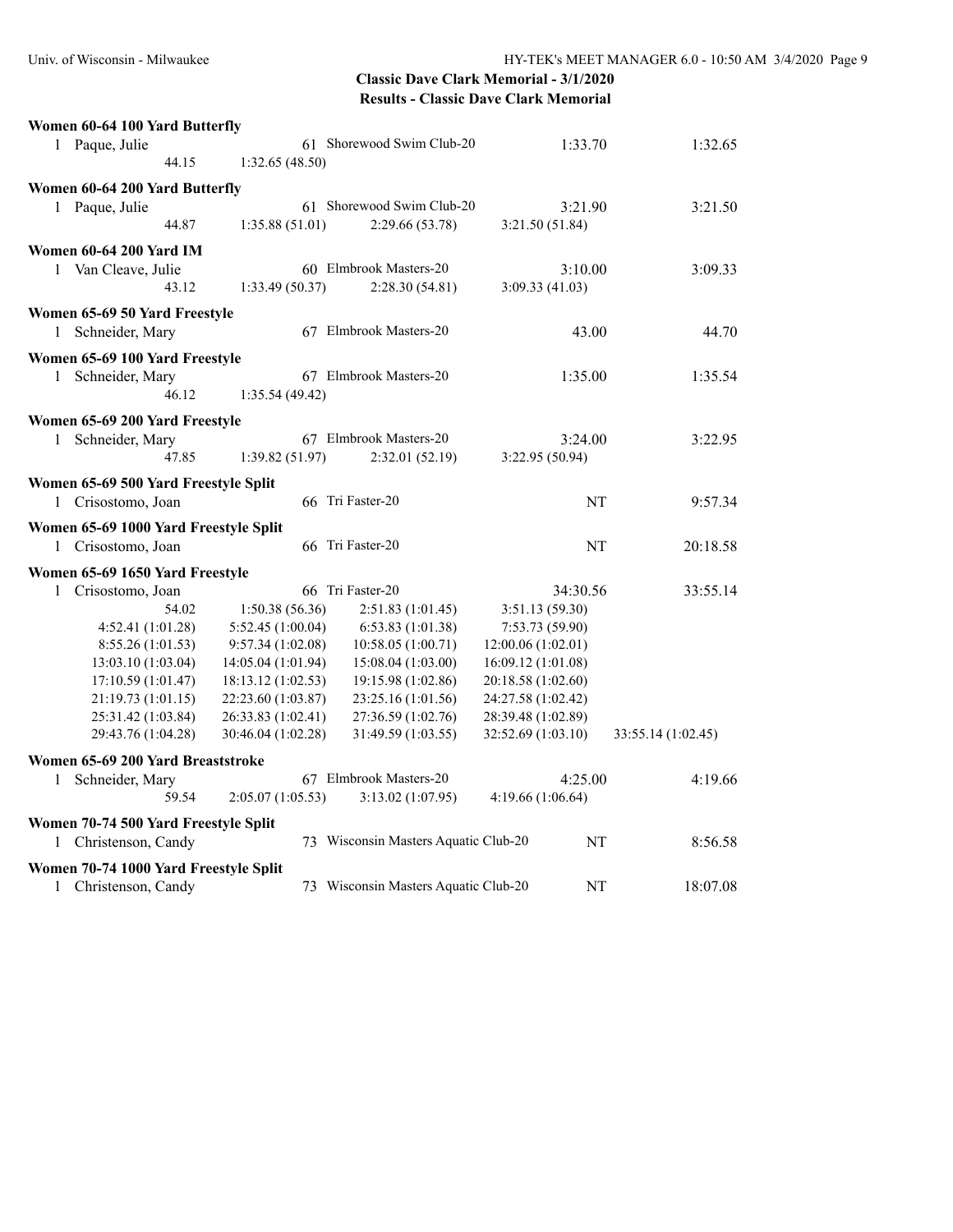| Women 70-74 1650 Yard Freestyle       |                  |                                      |                  |                  |
|---------------------------------------|------------------|--------------------------------------|------------------|------------------|
| 1 Christenson, Candy                  |                  | 73 Wisconsin Masters Aquatic Club-20 | 29:30.00         | 30:06.09         |
| 46.56                                 | 1:40.20(53.64)   | 2:35.03(54.83)                       | 3:29.50 (54.47)  |                  |
| 4:23.20 (53.70)                       | 5:16.96(53.76)   | 6:13.15(56.19)                       | 7:07.29 (54.14)  |                  |
| 8:01.92 (54.63)                       | 8:56.58 (54.66)  | 9:50.28(53.70)                       | 10:45.74 (55.46) |                  |
| 11:42.37(56.63)                       | 12:35.61 (53.24) | 13:30.47 (54.86)                     | 14:27.36 (56.89) |                  |
| 15:22.01 (54.65)                      | 16:17.58 (55.57) | 17:12.81 (55.23)                     | 18:07.08 (54.27) |                  |
| 19:03.57 (56.49)                      | 19:59.72 (56.15) | 20:56.97 (57.25)                     | 21:53.71 (56.74) |                  |
| 22:48.14 (54.43)                      | 23:44.58 (56.44) | 24:38.89 (54.31)                     | 25:35.42 (56.53) |                  |
| 26:30.69 (55.27)                      | 27:24.97 (54.28) | 28:19.91 (54.94)                     | 29:14.36 (54.45) | 30:06.09 (51.73) |
| Women 70-74 50 Yard Breaststroke      |                  |                                      |                  |                  |
|                                       |                  | 73 Wisconsin Masters Aquatic Club-20 | 54.61            |                  |
| 1 Christenson, Candy                  |                  |                                      |                  | 52.93            |
| Women 70-74 100 Yard Breaststroke     |                  |                                      |                  |                  |
| 1 Christenson, Candy                  |                  | 73 Wisconsin Masters Aquatic Club-20 | 2:05.71          | 2:05.90          |
| 1:00.05                               | 2:05.90(1:05.85) |                                      |                  |                  |
| Women 70-74 50 Yard Butterfly         |                  |                                      |                  |                  |
| 1 Christenson, Candy                  |                  | 73 Wisconsin Masters Aquatic Club-20 | 49.93            | 51.97            |
| Women 70-74 100 Yard Butterfly        |                  |                                      |                  |                  |
| Christenson, Candy<br>1               |                  | 73 Wisconsin Masters Aquatic Club-20 | 2:01.87          | 1:58.24          |
| 55.25                                 | 1:58.24(1:02.99) |                                      |                  |                  |
|                                       |                  |                                      |                  |                  |
| <b>Women 70-74 100 Yard IM</b>        |                  |                                      |                  |                  |
| 1 Christenson, Candy                  |                  | 73 Wisconsin Masters Aquatic Club-20 | 1:54.00          | 1:51.21          |
| 55.09                                 | 1:51.21(56.12)   |                                      |                  |                  |
| Men 18-24 50 Yard Freestyle           |                  |                                      |                  |                  |
| --- Whan, Kelan                       |                  | 22 Walter Schroeder Aquatic Cente-20 | 24.00            | <b>NS</b>        |
|                                       |                  |                                      |                  |                  |
| Men 18-24 100 Yard Freestyle          |                  |                                      |                  |                  |
| --- Whan, Kelan                       |                  | 22 Walter Schroeder Aquatic Cente-20 | 52.00            | <b>NS</b>        |
| Men 18-24 200 Yard Freestyle          |                  |                                      |                  |                  |
| --- Whan, Kelan                       |                  | 22 Walter Schroeder Aquatic Cente-20 | 1:54.00          | <b>NS</b>        |
|                                       |                  |                                      |                  |                  |
| <b>Men 25-29 50 Yard FINS!</b>        |                  |                                      |                  |                  |
| 1 Hines, Tyler                        |                  | 27 Walter Schroeder Aquatic Cente-20 | 22.00            | 20.21            |
| Men 25-29 50 Yard Backstroke Relay LO |                  |                                      |                  |                  |
| 1 Hines, Tyler                        |                  | 27 Walter Schroeder Aquatic Cente-20 | NT               | 25.28            |
|                                       |                  |                                      |                  |                  |
| Men 25-29 400 Yard IM                 |                  |                                      |                  |                  |
| 1 Hines, Tyler                        |                  | 27 Walter Schroeder Aquatic Cente-20 | 4:17.81          | 4:31.99          |
| 25.87                                 | 56.23 (30.36)    | 1:30.05(33.82)                       | 2:03.36 (33.31)  |                  |
| 2:44.76 (41.40)                       | 3:26.48(41.72)   | 3:59.32 (32.84)                      | 4:31.99 (32.67)  |                  |
| Men 30-34 200 Yard Freestyle          |                  |                                      |                  |                  |
| 1 Frederiksen, Craig                  |                  | 34 Walter Schroeder Aquatic Cente-20 | 1:51.14          | 1:53.67          |
| 26.54                                 | 54.76 (28.22)    | 1:23.94(29.18)                       | 1:53.67(29.73)   |                  |
|                                       |                  |                                      |                  |                  |
| Men 30-34 500 Yard Freestyle Split    |                  |                                      |                  |                  |
| 1 Frederiksen, Craig                  |                  | 34 Walter Schroeder Aquatic Cente-20 | NT               | 5:14.83          |
| Men 30-34 1000 Yard Freestyle Split   |                  |                                      |                  |                  |
| 1 Frederiksen, Craig                  |                  | 34 Walter Schroeder Aquatic Cente-20 | NT               | 10:44.62         |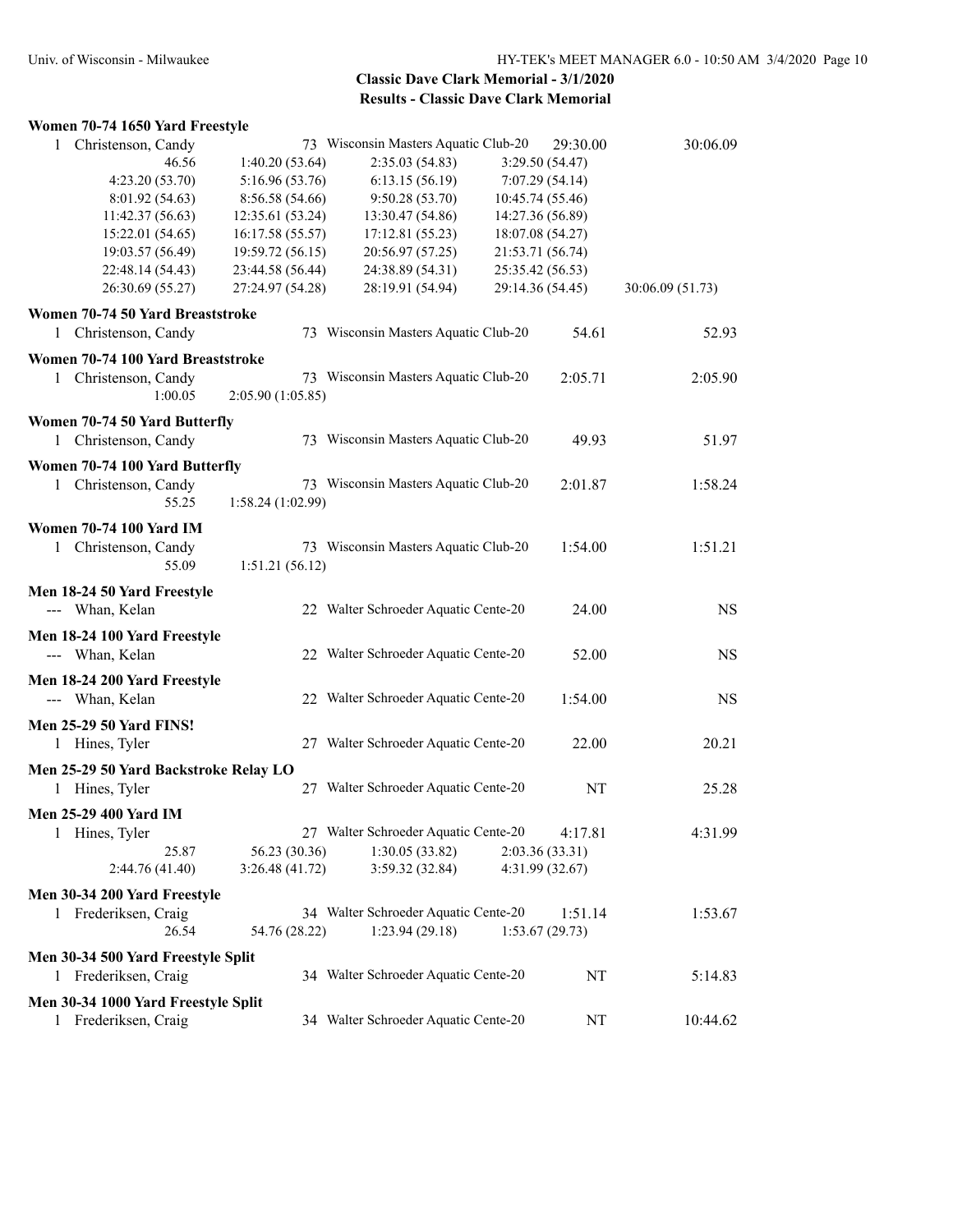|       | Men 30-34 1650 Yard Freestyle   |       |                  |                                      |                  |                  |
|-------|---------------------------------|-------|------------------|--------------------------------------|------------------|------------------|
|       | 1 Frederiksen, Craig            |       |                  | 34 Walter Schroeder Aquatic Cente-20 | 17:46.81         | 17:59.86         |
|       |                                 | 28.31 | 1:00.17(31.86)   | 1:32.10 (31.93)                      | 2:03.90 (31.80)  |                  |
|       | 2:35.73(31.83)                  |       | 3:07.40 (31.67)  | 3:39.29 (31.89)                      | 4:11.20(31.91)   |                  |
|       | 4:43.03 (31.83)                 |       | 5:14.83 (31.80)  | 5:46.75 (31.92)                      | 6:18.91(32.16)   |                  |
|       | 6:51.07(32.16)                  |       | 7:23.64(32.57)   | 7:56.48(32.84)                       | 8:29.54 (33.06)  |                  |
|       | 9:03.44 (33.90)                 |       | 9:36.50(33.06)   | 10:10.40 (33.90)                     | 10:44.62 (34.22) |                  |
|       | 11:18.87 (34.25)                |       | 11:52.14 (33.27) | 12:25.36 (33.22)                     | 12:58.67 (33.31) |                  |
|       | 13:32.47 (33.80)                |       | 14:06.59 (34.12) | 14:41.20 (34.61)                     | 15:15.81 (34.61) |                  |
|       | 15:50.41 (34.60)                |       | 16:23.21 (32.80) | 16:56.39 (33.18)                     | 17:29.83 (33.44) | 17:59.86 (30.03) |
|       | Men 30-34 100 Yard Backstroke   |       |                  |                                      |                  |                  |
|       | 1 Buncher, Stan                 |       |                  | 33 Whitefish Bay Masters-20          | 56.43            | 58.51            |
|       |                                 | 28.89 | 58.51 (29.62)    |                                      |                  |                  |
|       | Men 30-34 200 Yard Breaststroke |       |                  |                                      |                  |                  |
|       | 1 Perkey, Dan                   |       |                  | 33 Illinois Masters-21               | 2:34.56          | 2:30.04          |
|       |                                 | 34.70 | 1:13.02(38.32)   | 1:51.80(38.78)                       | 2:30.04(38.24)   |                  |
|       | Men 30-34 100 Yard Butterfly    |       |                  |                                      |                  |                  |
|       | 1 Buncher, Stan                 |       |                  | 33 Whitefish Bay Masters-20          | 55.00            | 55.66            |
|       |                                 | 25.91 | 55.66 (29.75)    |                                      |                  |                  |
|       | 2 Perkey, Dan                   |       |                  | 33 Illinois Masters-21               | 1:01.01          | 1:00.42          |
|       |                                 | 28.01 | 1:00.42(32.41)   |                                      |                  |                  |
|       |                                 |       |                  |                                      |                  |                  |
|       | <b>Men 30-34 100 Yard IM</b>    |       |                  |                                      |                  |                  |
|       | 1 Buncher, Stan                 |       |                  | 33 Whitefish Bay Masters-20          | 58.23            | 59.76            |
|       |                                 | 26.93 | 59.76 (32.83)    |                                      |                  |                  |
|       | 2 Perkey, Dan                   |       |                  | 33 Illinois Masters-21               | 1:02.34          | 1:01.23          |
|       |                                 | 29.24 | 1:01.23(31.99)   |                                      |                  |                  |
|       | <b>Men 30-34 200 Yard IM</b>    |       |                  |                                      |                  |                  |
|       | --- Buncher, Stan               |       |                  | 33 Whitefish Bay Masters-20          | 2:06.65          | <b>NS</b>        |
|       | <b>Men 30-34 400 Yard IM</b>    |       |                  |                                      |                  |                  |
|       | 1 Buncher, Stan                 |       |                  | 33 Whitefish Bay Masters-20          | 4:36.12          | 4:38.01          |
|       |                                 | 27.37 | 59.41 (32.04)    | 1:34.03(34.62)                       | 2:08.76(34.73)   |                  |
|       | 2:50.21(41.45)                  |       | 3:33.81 (43.60)  | 4:06.09(32.28)                       | 4:38.01 (31.92)  |                  |
|       | 2 Perkey, Dan                   |       |                  | 33 Illinois Masters-21               | 4:56.78          | 4:56.30          |
|       |                                 | 29.68 | 1:04.04(34.36)   | 1:43.27(39.23)                       | 2:21.92(38.65)   |                  |
|       | 3:03.83(41.91)                  |       | 3:45.44(41.61)   | 4:21.97(36.53)                       | 4:56.30(34.33)   |                  |
|       | Men 35-39 50 Yard Freestyle     |       |                  |                                      |                  |                  |
|       | 1 Branham, Matthew              |       |                  | 36 Wisconsin Masters Aquatic Club-20 | 25.39            | 25.97            |
| $---$ | Steffes, Adam F                 |       | 37 Uc20-20       |                                      | 27.00            | <b>NS</b>        |
|       |                                 |       |                  |                                      |                  |                  |
|       | Men 35-39 100 Yard Freestyle    |       |                  |                                      |                  |                  |
|       | 1 Steffes, Adam F               |       | 37 Uc20-20       |                                      | 55.00            | 53.30            |
|       |                                 | 25.81 | 53.30 (27.49)    |                                      |                  |                  |
| 2     | Branham, Matthew                |       |                  | 36 Wisconsin Masters Aquatic Club-20 | 57.49            | 59.04            |
|       |                                 | 27.30 | 59.04 (31.74)    |                                      |                  |                  |
| 3     | Murphy, Sean F                  |       |                  | 37 Wisconsin Masters Aquatic Club-20 | 1:00.00          | 1:05.30          |
|       |                                 | 30.61 | 1:05.30(34.69)   |                                      |                  |                  |
|       | Men 35-39 200 Yard Freestyle    |       |                  |                                      |                  |                  |
|       | 1 Steffes, Adam F               |       | 37 Uc20-20       |                                      | 2:02.00          | 2:03.75          |
|       |                                 | 27.87 | 1:00.24(32.37)   | 1:31.69(31.45)                       | 2:03.75(32.06)   |                  |
|       |                                 |       |                  |                                      |                  |                  |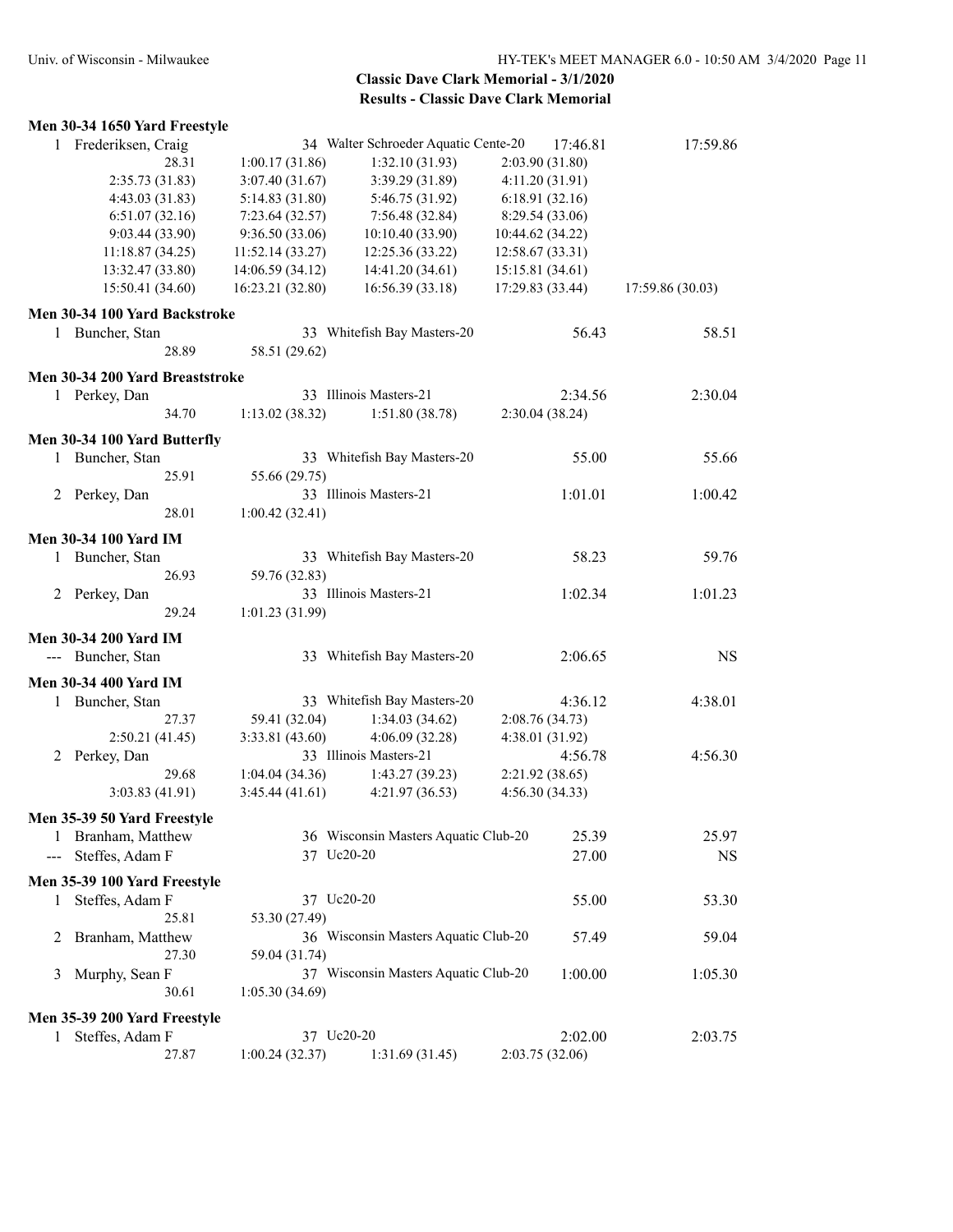| (Men 35-39 200 Yard Freestyle)         |                  |                                                         |                           |                  |
|----------------------------------------|------------------|---------------------------------------------------------|---------------------------|------------------|
| 2 Murphy, Sean F<br>33.07              | 1:09.50(36.43)   | 37 Wisconsin Masters Aquatic Club-20<br>1:47.56 (38.06) | 2:10.00<br>2:25.30(37.74) | 2:25.30          |
| Men 35-39 500 Yard Freestyle Split     |                  |                                                         |                           |                  |
| 1 Murphy, Sean F                       |                  | 37 Wisconsin Masters Aquatic Club-20                    | NT                        | 6:46.24          |
| Men 35-39 1000 Yard Freestyle Split    |                  |                                                         |                           |                  |
| 1 Murphy, Sean F                       |                  | 37 Wisconsin Masters Aquatic Club-20                    | NT                        | 13:42.90         |
| Men 35-39 1650 Yard Freestyle          |                  |                                                         |                           |                  |
| 1 Murphy, Sean F                       |                  | 37 Wisconsin Masters Aquatic Club-20                    | 21:00.00                  | 22:41.44         |
| 35.92                                  | 1:15.30(39.38)   | 1:56.02(40.72)                                          | 2:37.31 (41.29)           |                  |
| 3:18.69(41.38)                         | 4:00.19(41.50)   | 4:41.48 (41.29)                                         | 5:23.04 (41.56)           |                  |
| 6:04.86(41.82)                         | 6:46.24(41.38)   | 7:27.56 (41.32)                                         | 8:09.34 (41.78)           |                  |
| 8:50.92 (41.58)                        | 9:32.36(41.44)   | 10:14.04 (41.68)                                        | 10:55.59 (41.55)          |                  |
| 11:37.63 (42.04)                       | 12:19.33 (41.70) | 13:01.01 (41.68)                                        | 13:42.90 (41.89)          |                  |
| 14:24.39 (41.49)                       | 15:07.05 (42.66) | 15:50.11 (43.06)                                        | 16:32.40 (42.29)          |                  |
| 17:13.93 (41.53)                       | 17:56.15 (42.22) | 18:37.88 (41.73)                                        | 19:19.22 (41.34)          |                  |
|                                        | 20:41.01 (40.97) |                                                         | 22:02.28 (40.72)          |                  |
| 20:00.04 (40.82)                       |                  | 21:21.56 (40.55)                                        |                           | 22:41.44 (39.16) |
| Men 35-39 50 Yard Backstroke           |                  |                                                         |                           |                  |
| 1 Branham, Matthew                     |                  | 36 Wisconsin Masters Aquatic Club-20                    | 30.34                     | 30.32            |
| Men 35-39 100 Yard Backstroke          |                  |                                                         |                           |                  |
| 1 Branham, Matthew                     |                  | 36 Wisconsin Masters Aquatic Club-20                    | 1:05.41                   | 1:06.61          |
| 31.72                                  | 1:06.61(34.89)   |                                                         |                           |                  |
| Steffes, Adam F<br>2                   |                  | 37 Uc20-20                                              | 1:10.00                   | 1:10.44          |
| 35.57                                  | 1:10.44(34.87)   |                                                         |                           |                  |
| Men 35-39 100 Yard Breaststroke        |                  |                                                         |                           |                  |
| 1 Murphy, Sean F                       |                  | 37 Wisconsin Masters Aquatic Club-20                    | 1:20.00                   | 1:25.00          |
| 40.96                                  |                  |                                                         |                           |                  |
|                                        | 1:25.00(44.04)   |                                                         |                           |                  |
| Men 35-39 50 Yard Butterfly            |                  |                                                         |                           |                  |
| 1 Murphy, Sean F                       |                  | 37 Wisconsin Masters Aquatic Club-20                    | 30.00                     | 33.71            |
| Men 35-39 100 Yard IM                  |                  |                                                         |                           |                  |
| Branham, Matthew<br>1                  |                  | 36 Wisconsin Masters Aquatic Club-20                    | 1:06.22                   | 1:08.12          |
| 29.59                                  | 1:08.12(38.53)   |                                                         |                           |                  |
|                                        |                  | 37 Uc20-20                                              |                           |                  |
| Steffes, Adam F<br>2                   |                  |                                                         | 1:10.00                   | 1:09.26          |
| 31.76                                  | 1:09.26(37.50)   |                                                         |                           |                  |
| Men 35-39 200 Yard IM                  |                  |                                                         |                           |                  |
| Steffes, Adam F<br>$\qquad \qquad - -$ |                  | 37 Uc20-20                                              | 2:20.00                   | <b>NS</b>        |
| <b>Men 40-44 50 Yard FINS!</b>         |                  |                                                         |                           |                  |
|                                        |                  | 44 Wisconsin Masters Aquatic Club-20                    |                           |                  |
| --- Parry, Jason                       |                  |                                                         | 34.47                     | <b>NS</b>        |
| Men 40-44 50 Yard Freestyle            |                  |                                                         |                           |                  |
| 1 DeHart, Pieter                       |                  | 41 Wisconsin Masters Aquatic Club-20                    | 24.42                     | 24.05            |
| Gansner, Anderson M<br>2               | 42               | Shorewood Swim Club-20                                  | 29.00                     | 26.79            |
| Kozlowski, Mark<br>3                   |                  | 44 Illinois Masters-21                                  | 24.00                     | 27.18            |
| Men 40-44 100 Yard Freestyle           |                  |                                                         |                           |                  |
| Carlson, Timothy<br>1                  |                  | 40 Illinois Masters-21                                  | 54.57                     | 50.87            |
| 24.36                                  | 50.87 (26.51)    |                                                         |                           |                  |
|                                        |                  |                                                         |                           |                  |
| DeHart, Pieter<br>2                    |                  | 41 Wisconsin Masters Aquatic Club-20                    | 52.52                     | 52.16            |
| 24.71                                  | 52.16 (27.45)    |                                                         |                           |                  |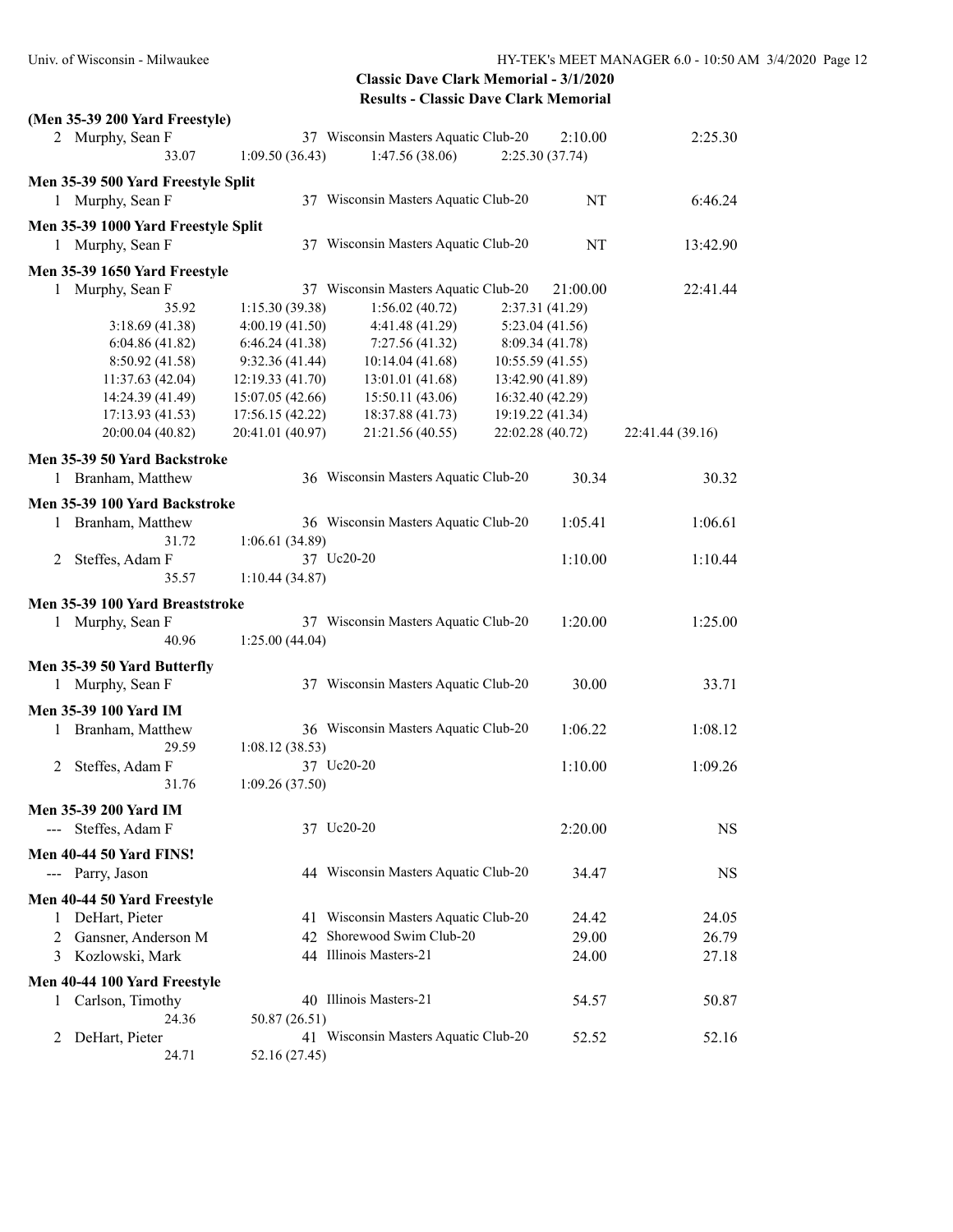|   | (Men 40-44 100 Yard Freestyle)      |       |                  |                                      |                  |                  |
|---|-------------------------------------|-------|------------------|--------------------------------------|------------------|------------------|
|   | --- Newhouse, John                  |       |                  | 41 Illinois Masters-21               | 49.65            | <b>NS</b>        |
|   | Men 40-44 200 Yard Freestyle        |       |                  |                                      |                  |                  |
|   | 1 Lahey, Patrick                    |       |                  | 41 Illinois Masters-21               | 1:58.00          | 1:57.13          |
|   |                                     | 27.41 | 57.36 (29.95)    | 1:27.39(30.03)                       | 1:57.13(29.74)   |                  |
|   | --- Newhouse, John                  |       |                  | 41 Illinois Masters-21               | 1:50.10          | <b>NS</b>        |
|   |                                     |       |                  |                                      |                  |                  |
|   | Men 40-44 500 Yard Freestyle Split  |       |                  |                                      |                  |                  |
|   | 1 Babcock, Andrew                   |       |                  | 42 Elmbrook Masters-20               | NT               | 5:40.24          |
|   | Men 40-44 1000 Yard Freestyle Split |       |                  |                                      |                  |                  |
|   | 1 Babcock, Andrew                   |       |                  | 42 Elmbrook Masters-20               | NT               | 11:25.92         |
|   | Men 40-44 1650 Yard Freestyle       |       |                  |                                      |                  |                  |
| 1 | Babcock, Andrew                     |       |                  | 42 Elmbrook Masters-20               | 18:37.42         | 18:41.29         |
|   |                                     | 30.67 | 1:04.46(33.79)   | 1:38.44 (33.98)                      | 2:12.65(34.21)   |                  |
|   | 2:46.97 (34.32)                     |       | 3:21.66(34.69)   | 3:56.15(34.49)                       | 4:30.64 (34.49)  |                  |
|   | 5:05.32 (34.68)                     |       | 5:40.24 (34.92)  | 6:14.95(34.71)                       | 6:49.76(34.81)   |                  |
|   | 7:24.68 (34.92)                     |       | 7:59.80(35.12)   | 8:34.02 (34.22)                      | 9:08.68 (34.66)  |                  |
|   | 9:43.05 (34.37)                     |       | 10:17.36 (34.31) | 10:51.52 (34.16)                     | 11:25.92 (34.40) |                  |
|   | 12:00.06 (34.14)                    |       | 12:34.53 (34.47) | 13:09.15 (34.62)                     | 13:43.39 (34.24) |                  |
|   | 14:17.48 (34.09)                    |       | 14:51.28 (33.80) | 15:24.62 (33.34)                     | 15:57.91 (33.29) |                  |
|   | 16:31.10 (33.19)                    |       | 17:03.78 (32.68) | 17:36.50 (32.72)                     | 18:09.30 (32.80) | 18:41.29 (31.99) |
|   | Men 40-44 50 Yard Backstroke        |       |                  |                                      |                  |                  |
|   | 1 Newhouse, John                    |       |                  | 41 Illinois Masters-21               | 26.50            | 26.40            |
|   | 2 Bieberitz, Michael                |       |                  | 44 Usms One Event Registration       | 35.00            | 31.17            |
|   |                                     |       |                  |                                      |                  |                  |
|   | Men 40-44 100 Yard Backstroke       |       |                  |                                      |                  |                  |
|   | 1 Newhouse, John                    |       |                  | 41 Illinois Masters-21               | 58.65            | 57.43            |
|   |                                     | 28.60 | 57.43 (28.83)    |                                      |                  |                  |
| 2 | Secor, Don                          |       |                  | 44 Illinois Masters-21               | 1:01.84          | 1:01.11          |
|   |                                     | 29.60 | 1:01.11(31.51)   |                                      |                  |                  |
| 3 | DeHart, Pieter                      |       |                  | 41 Wisconsin Masters Aquatic Club-20 | 1:04.14          | 1:03.59          |
|   |                                     | 31.41 | 1:03.59(32.18)   |                                      |                  |                  |
| 4 | Bieberitz, Michael                  |       |                  | 44 Usms One Event Registration       | 1:08.00          | 1:04.39          |
|   |                                     | 31.40 | 1:04.39 (32.99)  |                                      |                  |                  |
|   | Men 40-44 200 Yard Backstroke       |       |                  |                                      |                  |                  |
| 1 | Secor, Don                          |       |                  | 44 Illinois Masters-21               | 2:11.02          | 2:12.60          |
|   |                                     | 30.91 | 1:03.88(32.97)   | 1:38.35(34.47)                       | 2:12.60(34.25)   |                  |
|   | Men 40-44 50 Yard Breaststroke      |       |                  |                                      |                  |                  |
| 1 | Lahey, Patrick                      |       |                  | 41 Illinois Masters-21               | 28.50            | 28.53            |
| 2 | Carlson, Timothy                    |       |                  | 40 Illinois Masters-21               | 30.39            | 29.38            |
| 3 | Kozlowski, Mark                     |       |                  | 44 Illinois Masters-21               | 30.75            | 30.56            |
| 4 | Dean, Chad                          |       |                  | 43 Uc20-20                           | 31.51            | 31.17            |
| 5 | Gansner, Anderson M                 |       |                  | 42 Shorewood Swim Club-20            | 39.00            | 33.49            |
|   | Men 40-44 100 Yard Breaststroke     |       |                  |                                      |                  |                  |
|   |                                     |       |                  | 40 Illinois Masters-21               | 1:04.59          | 1:03.03          |
| 1 | Carlson, Timothy                    | 29.98 | 1:03.03(33.05)   |                                      |                  |                  |
| 2 | Kozlowski, Mark                     |       |                  | 44 Illinois Masters-21               | 1:07.50          | 1:07.69          |
|   |                                     | 31.66 | 1:07.69(36.03)   |                                      |                  |                  |
| 3 | Dean, Chad                          |       |                  | 43 Uc20-20                           | 1:12.67          | 1:10.11          |
|   |                                     | 32.49 | 1:10.11(37.62)   |                                      |                  |                  |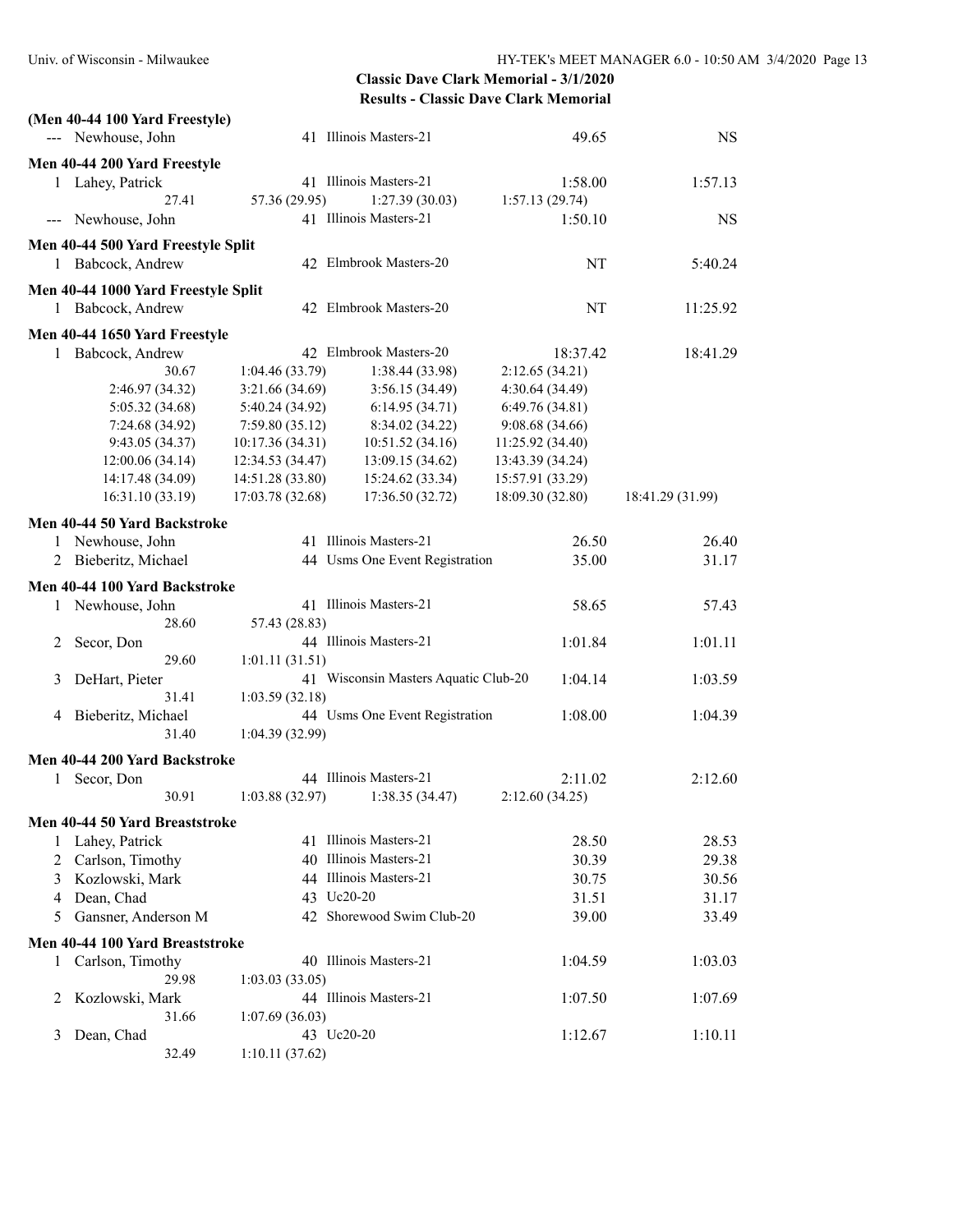#### **Men 40-44 200 Yard Breaststroke**

| 1            | Kozlowski, Mark                |                 | 44 Illinois Masters-21               | 2:30.50         | 2:31.40   |
|--------------|--------------------------------|-----------------|--------------------------------------|-----------------|-----------|
|              | 33.03                          | 1:10.66(37.63)  | 1:49.93(39.27)                       | 2:31.40 (41.47) |           |
|              | Men 40-44 50 Yard Butterfly    |                 |                                      |                 |           |
|              | 1 Newhouse, John               |                 | 41 Illinois Masters-21               | 24.20           | 24.35     |
|              | 2 Carlson, Timothy             |                 | 40 Illinois Masters-21               | 26.57           | 25.70     |
| 3            | DeHart, Pieter                 |                 | 41 Wisconsin Masters Aquatic Club-20 | 27.72           | 26.97     |
|              | 4 Gansner, Anderson M          |                 | 42 Shorewood Swim Club-20            | 36.00           | 32.49     |
|              |                                |                 |                                      |                 |           |
|              | Men 40-44 100 Yard Butterfly   |                 |                                      |                 |           |
|              | 1 Newhouse, John               |                 | 41 Illinois Masters-21               | 53.55           | 53.78     |
|              | 25.36                          | 53.78 (28.42)   |                                      |                 |           |
| 2            | Babcock, Andrew                |                 | 42 Elmbrook Masters-20               | 56.09           | 55.61     |
|              | 26.46                          | 55.61 (29.15)   |                                      |                 |           |
| 3            | Parry, Jason                   |                 | 44 Wisconsin Masters Aquatic Club-20 | 1:37.99         | 1:15.48   |
|              | 33.96                          | 1:15.48(41.52)  |                                      |                 |           |
|              | Men 40-44 200 Yard Butterfly   |                 |                                      |                 |           |
|              | 1 Lahey, Patrick               |                 | 41 Illinois Masters-21               | 2:10.00         | 2:10.33   |
|              | 29.42                          | 1:01.89(32.47)  | 1:35.03(33.14)                       | 2:10.33(35.30)  |           |
|              | 2 Babcock, Andrew              |                 | 42 Elmbrook Masters-20               | 2:12.94         | 2:13.60   |
|              | 30.67                          | 1:05.19(34.52)  | 1:40.00(34.81)                       | 2:13.60(33.60)  |           |
|              | Men 40-44 100 Yard IM          |                 |                                      |                 |           |
|              | 1 Carlson, Timothy             |                 | 40 Illinois Masters-21               | 58.77           | 56.02     |
|              | 26.02                          | 56.02 (30.00)   |                                      |                 |           |
|              | DeHart, Pieter                 |                 | 41 Wisconsin Masters Aquatic Club-20 | 1:02.10         | 1:01.31   |
| 2            | 28.72                          | 1:01.31(32.59)  |                                      |                 |           |
| 3            | Secor, Don                     |                 | 44 Illinois Masters-21               | 1:01.93         | 1:01.81   |
|              | 28.11                          | 1:01.81 (33.70) |                                      |                 |           |
| 4            | Bieberitz, Michael             |                 | 44 Usms One Event Registration       | 1:08.00         | 1:04.39   |
|              | 29.29                          | 1:04.39(35.10)  |                                      |                 |           |
|              | Dean, Chad                     | 43 Uc20-20      |                                      | 1:10.00         | 1:05.29   |
| 5            | 30.33                          | 1:05.29(34.96)  |                                      |                 |           |
|              |                                |                 | 42 Shorewood Swim Club-20            | 1:18.00         | 1:07.57   |
| 6            | Gansner, Anderson M<br>32.16   | 1:07.57(35.41)  |                                      |                 |           |
|              | Parry, Jason                   |                 | 44 Wisconsin Masters Aquatic Club-20 | 1:12.12         | 1:11.56   |
| 7            | 34.77                          | 1:11.56(36.79)  |                                      |                 |           |
|              |                                |                 |                                      |                 |           |
|              | <b>Men 40-44 200 Yard IM</b>   |                 |                                      |                 |           |
| 1            | Secor, Don                     |                 | 44 Illinois Masters-21               | 2:15.05         | 2:15.70   |
|              | 28.57                          | 1:02.99(34.42)  | 1:45.08(42.09)                       | 2:15.70(30.62)  |           |
|              | 2 Parry, Jason                 |                 | 44 Wisconsin Masters Aquatic Club-20 | 2:40.63         | 2:37.39   |
|              | 33.01                          | 1:17.01(44.00)  | 2:00.32(43.31)                       | 2:37.39 (37.07) |           |
|              | <b>Men 40-44 400 Yard IM</b>   |                 |                                      |                 |           |
| $\mathbf{1}$ | Secor, Don                     |                 | 44 Illinois Masters-21               | 4:51.01         | 4:49.19   |
|              | 28.90                          | 1:03.00(34.10)  | 1:39.72(36.72)                       | 2:16.58 (36.86) |           |
|              | 3:00.31 (43.73)                | 3:45.09 (44.78) | 4:17.57(32.48)                       | 4:49.19 (31.62) |           |
| 2            | Parry, Jason                   |                 | 44 Wisconsin Masters Aquatic Club-20 | 5:36.56         | 5:35.01   |
|              | 34.32                          | 1:17.57(43.25)  | 2:02.64(45.07)                       | 2:48.05(45.41)  |           |
|              | 3:32.12(44.07)                 | 4:17.71(45.59)  | 4:57.24(39.53)                       | 5:35.01 (37.77) |           |
|              |                                |                 |                                      |                 |           |
|              | <b>Men 45-49 50 Yard FINS!</b> |                 |                                      |                 |           |
| $- - -$      | Wu, Bobby                      |                 | 46 Elmbrook Masters-20               | 25.00           | <b>NS</b> |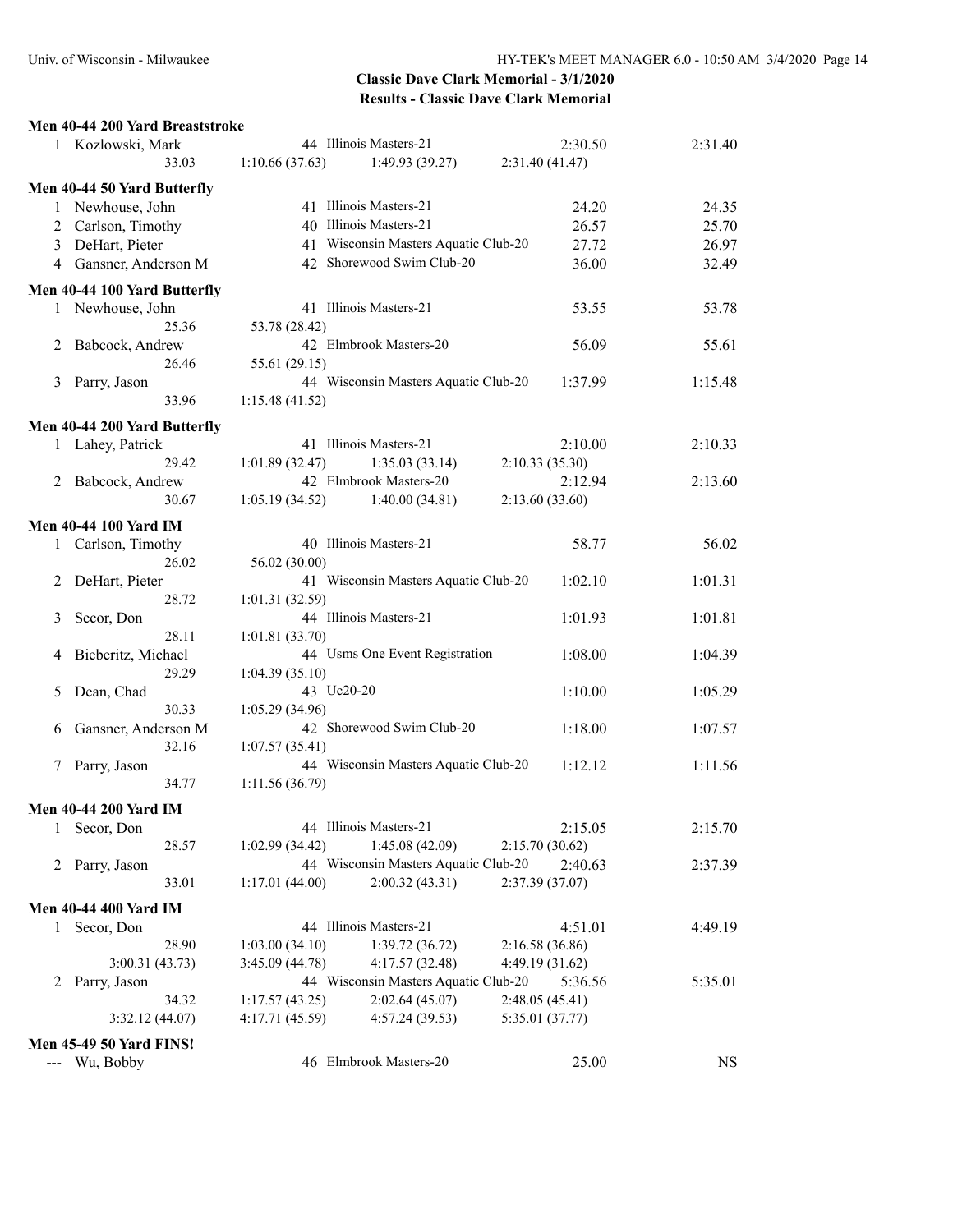|                                                                                                                                                                                                                                                                                                                                                                                              | Men 45-49 50 Yard Freestyle         |                    |                                      |                    |          |                    |
|----------------------------------------------------------------------------------------------------------------------------------------------------------------------------------------------------------------------------------------------------------------------------------------------------------------------------------------------------------------------------------------------|-------------------------------------|--------------------|--------------------------------------|--------------------|----------|--------------------|
| 1                                                                                                                                                                                                                                                                                                                                                                                            | Wu, Bobby                           |                    | 46 Elmbrook Masters-20               |                    | 27.00    | 27.62              |
| 2                                                                                                                                                                                                                                                                                                                                                                                            | Hastings, Michael                   |                    | 49 Whitefish Bay Masters-20          |                    | 28.28    | 30.56              |
| $\frac{1}{2} \frac{1}{2} \frac{1}{2} \frac{1}{2} \frac{1}{2} \frac{1}{2} \frac{1}{2} \frac{1}{2} \frac{1}{2} \frac{1}{2} \frac{1}{2} \frac{1}{2} \frac{1}{2} \frac{1}{2} \frac{1}{2} \frac{1}{2} \frac{1}{2} \frac{1}{2} \frac{1}{2} \frac{1}{2} \frac{1}{2} \frac{1}{2} \frac{1}{2} \frac{1}{2} \frac{1}{2} \frac{1}{2} \frac{1}{2} \frac{1}{2} \frac{1}{2} \frac{1}{2} \frac{1}{2} \frac{$ | Helton, Eric                        | 47                 | Madison Area Masters-20              |                    | 29.09    | <b>NS</b>          |
|                                                                                                                                                                                                                                                                                                                                                                                              | Men 45-49 100 Yard Freestyle        |                    |                                      |                    |          |                    |
|                                                                                                                                                                                                                                                                                                                                                                                              | 1 Hastings, Michael                 |                    | 49 Whitefish Bay Masters-20          |                    | 59.59    | 1:06.79            |
|                                                                                                                                                                                                                                                                                                                                                                                              | 31.87                               | 1:06.79 (34.92)    |                                      |                    |          |                    |
|                                                                                                                                                                                                                                                                                                                                                                                              |                                     |                    | 47 Madison Area Masters-20           |                    | 1:08.25  |                    |
|                                                                                                                                                                                                                                                                                                                                                                                              | --- Helton, Eric<br>27.17           | DQ (29.25)         |                                      |                    |          | DQ                 |
|                                                                                                                                                                                                                                                                                                                                                                                              |                                     |                    |                                      |                    |          |                    |
|                                                                                                                                                                                                                                                                                                                                                                                              | Men 45-49 500 Yard Freestyle Split  |                    |                                      |                    |          |                    |
| 1                                                                                                                                                                                                                                                                                                                                                                                            | Conley, Scotty                      |                    | 49 Wisconsin Masters Aquatic Club-20 |                    | NT       | 6:58.44            |
| 2                                                                                                                                                                                                                                                                                                                                                                                            | Jirikowic, David                    |                    | 49 Wisconsin Masters Aquatic Club-20 |                    | NT       | 11:32.15           |
|                                                                                                                                                                                                                                                                                                                                                                                              | Men 45-49 1000 Yard Freestyle Split |                    |                                      |                    |          |                    |
| 1                                                                                                                                                                                                                                                                                                                                                                                            | Conley, Scotty                      |                    | 49 Wisconsin Masters Aquatic Club-20 |                    | NT       | 14:13.57           |
| 2                                                                                                                                                                                                                                                                                                                                                                                            | Jirikowic, David                    |                    | 49 Wisconsin Masters Aquatic Club-20 |                    | NT       | 23:26.52           |
|                                                                                                                                                                                                                                                                                                                                                                                              | Men 45-49 1650 Yard Freestyle       |                    |                                      |                    |          |                    |
|                                                                                                                                                                                                                                                                                                                                                                                              | 1 Conley, Scotty                    |                    | 49 Wisconsin Masters Aquatic Club-20 |                    | 23:00.00 | 23:35.06           |
|                                                                                                                                                                                                                                                                                                                                                                                              | 36.71                               | 1:16.96(40.25)     | 1:58.62(41.66)                       | 2:40.44(41.82)     |          |                    |
|                                                                                                                                                                                                                                                                                                                                                                                              | 3:23.03 (42.59)                     | 4:06.18(43.15)     | 4:49.20 (43.02)                      | 5:32.02 (42.82)    |          |                    |
|                                                                                                                                                                                                                                                                                                                                                                                              | 6:15.41(43.39)                      | 6:58.44(43.03)     | 7:42.00 (43.56)                      | 8:25.13(43.13)     |          |                    |
|                                                                                                                                                                                                                                                                                                                                                                                              | 9:08.22(43.09)                      | 9:51.64(43.42)     | 10:35.10 (43.46)                     | 11:18.25(43.15)    |          |                    |
|                                                                                                                                                                                                                                                                                                                                                                                              | 12:02.78 (44.53)                    | 12:46.23 (43.45)   | 13:29.48 (43.25)                     | 14:13.57 (44.09)   |          |                    |
|                                                                                                                                                                                                                                                                                                                                                                                              | 14:57.51 (43.94)                    | 15:41.63 (44.12)   | 16:25.04 (43.41)                     | 17:08.73 (43.69)   |          |                    |
|                                                                                                                                                                                                                                                                                                                                                                                              | 17:51.95 (43.22)                    | 18:35.26 (43.31)   | 19:18.63 (43.37)                     | 20:00.80 (42.17)   |          |                    |
|                                                                                                                                                                                                                                                                                                                                                                                              | 20:44.55 (43.75)                    | 21:28.59 (44.04)   | 22:11.59 (43.00)                     | 22:52.87 (41.28)   |          | 23:35.06 (42.19)   |
| 2                                                                                                                                                                                                                                                                                                                                                                                            | Jirikowic, David                    |                    | 49 Wisconsin Masters Aquatic Club-20 |                    | 39:06.35 | 38:58.86           |
|                                                                                                                                                                                                                                                                                                                                                                                              | 1:03.03                             | 2:10.98 (1:07.95)  | 3:20.14(1:09.16)                     | 4:28.05 (1:07.91)  |          |                    |
|                                                                                                                                                                                                                                                                                                                                                                                              | 5:37.92 (1:09.87)                   | 6:47.87 (1:09.95)  | 7:57.76 (1:09.89)                    | 9:08.97(1:11.21)   |          |                    |
|                                                                                                                                                                                                                                                                                                                                                                                              | 10:20.76 (1:11.79)                  | 11:32.15 (1:11.39) | 12:43.83 (1:11.68)                   | 13:54.43 (1:10.60) |          |                    |
|                                                                                                                                                                                                                                                                                                                                                                                              | 15:05.02 (1:10.59)                  | 16:16.00 (1:10.98) | 17:27.23 (1:11.23)                   | 18:38.94 (1:11.71) |          |                    |
|                                                                                                                                                                                                                                                                                                                                                                                              | 19:51.04 (1:12.10)                  | 21:02.53 (1:11.49) | 22:14.86 (1:12.33)                   | 23:26.52 (1:11.66) |          |                    |
|                                                                                                                                                                                                                                                                                                                                                                                              | 24:38.27 (1:11.75)                  | 25:50.89 (1:12.62) | 27:03.43 (1:12.54)                   | 28:16.97 (1:13.54) |          |                    |
|                                                                                                                                                                                                                                                                                                                                                                                              | 29:27.36 (1:10.39)                  | 30:39.32 (1:11.96) | 31:51.50 (1:12.18)                   | 33:02.28 (1:10.78) |          |                    |
|                                                                                                                                                                                                                                                                                                                                                                                              | 34:14.07 (1:11.79)                  | 35:25.96 (1:11.89) | 36:37.60 (1:11.64)                   | 37:49.71 (1:12.11) |          | 38:58.86 (1:09.15) |
|                                                                                                                                                                                                                                                                                                                                                                                              | Men 45-49 50 Yard Breaststroke      |                    |                                      |                    |          |                    |
|                                                                                                                                                                                                                                                                                                                                                                                              |                                     |                    | 49 Wisconsin Masters Aquatic Club-20 |                    |          |                    |
|                                                                                                                                                                                                                                                                                                                                                                                              | 1 Conley, Scotty                    |                    | 47 Madison Area Masters-20           |                    | 36.00    | 36.69              |
|                                                                                                                                                                                                                                                                                                                                                                                              | --- Helton, Eric                    |                    |                                      |                    | 42.23    | <b>NS</b>          |
|                                                                                                                                                                                                                                                                                                                                                                                              | Men 45-49 200 Yard Breaststroke     |                    |                                      |                    |          |                    |
|                                                                                                                                                                                                                                                                                                                                                                                              | 1 Wu, Bobby                         |                    | 46 Elmbrook Masters-20               |                    | 2:35.01  | 2:39.02            |
|                                                                                                                                                                                                                                                                                                                                                                                              | 36.28                               | 1:16.12 (39.84)    | 1:57.05(40.93)                       | 2:39.02(41.97)     |          |                    |
|                                                                                                                                                                                                                                                                                                                                                                                              | Men 45-49 50 Yard Butterfly         |                    |                                      |                    |          |                    |
|                                                                                                                                                                                                                                                                                                                                                                                              | 1 Conley, Scotty                    |                    | 49 Wisconsin Masters Aquatic Club-20 |                    | 35.00    | 37.49              |
|                                                                                                                                                                                                                                                                                                                                                                                              |                                     |                    |                                      |                    |          |                    |
|                                                                                                                                                                                                                                                                                                                                                                                              | <b>Men 45-49 100 Yard IM</b>        |                    |                                      |                    |          |                    |
|                                                                                                                                                                                                                                                                                                                                                                                              | --- Helton, Eric                    |                    | 47 Madison Area Masters-20           |                    | 1:30.00  | NS                 |
|                                                                                                                                                                                                                                                                                                                                                                                              | <b>Men 45-49 400 Yard IM</b>        |                    |                                      |                    |          |                    |
|                                                                                                                                                                                                                                                                                                                                                                                              | 1 Lotter, David                     |                    | 49 Whitefish Bay Masters-20          |                    | 5:10.00  | 5:10.50            |
|                                                                                                                                                                                                                                                                                                                                                                                              | 32.47                               | 1:09.36(36.89)     | 1:50.73(41.37)                       | 2:30.79(40.06)     |          |                    |
|                                                                                                                                                                                                                                                                                                                                                                                              | 3:16.23(45.44)                      | 4:01.19(44.96)     | 4:37.14(35.95)                       | 5:10.50 (33.36)    |          |                    |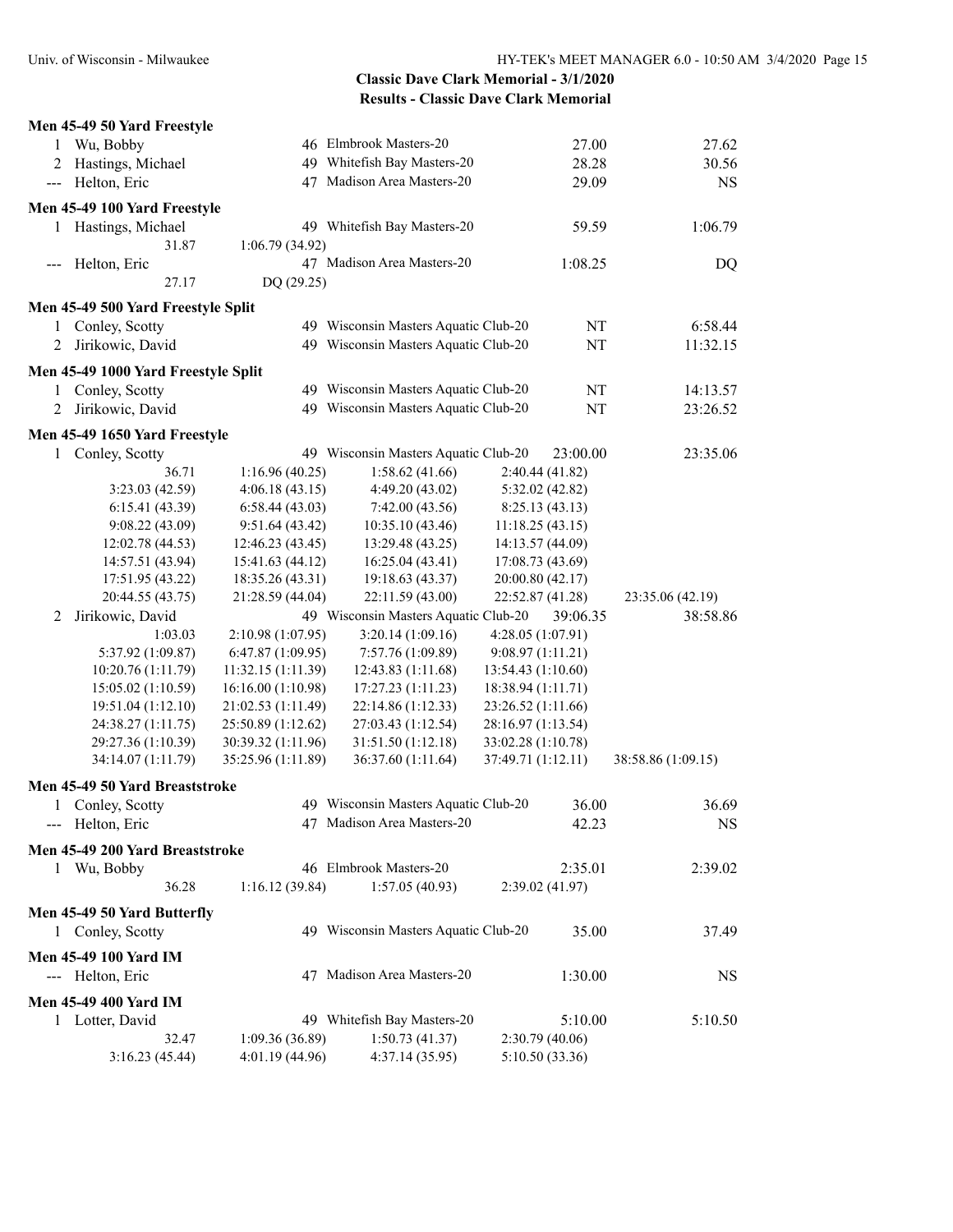|   | (Men 45-49 400 Yard IM)             |                  |                                      |                  |                  |
|---|-------------------------------------|------------------|--------------------------------------|------------------|------------------|
|   | 2 Wu, Bobby                         |                  | 46 Elmbrook Masters-20               | 6:00.15          | 5:51.26          |
|   | 35.33                               | 1:18.11(42.78)   | 2:03.76(45.65)                       | 2:52.01(48.25)   |                  |
|   | 3:35.96 (43.95)                     | 4:20.75 (44.79)  | 5:06.93(46.18)                       | 5:51.26 (44.33)  |                  |
|   | Men 50-54 50 Yard Freestyle         |                  |                                      |                  |                  |
|   | 1 Depies, Craig                     |                  | 54 Elmbrook Masters-20               | 31.00            | 29.26            |
| 2 | Searle, Clark                       |                  | 54 Uc20-20                           | 31.07            | 31.80            |
|   | 3 Lourigan, Jerry                   |                  | 54 Madison Area Masters-20           | 35.00            | 34.21            |
|   |                                     |                  |                                      |                  |                  |
|   | Men 50-54 100 Yard Freestyle        |                  | 54 Elmbrook Masters-20               |                  |                  |
| 1 | Depies, Craig                       |                  |                                      | 1:10.00          | 1:05.53          |
|   | 31.59                               | 1:05.53(33.94)   |                                      |                  |                  |
| 2 | Lourigan, Jerry                     |                  | 54 Madison Area Masters-20           | 1:15.00          | 1:12.26          |
|   | 35.00                               | 1:12.26(37.26)   |                                      |                  |                  |
| 3 | Searle, Clark                       |                  | 54 Uc20-20                           | 1:15.00          | 1:14.34          |
|   | 35.47                               | 1:14.34(38.87)   |                                      |                  |                  |
|   | Men 50-54 200 Yard Freestyle        |                  |                                      |                  |                  |
|   | 1 Searle, Clark                     |                  | 54 Uc20-20                           | 2:48.83          | 2:51.67          |
|   | 36.33                               | 1:19.49(43.16)   | 2:51.67(1:32.18)                     |                  |                  |
|   | Men 50-54 500 Yard Freestyle Split  |                  |                                      |                  |                  |
|   | 1 Brandon, Jim                      |                  | 51 Uc20-20                           | NT               | 6:31.21          |
| 2 | May, John                           |                  | 52 Wisconsin Masters Aquatic Club-20 | NT               | 7:33.45          |
| 3 | Searle, Clark                       |                  | 54 Uc20-20                           | NT               | 8:22.18          |
|   | Men 50-54 1000 Yard Freestyle Split |                  |                                      |                  |                  |
|   | 1 Brandon, Jim                      |                  | 51 Uc20-20                           | NT               | 13:17.73         |
| 2 | May, John                           |                  | 52 Wisconsin Masters Aquatic Club-20 | NT               | 15:19.81         |
| 3 | Searle, Clark                       |                  | 54 Uc20-20                           | NT               | 16:51.34         |
|   |                                     |                  |                                      |                  |                  |
|   | Men 50-54 1650 Yard Freestyle       |                  |                                      |                  |                  |
|   | 1 Brandon, Jim                      |                  | 51 Uc20-20                           | 22:00.00         | 22:09.40         |
|   | 34.10                               | 1:11.51(37.41)   | 1:51.11(39.60)                       | 2:30.97 (39.86)  |                  |
|   | 3:10.93 (39.96)                     | 3:50.95(40.02)   | 4:30.80 (39.85)                      | 5:10.84(40.04)   |                  |
|   | 5:50.88 (40.04)                     | 6:31.21(40.33)   | 7:11.51(40.30)                       | 7:51.91 (40.40)  |                  |
|   | 8:33.12 (41.21)                     | 9:13.24(40.12)   | 9:54.02(40.78)                       | 10:34.91 (40.89) |                  |
|   | 11:15.75 (40.84)                    | 11:56.68 (40.93) | 12:37.33 (40.65)                     | 13:17.73 (40.40) |                  |
|   | 13:58.19 (40.46)                    | 14:38.66 (40.47) | 15:19.64 (40.98)                     | 16:00.88 (41.24) |                  |
|   | 16:42.05 (41.17)                    | 17:23.20 (41.15) | 18:03.93 (40.73)                     | 18:44.91 (40.98) |                  |
|   | 19:24.98 (40.07)                    | 20:06.30 (41.32) | 20:47.71 (41.41)                     | 21:28.94 (41.23) | 22:09.40 (40.46) |
| 2 | May, John                           |                  | 52 Wisconsin Masters Aquatic Club-20 | 27:30.00         | 25:20.29         |
|   | 40.69                               | 1:25.09 (44.40)  | 2:11.38 (46.29)                      | 2:56.20(44.82)   |                  |
|   | 3:41.65(45.45)                      | 4:26.70(45.05)   | 5:15.28 (48.58)                      | 6:01.01(45.73)   |                  |
|   | 6:47.64(46.63)                      | 7:33.45 (45.81)  | 8:20.93 (47.48)                      | 9:06.71 (45.78)  |                  |
|   | 9:53.54(46.83)                      | 10:39.65 (46.11) | 11:27.07 (47.42)                     | 12:13.03 (45.96) |                  |
|   | 12:59.54 (46.51)                    | 13:46.28 (46.74) | 14:33.55 (47.27)                     | 15:19.81 (46.26) |                  |
|   | 16:06.89 (47.08)                    | 16:53.04 (46.15) | 17:40.37 (47.33)                     | 18:27.60 (47.23) |                  |
|   | 19:14.68 (47.08)                    | 20:01.46 (46.78) | 20:48.80 (47.34)                     | 21:35.01 (46.21) |                  |
|   | 22:21.58 (46.57)                    | 23:07.48 (45.90) | 23:53.60 (46.12)                     | 24:38.21 (44.61) | 25:20.29 (42.08) |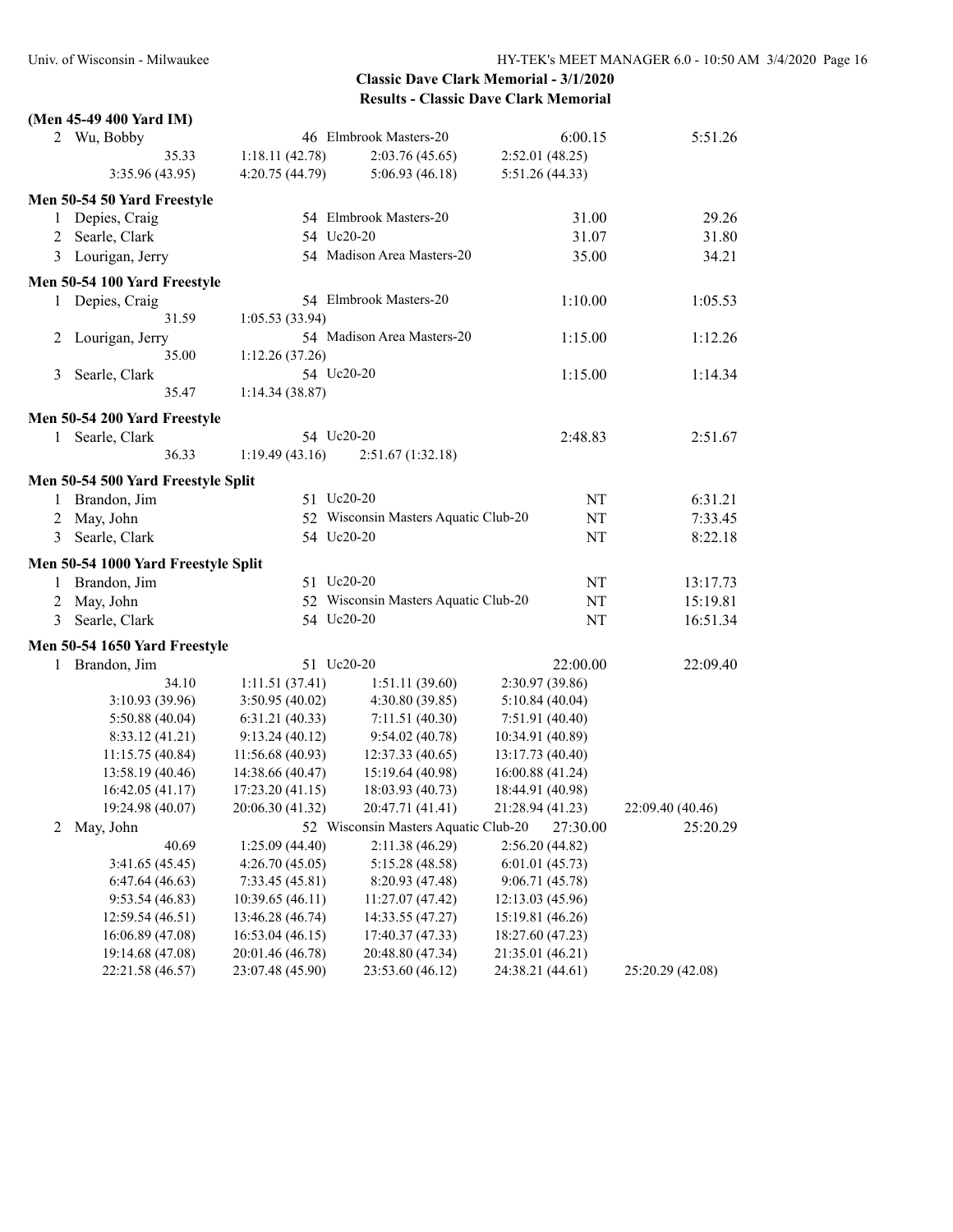### **(Men 50-54 1650 Yard Freestyle)**

| 3<br>Searle, Clark                   |                  | 54 Uc20-20                           | 28:26.23         | 27:53.15         |
|--------------------------------------|------------------|--------------------------------------|------------------|------------------|
| 43.57                                | 1:33.75 (50.18)  | 2:25.45(51.70)                       | 3:15.61(50.16)   |                  |
| 4:06.97(51.36)                       | 4:59.13(52.16)   | 5:48.88 (49.75)                      | 6:39.43(50.55)   |                  |
| 8:22.18 (1:42.75)                    | 9:12.58(50.40)   | 10:03.73(51.15)                      | 10:54.17 (50.44) |                  |
| 11:46.55 (52.38)                     | 12:35.73 (49.18) | 13:26.67 (50.94)                     |                  |                  |
| 14:17.72()                           | 15:09.91 (52.19) | 16:01.96 (52.05)                     | 16:51.34 (49.38) |                  |
| 17:40.84 (49.50)                     | 18:31.65 (50.81) | 19:23.61 (51.96)                     | 20:14.60 (50.99) |                  |
| 21:06.81 (52.21)                     | 21:58.46 (51.65) | 22:50.52 (52.06)                     | 23:42.23 (51.71) |                  |
| 24:33.40 (51.17)                     | 25:24.95 (51.55) | 26:15.45 (50.50)                     | 27:06.11 (50.66) | 27:53.15 (47.04) |
| Men 50-54 50 Yard Breaststroke       |                  |                                      |                  |                  |
| 1 Brandon, Jim                       |                  | 51 Uc20-20                           | 33.36            | 33.07            |
| --- Lourigan, Jerry                  |                  | 54 Madison Area Masters-20           | 41.00            | <b>NS</b>        |
| Men 50-54 100 Yard Breaststroke      |                  |                                      |                  |                  |
| 1 Brandon, Jim                       |                  | 51 Uc20-20                           | 1:17.73          | 1:15.82          |
| 36.36                                | 1:15.82(39.46)   |                                      |                  |                  |
|                                      |                  |                                      |                  |                  |
| Men 50-54 50 Yard Butterfly          |                  | 51 Uc20-20                           |                  | 28.13            |
| 1 Brandon, Jim                       |                  |                                      | 27.73            |                  |
| 2 Lourigan, Jerry                    |                  | 54 Madison Area Masters-20           | 39.56            | 41.39            |
| Men 50-54 100 Yard IM                |                  |                                      |                  |                  |
| 1 Lourigan, Jerry                    |                  | 54 Madison Area Masters-20           | 1:45.00          | 1:28.14          |
| 43.81                                | 1:28.14(44.33)   |                                      |                  |                  |
| 2 Searle, Clark                      |                  | 54 Uc20-20                           | 1:55.00          | 1:44.87          |
| 51.19                                | 1:44.87(53.68)   |                                      |                  |                  |
| Men 55-59 50 Yard Freestyle Relay LO |                  |                                      |                  |                  |
| 1 Pfaltzgraff, Mark                  |                  | 58 Walter Schroeder Aquatic Cente-20 | NT               | 28.54            |
| Men 55-59 50 Yard Freestyle          |                  |                                      |                  |                  |
| 1 Fischer, James                     |                  | 56 Elmbrook Masters-20               | 24.95            | 24.77            |
| 2 Richards, Scott                    |                  | 59 Wisconsin Masters Aquatic Club-20 | 26.62            | 26.66            |
| 3 Schutz, Kevin                      |                  | 56 St Pete Masters Inc-14            | 36.27            | 36.62            |
| <b>Men 55-59 50 Yard FINS!</b>       |                  |                                      |                  |                  |
| Grisa, Thomas<br>1                   |                  | 57 Elmbrook Masters-20               | 26.26            | 24.28            |
|                                      |                  |                                      |                  |                  |
| Men 55-59 100 Yard Freestyle         |                  |                                      |                  |                  |
| 1 Pfaltzgraff, Mark                  |                  | 58 Walter Schroeder Aquatic Cente-20 | 59.00            | 1:00.67          |
| 29.12                                | 1:00.67(31.55)   |                                      |                  |                  |
| 2 Schutz, Kevin                      |                  | 56 St Pete Masters Inc-14            | 1:30.00          | 1:24.97          |
| 40.69                                | 1:24.97(44.28)   |                                      |                  |                  |
| Men 55-59 200 Yard Freestyle         |                  |                                      |                  |                  |
| 1 Fischer, James                     |                  | 56 Elmbrook Masters-20               | 2:05.00          | 2:08.18          |
| 29.33                                | 1:01.23(31.90)   | 1:34.71 (33.48)                      | 2:08.18(33.47)   |                  |
| Pfaltzgraff, Mark<br>2               |                  | 58 Walter Schroeder Aquatic Cente-20 | 2:12.00          | 2:12.07          |
| 30.24                                | 1:03.15(32.91)   | 1:37.23(34.08)                       | 2:12.07(34.84)   |                  |
| Schutz, Kevin<br>3                   |                  | 56 St Pete Masters Inc-14            | 3:20.45          | 3:17.88          |
| 47.25                                | 1:39.27(52.02)   | 2:30.73(51.46)                       | 3:17.88(47.15)   |                  |
| Men 55-59 500 Yard Freestyle Split   |                  |                                      |                  |                  |
|                                      |                  |                                      |                  |                  |
| 1 Richards, Scott                    |                  | 59 Wisconsin Masters Aquatic Club-20 | NT               | 6:15.86          |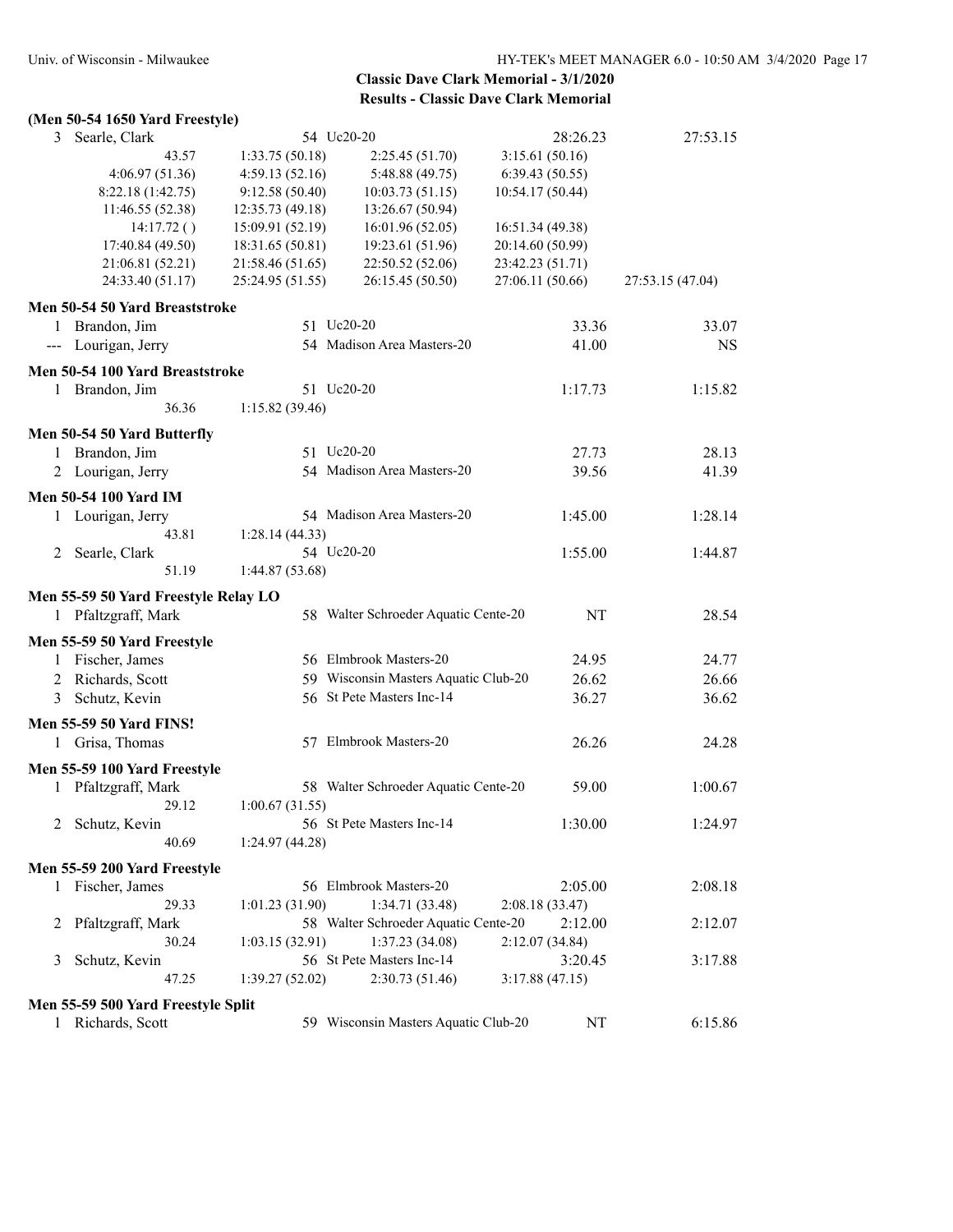# **Men 55-59 1000 Yard Freestyle Split**

| $m_{\rm H}$ so so tool target recognic spine<br>1 Richards, Scott                                                                                                                                                                                                                                                                                                                                            |                  | 59 Wisconsin Masters Aquatic Club-20 | NT               | 12:43.68         |
|--------------------------------------------------------------------------------------------------------------------------------------------------------------------------------------------------------------------------------------------------------------------------------------------------------------------------------------------------------------------------------------------------------------|------------------|--------------------------------------|------------------|------------------|
| Men 55-59 1650 Yard Freestyle                                                                                                                                                                                                                                                                                                                                                                                |                  |                                      |                  |                  |
| 1 Richards, Scott                                                                                                                                                                                                                                                                                                                                                                                            |                  | 59 Wisconsin Masters Aquatic Club-20 | 21:59.00         | 21:09.74         |
| 32.88                                                                                                                                                                                                                                                                                                                                                                                                        | 1:09.49(36.61)   | 1:47.22(37.73)                       | 2:25.82(38.60)   |                  |
| 3:03.94(38.12)                                                                                                                                                                                                                                                                                                                                                                                               | 3:42.19(38.25)   | 4:20.49 (38.30)                      | 4:58.71 (38.22)  |                  |
| 5:37.48 (38.77)                                                                                                                                                                                                                                                                                                                                                                                              | 6:15.86 (38.38)  | 6:54.53(38.67)                       | 7:32.75 (38.22)  |                  |
| 8:11.59 (38.84)                                                                                                                                                                                                                                                                                                                                                                                              | 8:50.45 (38.86)  | 9:29.36 (38.91)                      | 10:07.79 (38.43) |                  |
| 10:46.90 (39.11)                                                                                                                                                                                                                                                                                                                                                                                             | 11:25.72 (38.82) | 12:04.44 (38.72)                     | 12:43.68 (39.24) |                  |
| 13:22.62 (38.94)                                                                                                                                                                                                                                                                                                                                                                                             | 14:01.73 (39.11) | 14:40.80 (39.07)                     | 15:19.79 (38.99) |                  |
| 15:58.79 (39.00)                                                                                                                                                                                                                                                                                                                                                                                             | 16:37.96 (39.17) | 17:17.10 (39.14)                     | 17:56.06 (38.96) |                  |
|                                                                                                                                                                                                                                                                                                                                                                                                              |                  |                                      | 20:32.51 (39.45) |                  |
| 18:34.82 (38.76)                                                                                                                                                                                                                                                                                                                                                                                             | 19:13.97 (39.15) | 19:53.06 (39.09)                     |                  | 21:09.74 (37.23) |
| Men 55-59 50 Yard Backstroke                                                                                                                                                                                                                                                                                                                                                                                 |                  |                                      |                  |                  |
| 1 Richards, Scott                                                                                                                                                                                                                                                                                                                                                                                            |                  | 59 Wisconsin Masters Aquatic Club-20 | 31.56            | 31.16            |
| Smith, James<br>$\frac{1}{2} \frac{1}{2} \frac{1}{2} \frac{1}{2} \frac{1}{2} \frac{1}{2} \frac{1}{2} \frac{1}{2} \frac{1}{2} \frac{1}{2} \frac{1}{2} \frac{1}{2} \frac{1}{2} \frac{1}{2} \frac{1}{2} \frac{1}{2} \frac{1}{2} \frac{1}{2} \frac{1}{2} \frac{1}{2} \frac{1}{2} \frac{1}{2} \frac{1}{2} \frac{1}{2} \frac{1}{2} \frac{1}{2} \frac{1}{2} \frac{1}{2} \frac{1}{2} \frac{1}{2} \frac{1}{2} \frac{$ |                  | 58 Illinois Masters-21               | 55.00            | <b>NS</b>        |
| Men 55-59 200 Yard Backstroke                                                                                                                                                                                                                                                                                                                                                                                |                  |                                      |                  |                  |
| 1 Grisa, Thomas                                                                                                                                                                                                                                                                                                                                                                                              |                  | 57 Elmbrook Masters-20               | 2:17.50          | 2:20.04          |
| 33.28                                                                                                                                                                                                                                                                                                                                                                                                        | 1:08.42(35.14)   | 1:44.48(36.06)                       | 2:20.04(35.56)   |                  |
| Men 55-59 50 Yard Breaststroke                                                                                                                                                                                                                                                                                                                                                                               |                  |                                      |                  |                  |
| 1 Fischer, James                                                                                                                                                                                                                                                                                                                                                                                             |                  | 56 Elmbrook Masters-20               | 32.50            | 33.43            |
| McKay, Bernie<br>2                                                                                                                                                                                                                                                                                                                                                                                           |                  | 55 Pleasant Prairie Patriots Mast-20 | 39.00            | 37.61            |
| Men 55-59 100 Yard Breaststroke                                                                                                                                                                                                                                                                                                                                                                              |                  |                                      |                  |                  |
|                                                                                                                                                                                                                                                                                                                                                                                                              |                  |                                      |                  |                  |
| 1 Pfaltzgraff, Mark                                                                                                                                                                                                                                                                                                                                                                                          |                  | 58 Walter Schroeder Aquatic Cente-20 | 1:17.00          | 1:20.64          |
| 37.53                                                                                                                                                                                                                                                                                                                                                                                                        | 1:20.64(43.11)   |                                      |                  |                  |
| McKay, Bernie<br>2                                                                                                                                                                                                                                                                                                                                                                                           |                  | 55 Pleasant Prairie Patriots Mast-20 | 1:23.00          | 1:22.44          |
| 39.86                                                                                                                                                                                                                                                                                                                                                                                                        | 1:22.44(42.58)   |                                      |                  |                  |
| Men 55-59 200 Yard Breaststroke                                                                                                                                                                                                                                                                                                                                                                              |                  |                                      |                  |                  |
| 1 Fischer, James                                                                                                                                                                                                                                                                                                                                                                                             |                  | 56 Elmbrook Masters-20               | 2:40.00          | 2:45.32          |
| 35.63                                                                                                                                                                                                                                                                                                                                                                                                        | 1:16.84(41.21)   | 2:01.02(44.18)                       | 2:45.32 (44.30)  |                  |
| Men 55-59 50 Yard Butterfly                                                                                                                                                                                                                                                                                                                                                                                  |                  |                                      |                  |                  |
| 1 Richards, Scott                                                                                                                                                                                                                                                                                                                                                                                            |                  | 59 Wisconsin Masters Aquatic Club-20 | 28.08            | 28.10            |
|                                                                                                                                                                                                                                                                                                                                                                                                              |                  | 58 Illinois Masters-21               | 50.00            | 48.53            |
| Smith, James<br>2                                                                                                                                                                                                                                                                                                                                                                                            |                  |                                      |                  |                  |
| Men 55-59 100 Yard IM                                                                                                                                                                                                                                                                                                                                                                                        |                  |                                      |                  |                  |
| Grisa, Thomas<br>$1 \quad$                                                                                                                                                                                                                                                                                                                                                                                   |                  | 57 Elmbrook Masters-20               | 1:04.05          | 1:04.45          |
| 29.58                                                                                                                                                                                                                                                                                                                                                                                                        | 1:04.45(34.87)   |                                      |                  |                  |
| 2 McKay, Bernie                                                                                                                                                                                                                                                                                                                                                                                              |                  | 55 Pleasant Prairie Patriots Mast-20 | 1:25.00          | 1:14.45          |
| 34.80                                                                                                                                                                                                                                                                                                                                                                                                        | 1:14.45(39.65)   |                                      |                  |                  |
| Smith, James<br>$---$                                                                                                                                                                                                                                                                                                                                                                                        |                  | 58 Illinois Masters-21               | 2:10.00          | DQ               |
| Men 55-59 200 Yard IM                                                                                                                                                                                                                                                                                                                                                                                        |                  |                                      |                  |                  |
| 1 Grisa, Thomas                                                                                                                                                                                                                                                                                                                                                                                              |                  | 57 Elmbrook Masters-20               | 2:22.22          | 2:22.57          |
|                                                                                                                                                                                                                                                                                                                                                                                                              |                  |                                      |                  |                  |
| 29.37                                                                                                                                                                                                                                                                                                                                                                                                        | 1:06.50(37.13)   | 1:48.84(42.34)                       | 2:22.57(33.73)   |                  |
| Men 60-64 50 Yard Freestyle                                                                                                                                                                                                                                                                                                                                                                                  |                  |                                      |                  |                  |
| 1 DeGrazia, Cary F                                                                                                                                                                                                                                                                                                                                                                                           |                  | 64 Uc20-20                           | 29.45            | 29.73            |
| Miller, Keith<br>2                                                                                                                                                                                                                                                                                                                                                                                           |                  | 61 Wisconsin Masters Aquatic Club-20 | 29.66            | 30.33            |
| Watt, George<br>3                                                                                                                                                                                                                                                                                                                                                                                            |                  | 63 Pleasant Prairie Patriots Mast-20 | 29.51            | 31.23            |
| <b>Men 60-64 50 Yard FINS!</b>                                                                                                                                                                                                                                                                                                                                                                               |                  |                                      |                  |                  |
| Watt, George<br>1                                                                                                                                                                                                                                                                                                                                                                                            |                  | 63 Pleasant Prairie Patriots Mast-20 | 42.35            | 29.11            |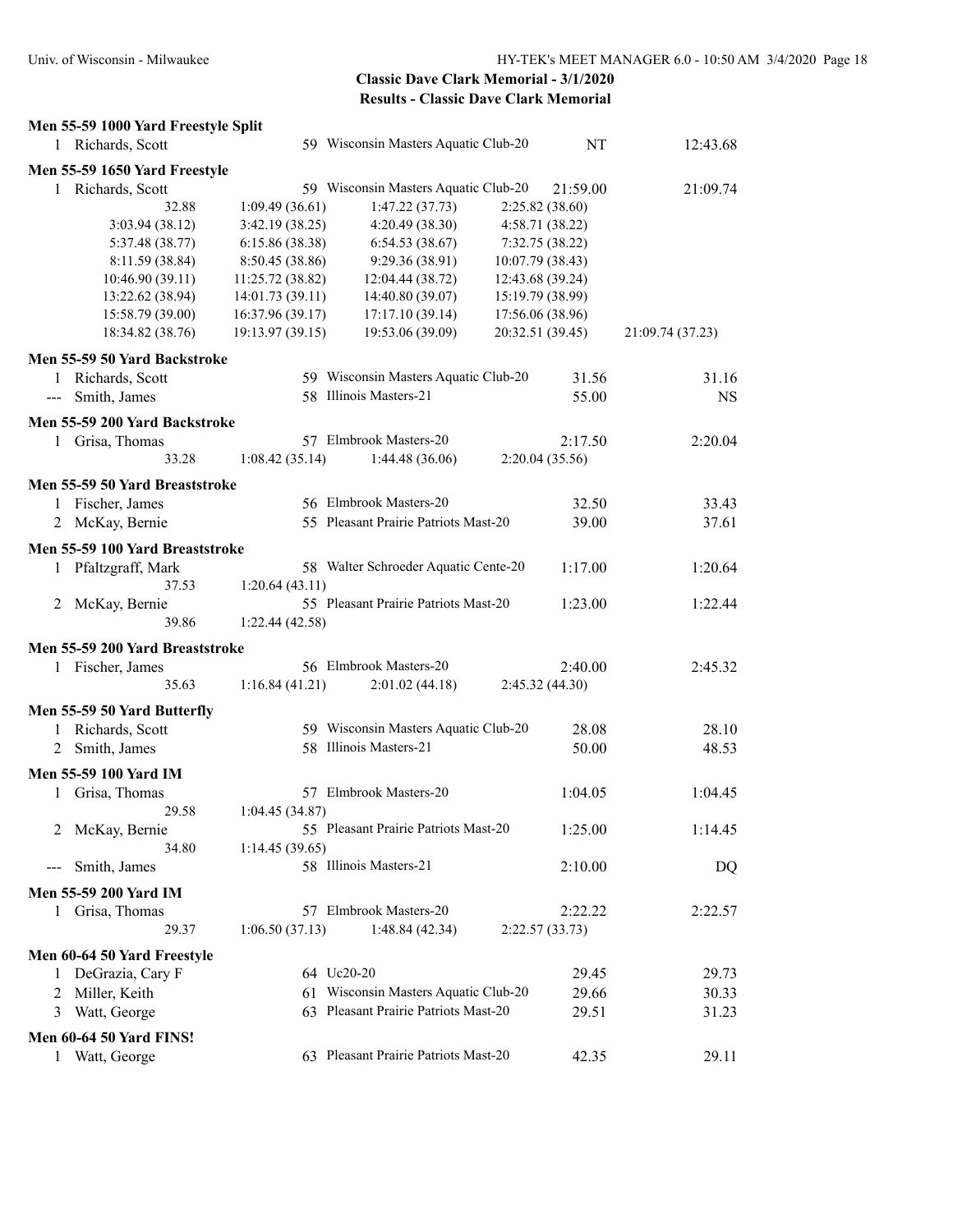|   | (Men 60-64 50 Yard FINS!)       |                  |                                      |                 |         |
|---|---------------------------------|------------------|--------------------------------------|-----------------|---------|
|   | 2 DeGrazia, Cary F              | 64 Uc20-20       |                                      | 36.10           | 36.99   |
|   | Men 60-64 100 Yard Freestyle    |                  |                                      |                 |         |
|   | 1 Kaczmarek, Mark               |                  | 63 Elmbrook Masters-20               | 1:02.01         | 1:01.46 |
|   | 28.94                           | 1:01.46(32.52)   |                                      |                 |         |
|   | 2 Miller, Keith                 |                  | 61 Wisconsin Masters Aquatic Club-20 | 1:04.49         | 1:06.28 |
|   | 31.21                           | 1:06.28(35.07)   |                                      |                 |         |
| 3 | Watt, George                    |                  | 63 Pleasant Prairie Patriots Mast-20 | 1:08.11         | 1:12.23 |
|   | 33.23                           | 1:12.23(39.00)   |                                      |                 |         |
|   | Men 60-64 200 Yard Freestyle    |                  |                                      |                 |         |
|   | 1 Drury, David                  |                  | 60 Whitefish Bay Masters-20          | 2:30.00         | 2:23.79 |
|   | 36.56                           | 1:14.07(37.51)   | 1:50.22(36.15)                       | 2:23.79(33.57)  |         |
|   | 2 Miller, Keith                 |                  | 61 Wisconsin Masters Aquatic Club-20 | 2:20.60         | 2:26.69 |
|   | 33.76                           | 1:10.77(37.01)   | 1:48.72(37.95)                       | 2:26.69(37.97)  |         |
|   |                                 |                  |                                      |                 |         |
|   | Men 60-64 100 Yard Backstroke   |                  | 64 Elmbrook Masters-20               |                 |         |
|   | 1 Rosen, Robert                 |                  |                                      | 1:22.95         | 1:25.17 |
|   | 41.85                           | 1:25.17 (43.32)  | 63 Elmbrook Masters-20               | 1:24.00         | 2:42.24 |
|   | 2 Kaczmarek, Mark<br>57.66      | 1:49.95(52.29)   | 2:22.72(32.77)                       | 2:42.24 (19.52) |         |
|   |                                 |                  |                                      |                 |         |
|   | Men 60-64 200 Yard Backstroke   |                  |                                      |                 |         |
|   | 1 Magiera, Joseph               | 63 Uc21-21       |                                      | 2:29.28         | 2:30.61 |
|   | 35.40                           | 1:13.18(37.78)   | 1:52.26(39.08)                       | 2:30.61(38.35)  |         |
|   | Men 60-64 50 Yard Breaststroke  |                  |                                      |                 |         |
|   | 1 Magiera, Joseph               | 63 Uc21-21       |                                      | 33.53           | 33.46   |
|   | 2 DeGrazia, Cary F              | 64 Uc20-20       |                                      | 38.30           | 37.49   |
|   | 3 Rosen, Robert                 |                  | 64 Elmbrook Masters-20               | 39.88           | 40.80   |
|   | 4 Robledo, Gus                  |                  | 61 Wisconsin Masters Aquatic Club-20 | 44.00           | 44.00   |
|   | Men 60-64 100 Yard Breaststroke |                  |                                      |                 |         |
|   |                                 |                  | 61 Wisconsin Masters Aquatic Club-20 |                 |         |
|   | 1 Robledo, Gus<br>46.32         |                  |                                      | 1:37.50         | 1:38.19 |
|   |                                 | 1:38.19(51.87)   |                                      |                 |         |
|   | Men 60-64 200 Yard Breaststroke |                  |                                      |                 |         |
|   | 1 Magiera, Joseph               | 63 Uc21-21       |                                      | 2:43.54         | 2:41.20 |
|   | 38.15                           | 1:19.77(41.62)   | 2:00.80(41.03)                       | 2:41.20(40.40)  |         |
|   | <b>Men 60-64 100 Yard IM</b>    |                  |                                      |                 |         |
|   | 1 DeGrazia, Cary F              | 64 Uc20-20       |                                      | 1:17.20         | 1:15.22 |
|   | 35.73                           | 1:15.22(39.49)   |                                      |                 |         |
| 2 | Kaczmarek, Mark                 |                  | 63 Elmbrook Masters-20               | 1:18.25         | 1:15.80 |
|   | 36.27                           | 1:15.80(39.53)   |                                      |                 |         |
| 3 | Rosen, Robert                   |                  | 64 Elmbrook Masters-20               | 1:22.50         | 1:22.67 |
|   | 38.78                           | 1:22.67(43.89)   |                                      |                 |         |
| 4 | Robledo, Gus                    |                  | 61 Wisconsin Masters Aquatic Club-20 | 1:34.10         | 1:33.36 |
|   | 48.31                           | 1:33.36(45.05)   |                                      |                 |         |
|   | <b>Men 60-64 400 Yard IM</b>    |                  |                                      |                 |         |
|   | 1 Drury, David                  |                  | 60 Whitefish Bay Masters-20          | 6:30.00         | 6:08.56 |
|   | 47.55                           | 2:25.17(1:37.62) | 3:12.90(47.73)                       | 4:05.28 (52.38) |         |
|   |                                 | 4:56.45()        | 5:34.33 (37.88)                      | 6:08.56(34.23)  |         |
|   |                                 |                  |                                      |                 |         |
|   | Men 65-69 50 Yard Freestyle     |                  |                                      |                 |         |
| 1 | Alderman, Richard               |                  | 65 Pinnacle Health and Fitness-20    | 35.94           | 36.50   |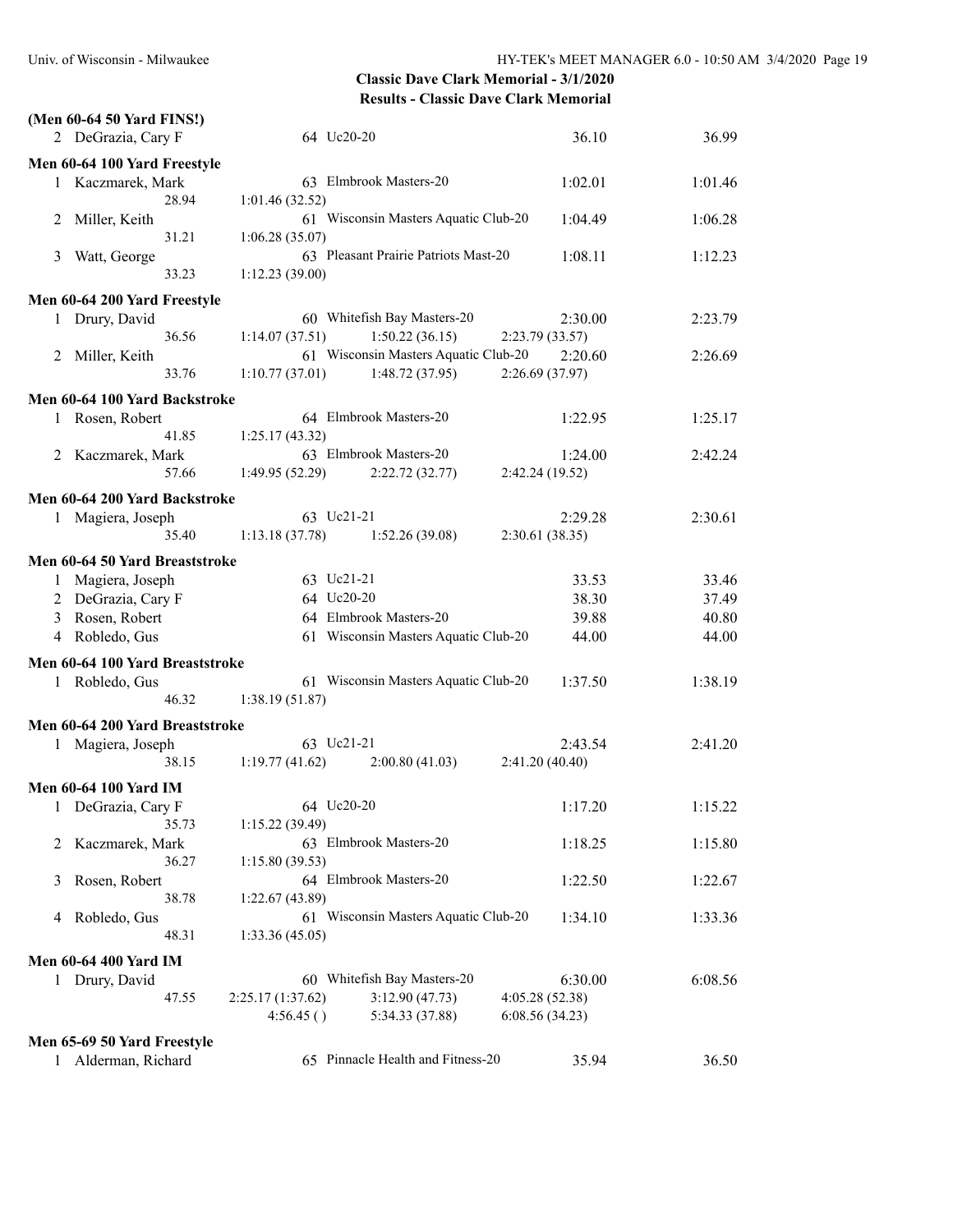| (Men 65-69 50 Yard Freestyle)       |                  |                                   |                  |                  |
|-------------------------------------|------------------|-----------------------------------|------------------|------------------|
| 2 Murray, Mike                      |                  | 69 Elmbrook Masters-20            | 34.21            | 38.85            |
| --- Fochios, Dean                   |                  | 65 Madison Area Masters-20        | 27.00            | <b>NS</b>        |
| --- Scanlan, Kevin                  |                  | 65 Illinois Masters-21            | 28.00            | <b>NS</b>        |
|                                     |                  |                                   |                  |                  |
| <b>Men 65-69 50 Yard FINS!</b>      |                  |                                   |                  |                  |
| Alderman, Richard<br>1              |                  | 65 Pinnacle Health and Fitness-20 | 35.00            | 31.90            |
| Men 65-69 100 Yard Freestyle        |                  |                                   |                  |                  |
| 1 Alderman, Richard                 |                  | 65 Pinnacle Health and Fitness-20 | 1:20.00          | 1:19.16          |
| 37.39                               | 1:19.16(41.77)   |                                   |                  |                  |
| Men 65-69 200 Yard Freestyle        |                  |                                   |                  |                  |
| Scanlan, Kevin<br>1.                |                  | 65 Illinois Masters-21            | 2:10.00          | 2:12.19          |
| 30.06                               | 1:02.71(32.65)   | 1:36.94(34.23)                    | 2:12.19(35.25)   |                  |
| Alderman, Richard<br>2              |                  | 65 Pinnacle Health and Fitness-20 | 3:04.93          | 3:05.82          |
| 40.64                               | 1:28.21(47.57)   | 2:18.85(50.64)                    | 3:05.82 (46.97)  |                  |
| --- Fochios, Dean                   |                  | 65 Madison Area Masters-20        | 2:12.00          | <b>NS</b>        |
|                                     |                  |                                   |                  |                  |
| Men 65-69 500 Yard Freestyle Split  |                  |                                   |                  |                  |
| Scanlan, Kevin<br>1                 |                  | 65 Illinois Masters-21            | NT               | 6:10.69          |
| Men 65-69 1000 Yard Freestyle Split |                  |                                   |                  |                  |
| 1 Scanlan, Kevin                    |                  | 65 Illinois Masters-21            | NT               | 12:32.57         |
| Men 65-69 1650 Yard Freestyle       |                  |                                   |                  |                  |
| Scanlan, Kevin<br>1                 |                  | 65 Illinois Masters-21            | 20:00.00         | 20:45.38         |
| 33.65                               | 1:09.33(35.68)   | 1:46.41(37.08)                    | 2:23.95 (37.54)  |                  |
| 3:01.32 (37.37)                     | 3:38.96 (37.64)  | 4:16.59(37.63)                    | 4:54.82 (38.23)  |                  |
| 5:32.44 (37.62)                     | 6:10.69(38.25)   | 6:48.36(37.67)                    | 7:26.27 (37.91)  |                  |
| 8:04.46 (38.19)                     | 8:42.42 (37.96)  | 9:20.59(38.17)                    | 9:58.62(38.03)   |                  |
| 10:37.10 (38.48)                    | 11:15.66(38.56)  | 11:53.97 (38.31)                  | 12:32.57 (38.60) |                  |
| 13:11.32 (38.75)                    | 13:49.49 (38.17) | 14:27.85 (38.36)                  | 15:05.37 (37.52) |                  |
| 15:43.71 (38.34)                    | 16:22.14 (38.43) | 17:00.18 (38.04)                  | 17:38.20 (38.02) |                  |
| 18:16.11 (37.91)                    | 18:53.86 (37.75) | 19:31.59 (37.73)                  | 20:09.05 (37.46) | 20:45.38 (36.33) |
|                                     |                  |                                   |                  |                  |
| Men 65-69 50 Yard Backstroke        |                  |                                   |                  |                  |
| Murray, Mike<br>1                   |                  | 69 Elmbrook Masters-20            | 42.18            | 41.16            |
| Men 65-69 100 Yard Backstroke       |                  |                                   |                  |                  |
| 1 Scanlan, Kevin                    |                  | 65 Illinois Masters-21            | 1:15.00          | 1:15.13          |
| 37.18                               | 1:15.13(37.95)   |                                   |                  |                  |
| 2 Murray, Mike                      |                  | 69 Elmbrook Masters-20            | 1:40.01          | 1:36.25          |
| Men 65-69 50 Yard Breaststroke      |                  |                                   |                  |                  |
| 1 Seybold, Harvey                   |                  | 65 Illinois Masters-21            | 32.75            | 33.09            |
| Men 65-69 100 Yard Breaststroke     |                  |                                   |                  |                  |
|                                     |                  | 65 Illinois Masters-21            |                  | 1:12.42          |
| 1 Seybold, Harvey                   |                  |                                   | 1:12.50          |                  |
| 34.08                               | 1:12.42(38.34)   |                                   |                  |                  |
| Men 65-69 200 Yard Breaststroke     |                  |                                   |                  |                  |
| --- Seybold, Harvey                 |                  | 65 Illinois Masters-21            | 2:44.00          | <b>NS</b>        |
| Men 65-69 50 Yard Butterfly         |                  |                                   |                  |                  |
| Scanlan, Kevin                      |                  | 65 Illinois Masters-21            | 30.00            | <b>NS</b>        |
|                                     |                  |                                   |                  |                  |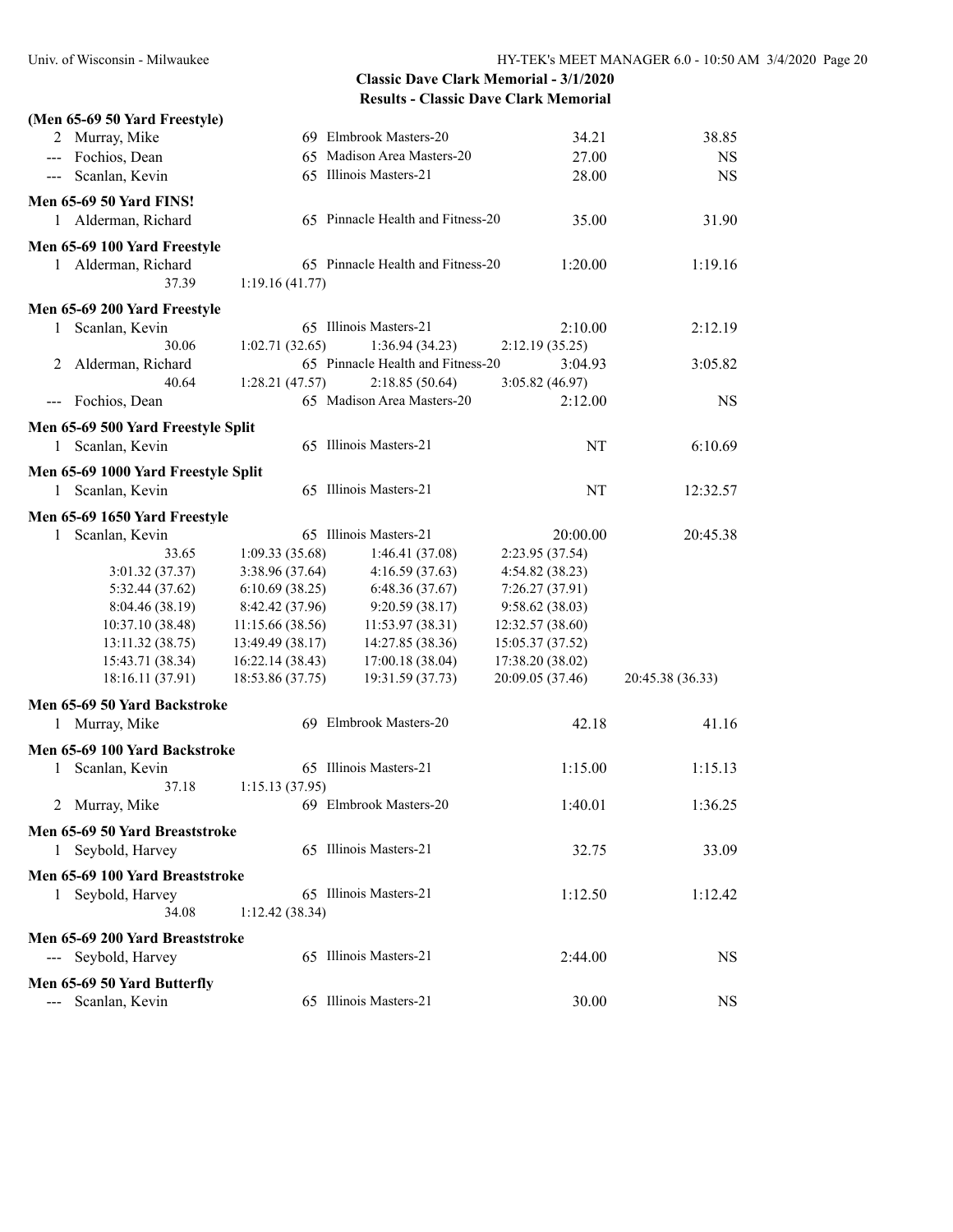| Men 65-69 200 Yard Butterfly    |                   |                                      |                   |         |           |
|---------------------------------|-------------------|--------------------------------------|-------------------|---------|-----------|
| 1 Millholland, Carl             |                   | 67 Madison Area Masters-20           |                   | 3:10.00 | 3:27.37   |
| 44.62                           | 1:37.47(52.85)    | 2:33.27(55.80)                       | 3:27.37(54.10)    |         |           |
| <b>Men 65-69 400 Yard IM</b>    |                   |                                      |                   |         |           |
| 1 Scanlan, Kevin                |                   | 65 Illinois Masters-21               |                   | 5:30.00 | 5:34.23   |
| 34.01                           | 1:14.06(40.05)    | 1:58.55(44.49)                       | 2:41.63(43.08)    |         |           |
| 3:31.57 (49.94)                 | 4:22.00(50.43)    | 4:58.78(36.78)                       | 5:34.23 (35.45)   |         |           |
| Millholland, Carl<br>2          |                   | 67 Madison Area Masters-20           |                   | 6:00.00 | 6:14.21   |
| 43.28                           | 1:34.37(51.09)    | 2:23.25 (48.88)                      | 3:10.94(47.69)    |         |           |
| 4:00.98(50.04)                  | 4:50.91(49.93)    | 5:34.51 (43.60)                      | 6:14.21(39.70)    |         |           |
| Men 70-74 50 Yard Freestyle     |                   |                                      |                   |         |           |
| 1 Lopez, Francisco              |                   | 71 Whitefish Bay Masters-20          |                   | 1:02.00 | 57.52     |
| Men 70-74 100 Yard Freestyle    |                   |                                      |                   |         |           |
| 1 Corris, Robert                |                   | 74 Elmbrook Masters-20               |                   | 1:20.00 | 1:19.18   |
| 38.22                           | 1:19.18(40.96)    |                                      |                   |         |           |
| 2 Lopez, Francisco              |                   | 71 Whitefish Bay Masters-20          |                   | 2:05.00 | 2:07.68   |
| 1:01.64                         | 2:07.68 (1:06.04) |                                      |                   |         |           |
| Men 70-74 200 Yard Freestyle    |                   |                                      |                   |         |           |
| 1 Hollub, Greg                  |                   | 72 Oshkosh YMCA-20                   |                   | 2:35.00 | 2:40.81   |
| 37.01                           | 1:17.69(40.68)    | 1:59.43(41.74)                       | 2:40.81 (41.38)   |         |           |
| 2 Lopez, Francisco              |                   | 71 Whitefish Bay Masters-20          |                   | 4:20.00 | 4:40.66   |
| 1:07.74                         | 2:20.76(1:13.02)  | 3:35.32 (1:14.56)                    | 4:40.66 (1:05.34) |         |           |
| Men 70-74 50 Yard Backstroke    |                   |                                      |                   |         |           |
| 1 Hollub, Greg                  |                   | 72 Oshkosh YMCA-20                   |                   | 38.00   | 40.43     |
| Men 70-74 100 Yard Backstroke   |                   |                                      |                   |         |           |
| 1 Hollub, Greg                  |                   | 72 Oshkosh YMCA-20                   |                   | 1:35.00 | 1:27.44   |
| Men 70-74 50 Yard Breaststroke  |                   |                                      |                   |         |           |
| --- Pease, Richard              |                   | 72 Elmbrook Masters-20               |                   | 45.00   | <b>NS</b> |
| Men 70-74 200 Yard Breaststroke |                   |                                      |                   |         |           |
| 1 Corris, Robert                |                   | 74 Elmbrook Masters-20               |                   | 3:35.00 | 3:41.64   |
| 47.71                           | 1:42.03(54.32)    | 2:41.76 (59.73)                      | 3:41.64 (59.88)   |         |           |
| --- Pease, Richard              |                   | 72 Elmbrook Masters-20               |                   | 3:35.00 | <b>NS</b> |
| Men 70-74 50 Yard Butterfly     |                   |                                      |                   |         |           |
| 1 Russell, Frederick            |                   | 72 Elmbrook Masters-20               |                   | 45.00   | 46.94     |
|                                 |                   |                                      |                   |         |           |
| Men 70-74 200 Yard IM           |                   |                                      |                   |         |           |
| 1 Corris, Robert                |                   | 74 Elmbrook Masters-20               |                   | 3:15.00 | 3:31.34   |
| 53.44                           | 1:47.88(54.44)    | 2:43.94(56.06)                       | 3:31.34(47.40)    |         |           |
| Russell, Frederick<br>2         |                   | 72 Elmbrook Masters-20               |                   | 3:34.00 | 3:35.89   |
| 50.91                           | 1:46.82 (55.91)   | 2:49.11 (1:02.29)                    | 3:35.89(46.78)    |         |           |
| Men 75-79 100 Yard Freestyle    |                   |                                      |                   |         |           |
| 1 Mueller, Lawrence             |                   | 75 Wisconsin Masters Aquatic Club-20 |                   | 1:30.81 | 1:28.02   |
| 42.35                           | 1:28.02(45.67)    |                                      |                   |         |           |
| Jackson, Donald<br>2            |                   | 79 Walter Schroeder Aquatic Cente-20 |                   | 1:00.30 | 1:30.31   |
| 41.74                           | 1:30.31(48.57)    |                                      |                   |         |           |
| Men 75-79 200 Yard Freestyle    |                   |                                      |                   |         |           |
| Mueller, Lawrence               |                   | 75 Wisconsin Masters Aquatic Club-20 |                   | 2:49.16 | 3:13.90   |

43.33 1:33.34 (50.01) 2:24.55 (51.21) 3:13.90 (49.35)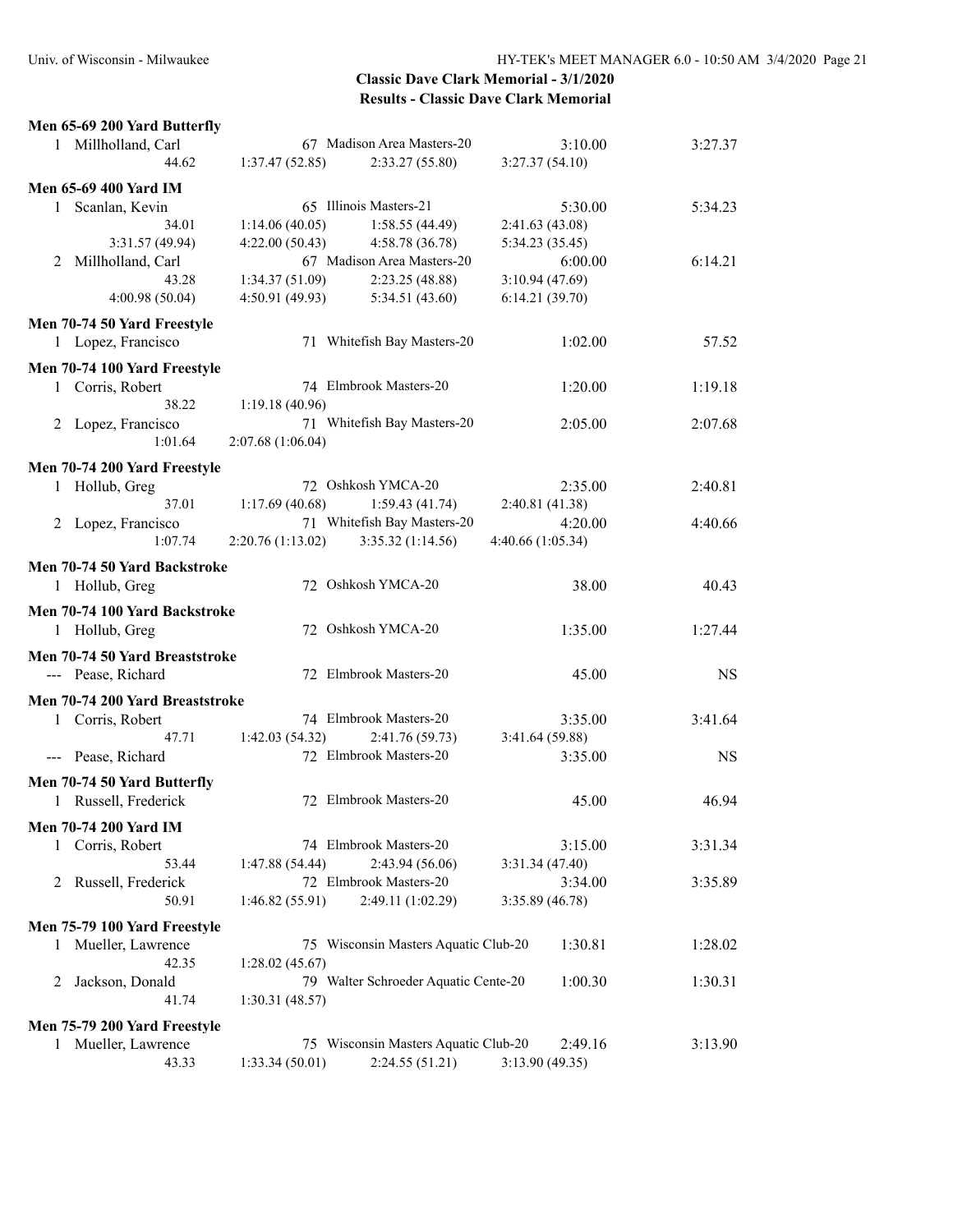| (Men 75-79 200 Yard Freestyle)<br>2 Jackson, Donald |                    | 79 Walter Schroeder Aquatic Cente-20 |                    | 3:30.00         | 3:19.47          |
|-----------------------------------------------------|--------------------|--------------------------------------|--------------------|-----------------|------------------|
| 45.70                                               | 1:35.78 (50.08)    | 3:19.47 (1:43.69)                    |                    |                 |                  |
|                                                     |                    |                                      |                    |                 |                  |
| Men 75-79 500 Yard Freestyle Split                  |                    |                                      |                    |                 |                  |
| Mueller, Lawrence<br>1                              |                    | 75 Wisconsin Masters Aquatic Club-20 |                    | NT              | 8:58.31          |
| Men 75-79 1000 Yard Freestyle Split                 |                    |                                      |                    |                 |                  |
| 1 Mueller, Lawrence                                 |                    | 75 Wisconsin Masters Aquatic Club-20 |                    | NT              | 18:15.78         |
| Men 75-79 1650 Yard Freestyle                       |                    |                                      |                    |                 |                  |
| Mueller, Lawrence<br>1                              |                    | 75 Wisconsin Masters Aquatic Club-20 |                    | 30:57.93        | 30:34.51         |
| 47.36                                               | 1:41.48(54.12)     | 2:37.15(55.67)                       |                    | 3:31.47 (54.32) |                  |
| 4:25.37(53.90)                                      | 5:20.01(54.64)     | 6:14.52(54.51)                       |                    | 7:08.95 (54.43) |                  |
| 8:03.55(54.60)                                      | 8:58.31 (54.76)    | 9:52.77(54.46)                       | 10:47.67 (54.90)   |                 |                  |
| 11:43.09 (55.42)                                    | 12:37.99 (54.90)   | 13:34.45 (56.46)                     | 14:30.51 (56.06)   |                 |                  |
| 15:26.70 (56.19)                                    | 16:22.40 (55.70)   | 17:18.87(56.47)                      | 18:15.78 (56.91)   |                 |                  |
| 19:13.02 (57.24)                                    | 20:10.67 (57.65)   | 21:07.73 (57.06)                     | 22:05.18 (57.45)   |                 |                  |
| 23:03.13 (57.95)                                    | 24:00.16 (57.03)   | 24:56.66 (56.50)                     | 25:52.70 (56.04)   |                 |                  |
| 26:49.82 (57.12)                                    | 27:47.70 (57.88)   | 28:44.68 (56.98)                     | 29:40.99 (56.31)   |                 | 30:34.51 (53.52) |
| Men 75-79 200 Yard Breaststroke                     |                    |                                      |                    |                 |                  |
| Mueller, Lawrence<br>1                              |                    | 75 Wisconsin Masters Aquatic Club-20 |                    | 3:25.70         | 3:52.92          |
| 52.39                                               | 1:51.40(59.01)     | 2:53.18(1:01.78)                     |                    | 3:52.92(59.74)  |                  |
|                                                     |                    |                                      |                    |                 |                  |
| Men 75-79 50 Yard Butterfly                         |                    |                                      |                    |                 |                  |
| 1 Jackson, Donald                                   |                    | 79 Walter Schroeder Aquatic Cente-20 |                    | 50.00           | 49.52            |
| Men 85-89 200 Yard Freestyle                        |                    |                                      |                    |                 |                  |
| Salzmann, Fred F<br>1                               |                    | 87 Wisconsin Masters Aquatic Club-20 |                    | 4:24.65         | 4:19.97          |
| 1:02.23                                             | 2:08.23(1:06.00)   | 3:15.47(1:07.24)                     | 4:19.97(1:04.50)   |                 |                  |
| Men 85-89 500 Yard Freestyle Split                  |                    |                                      |                    |                 |                  |
| Salzmann, Fred F<br>1                               |                    | 87 Wisconsin Masters Aquatic Club-20 |                    | NT              | 14:01.47         |
|                                                     |                    |                                      |                    |                 |                  |
| Men 85-89 1000 Yard Freestyle Split                 |                    |                                      |                    |                 |                  |
| Salzmann, Fred F<br>1                               |                    | 87 Wisconsin Masters Aquatic Club-20 |                    | NT              | 26:03.93         |
| Men 85-89 1650 Yard Freestyle                       |                    |                                      |                    |                 |                  |
| Salzmann, Fred F<br>1                               |                    | 87 Wisconsin Masters Aquatic Club-20 |                    | 39:21.49        | 41:51.78         |
| 1:16.05                                             | 2:38.65 (1:22.60)  | 4:02.60(1:23.95)                     | 5:27.58 (1:24.98)  |                 |                  |
| 6:53.21(1:25.63)                                    | 8:16.90 (1:23.69)  | 9:42.77 (1:25.87)                    | 11:08.43 (1:25.66) |                 |                  |
| 12:35.40 (1:26.97)                                  | 14:01.47 (1:26.07) | 15:12.73 (1:11.26)                   | 17:36.07 (2:23.34) |                 |                  |
| 20:03.90 (2:27.83)                                  | 21:15.55 (1:11.65) |                                      |                    |                 |                  |
| 22:26.82()                                          | 23:38.55 (1:11.73) | 24:50.18 (1:11.63)                   | 26:03.93 (1:13.75) |                 |                  |
| 27:17.43 (1:13.50)                                  | 29:44.34 (2:26.91) | 30:57.53 (1:13.19)                   | 32:08.10 (1:10.57) |                 |                  |
| 33:20.78 (1:12.68)                                  | 34:35.03 (1:14.25) | 35:47.54 (1:12.51)                   | 37:01.12 (1:13.58) |                 |                  |
| 38:14.21 (1:13.09)                                  | 39:27.54 (1:13.33) | 40:40.61 (1:13.07)                   | 41:51.78 (1:11.17) |                 |                  |
| Men 85-89 50 Yard Backstroke                        |                    |                                      |                    |                 |                  |
| Salzmann, Fred F<br>1                               |                    | 87 Wisconsin Masters Aquatic Club-20 |                    | 57.37           | 54.91            |
|                                                     |                    |                                      |                    |                 |                  |
| Men 85-89 100 Yard Backstroke                       |                    |                                      |                    |                 |                  |
| Salzmann, Fred F<br>1                               |                    | 87 Wisconsin Masters Aquatic Club-20 |                    | 2:02.34         | 2:03.01          |
| Men 85-89 200 Yard Backstroke                       |                    |                                      |                    |                 |                  |
| Salzmann, Fred F<br>1                               |                    | 87 Wisconsin Masters Aquatic Club-20 |                    | 4:19.72         | 4:10.00          |
| 57.95                                               | 2:02.43 (1:04.48)  | 3:06.47 (1:04.04)                    | 4:10.00(1:03.53)   |                 |                  |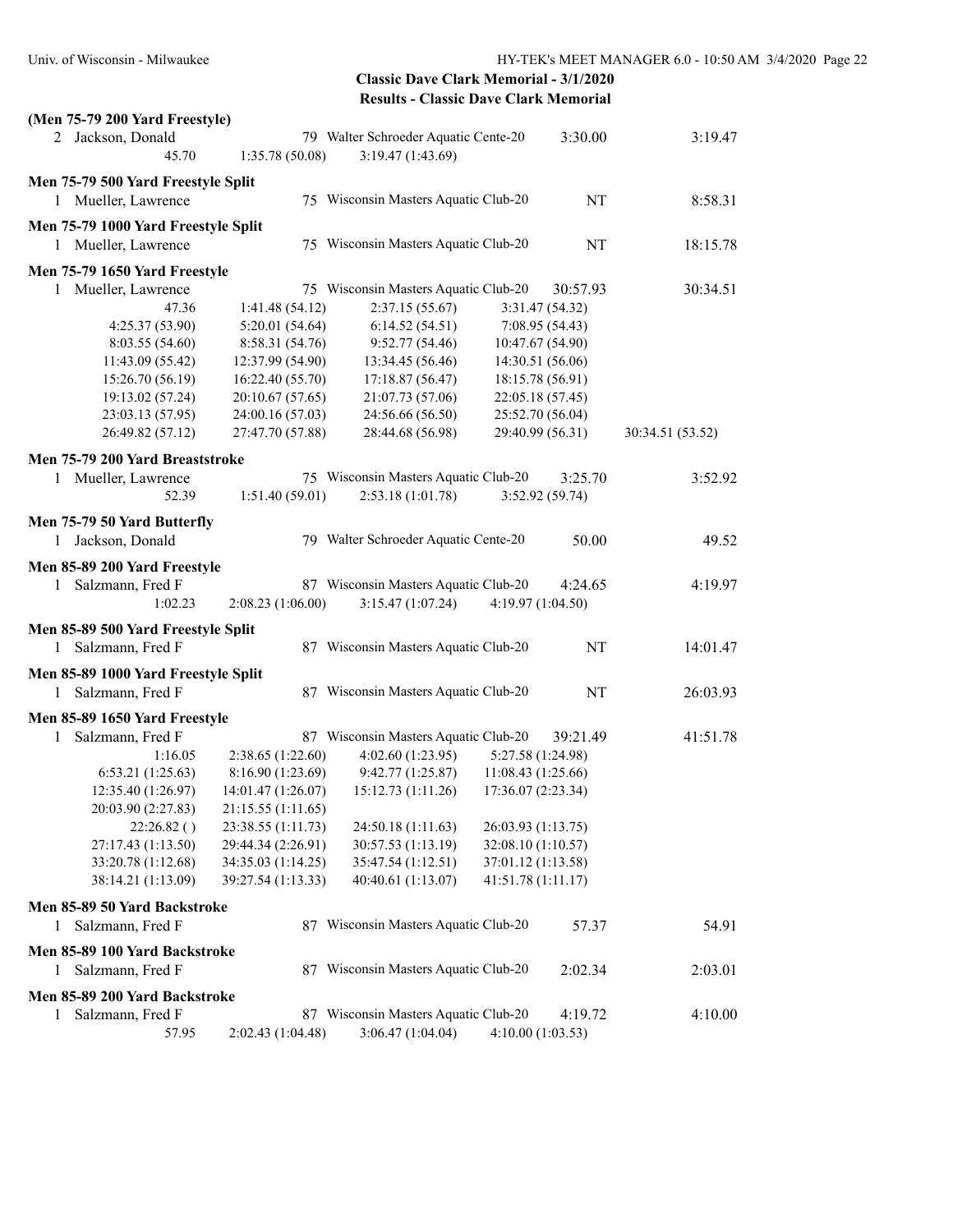| Men 85-89 200 Yard Breaststroke<br>1 Salzmann, Fred F |                        | 87 Wisconsin Masters Aquatic Club-20    | 6:13.34                           | 6:10.97                    |
|-------------------------------------------------------|------------------------|-----------------------------------------|-----------------------------------|----------------------------|
| Women 45+200 Yard Freestyle Relay                     |                        |                                         |                                   |                            |
| 1 Whitefish Bay Masters-20                            | $\boldsymbol{\rm{A}}$  |                                         | <b>NT</b>                         | 3:04.33                    |
| 1) Fischer, Heidi W63                                 | 2) Drury, Cheryl W59   |                                         | 3) Plant, Ames W52                | 4) Pomes, Nancy W54        |
| 46.52                                                 | 1:32.45(45.93)         | 2:15.10(42.65)                          | 3:04.33(49.23)                    |                            |
| Women 45+200 Yard Medley Relay                        |                        |                                         |                                   |                            |
| --- Whitefish Bay Masters-20                          | A                      |                                         | NT                                | <b>DQ</b>                  |
| 1) Sommer, Katy W49                                   | 2) Dowling, Pamela W55 |                                         | 3) Katzman, Debbie W53            | 4) Plant, Ames W52         |
| 39.41                                                 | 1:24.81(45.40)         | 2:05.21(40.40)                          | DQ (34.49)                        |                            |
| Men 25+200 Yard Freestyle Relay                       |                        |                                         |                                   |                            |
| 1 Wisconsin Masters Aquatic Club-                     | A                      |                                         | NT                                | 1:48.36                    |
| 1) Pfaltzgraff, Mark M58                              | 2) May, John M52       |                                         | 3) Parry, Jason M44               | 4) Hines, Tyler M27        |
| 28.54                                                 | 57.88 (29.34)          | 1:26.00(28.12)                          | 1:48.36(22.36)                    |                            |
| Men 25+200 Yard Medley Relay                          |                        |                                         |                                   |                            |
| 1 Wisconsin Masters Aquatic Club-                     | A                      |                                         | NT                                | 2:01.15                    |
| 1) Hines, Tyler M27                                   | 2) Parry, Jason M44    |                                         | 3) Pfaltzgraff, Mark M58          | 4) May, John M52           |
| 25.28                                                 | 1:00.84(35.56)         | 1:31.87(31.03)                          | 2:01.15(29.28)                    |                            |
| Mixed 35+200 Yard Freestyle Relay                     |                        |                                         |                                   |                            |
| --- Shorewood Swim Club-20                            | A                      |                                         | NT                                | X2:07.58                   |
| 1) Adrian, Amanda E W45                               |                        | 2) Miller, Elizabeth A W56              | 3) Paque, Julie W61               | 4) Gansner, Anderson M M42 |
| 31.90                                                 | 1:07.34(35.44)         | 1:40.15(32.81)                          | 2:07.58(27.43)                    |                            |
| Mixed 35+200 Yard Medley Relay                        |                        |                                         |                                   |                            |
| 1 Whitefish Bay Masters-20                            | A                      |                                         | NT                                | 2:42.24                    |
| 1) Drury, Cheryl W59                                  |                        | 2) Wu-Zimmer, Cristina F W44            | 3) Drury, David M60               | 4) Hastings, Michael M49   |
| 57.66                                                 | 1:49.95(52.29)         | 2:22.72(32.77)                          | 2:42.24 (19.52)                   |                            |
| <b>Combined Team Scores</b>                           |                        |                                         |                                   |                            |
|                                                       |                        | Combined Team Scores - Through Event 24 |                                   |                            |
| 1. Wisconsin Masters Aquatic Club                     |                        | 1419                                    | 2. Illinois Masters               | 937                        |
| 3. Elmbrook Masters                                   |                        | 902                                     | 4. Whitefish Bay Masters          | 801                        |
| 5. U <sub>c</sub> 20                                  |                        | 512                                     | 6. Pleasant Prairie Patriots Mast | 327                        |
| 7. Walter Schroeder Aquatic Cente                     |                        | 282                                     | 8. Shorewood Swim Club            | 265                        |
| 9. South West Aquatic Masters                         |                        | 197                                     | 10. Oshkosh YMCA                  | 140                        |
| 11. Usms One Event Registration                       |                        | 121                                     | 12. Madison Area Masters          | 107                        |
| 13. Pinnacle Health and Fitness                       |                        | 77                                      | 14. Kenyon Masters                | 74                         |
| 15. Uc21                                              |                        | 60                                      | 16. Minnesota Masters Swim Club   | 57                         |
| 17. St Pete Masters Inc                               |                        | 49                                      | 18. Tri Faster                    | 20                         |
| 18. MoonFish                                          |                        | 20                                      |                                   |                            |

#### **Scores - Women**

### Women - Team Rankings - Through Event 24

| 1. Wisconsin Masters Aquatic Club | 529 | 2. Whitefish Bay Masters | 450 |
|-----------------------------------|-----|--------------------------|-----|
| 3. Elmbrook Masters               | 334 | 4. Illinois Masters      | 333 |
| 5. Pleasant Prairie Patriots Mast | 224 | 6. Shorewood Swim Club   | 206 |
| 7. South West Aquatic Masters     | 197 | 8. Uc20                  | 153 |
| 9. Walter Schroeder Aquatic Cente | 91  | 10. Oshkosh YMCA         | 80  |